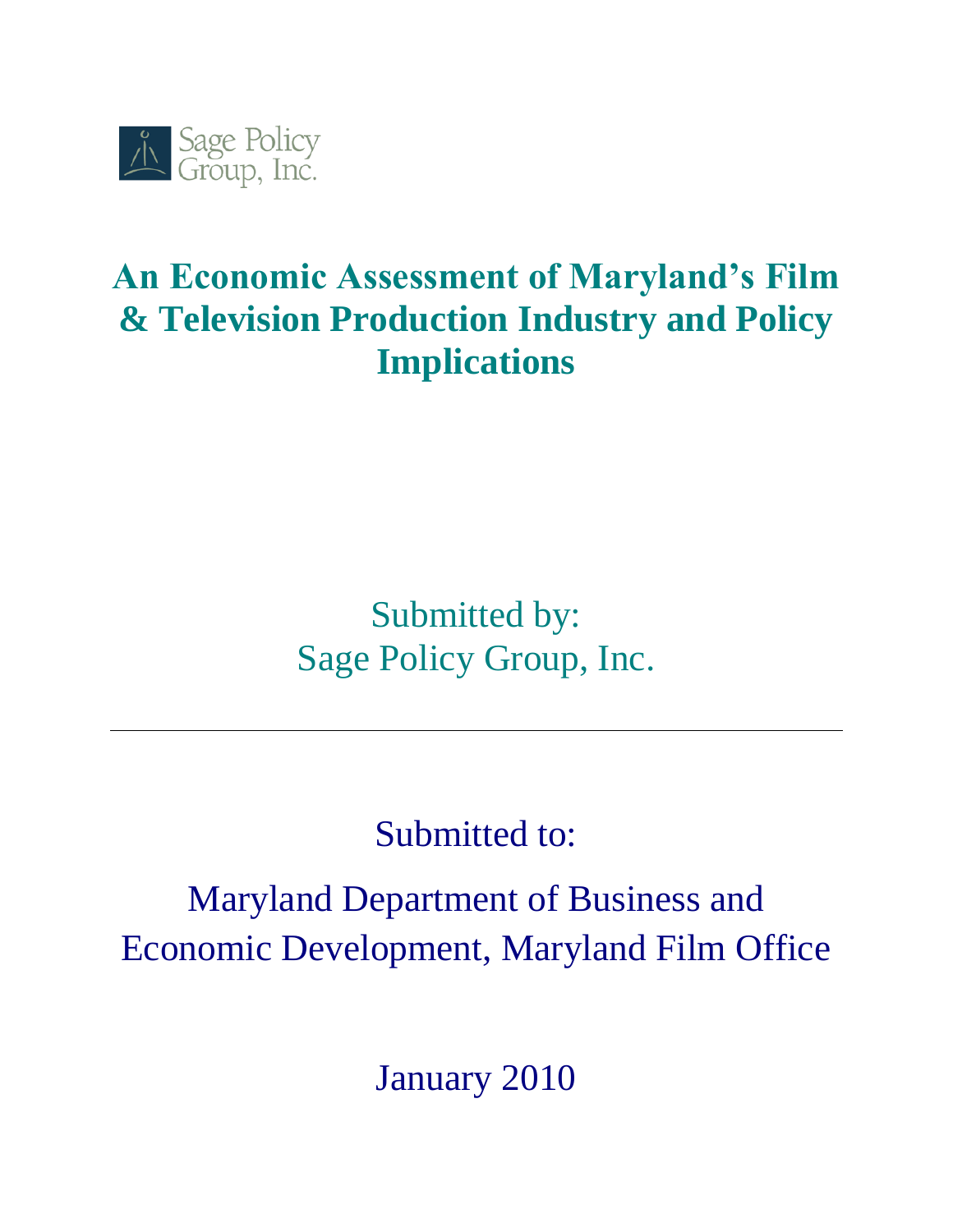# **Table of Contents**

| 1. |                                                                                     |  |
|----|-------------------------------------------------------------------------------------|--|
|    |                                                                                     |  |
|    |                                                                                     |  |
| 2. |                                                                                     |  |
| 3. | Maryland's imported/project film/television industry versus indigenous industry  12 |  |
|    |                                                                                     |  |
|    |                                                                                     |  |
| 4. |                                                                                     |  |
|    |                                                                                     |  |
|    |                                                                                     |  |
| 5. |                                                                                     |  |
|    |                                                                                     |  |
|    |                                                                                     |  |
|    |                                                                                     |  |
|    |                                                                                     |  |
|    |                                                                                     |  |
| 6. |                                                                                     |  |
|    |                                                                                     |  |
|    |                                                                                     |  |
|    |                                                                                     |  |
|    |                                                                                     |  |
|    |                                                                                     |  |
|    | Maryland Colleges and Universities with Programs related to Film and the Arts51     |  |
|    |                                                                                     |  |
|    |                                                                                     |  |

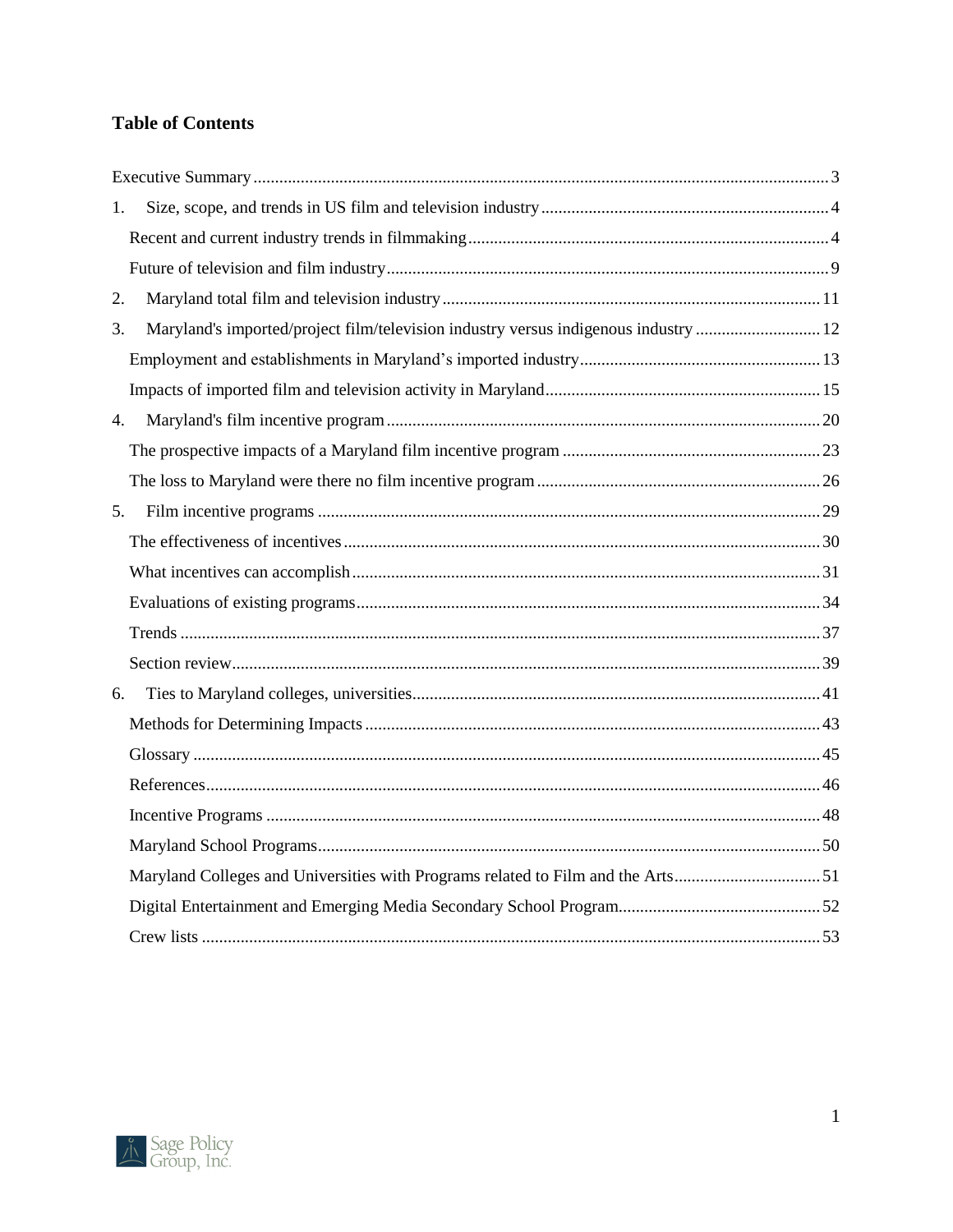# **List of Exhibits**

| Exhibit 1-3. Movies and TV Filming and Affiliated Employment and Wages for                             |  |
|--------------------------------------------------------------------------------------------------------|--|
|                                                                                                        |  |
|                                                                                                        |  |
|                                                                                                        |  |
| Exhibit 2-1. Overview of Maryland's movie, television, and cable industry, 2006                        |  |
|                                                                                                        |  |
| Exhibit 2-2. Total impacts of Maryland's movie, television, and cable industry, 2006                   |  |
|                                                                                                        |  |
| Exhibit 3-1. Maryland employment, movie/video production and                                           |  |
|                                                                                                        |  |
| Exhibit 3-2. Employment impact of movie/video production and                                           |  |
|                                                                                                        |  |
| Exhibit 3-3. Production and postproduction firm growth, change from prior year, 2002-2008  14          |  |
| Exhibit 3-4. Breakdown of Expenditures in Maryland by Imported Film Industry16                         |  |
| Exhibit 3-5. Direct expenditures by imported film industry in Maryland, FY 1995-FY2009  17             |  |
| Exhibit 3-6. Imported film industry expenditures in Maryland, FY1995-FY2009                            |  |
|                                                                                                        |  |
| Exhibit 3-7. Total Economic and Fiscal Impacts of Direct Expenditures of                               |  |
|                                                                                                        |  |
|                                                                                                        |  |
|                                                                                                        |  |
| Exhibit 4-3. In-state spending on local crew and actors, hotels, and other expenses related to a \$4.5 |  |
|                                                                                                        |  |
| Exhibit 4-4. Multiplier effect of direct production spending in Maryland (millions)24                  |  |
| Exhibit 4-5. Wages paid to non-residents for work done in Maryland related to a                        |  |
|                                                                                                        |  |
|                                                                                                        |  |
| Exhibit 4-7. State versus local fiscal impacts of film production, residuals                           |  |
|                                                                                                        |  |
|                                                                                                        |  |
|                                                                                                        |  |
| Exhibit 5-1. Film incentive programs in New York, North Carolina, and New Mexico (millions) 36         |  |
| Exhibit 5-2. Film incentive programs In Louisiana, Pennsylvania, and Massachusetts (millions)  37      |  |
| Exhibit 5-3. Recent film incentive actions and proposed/considered actions by states37                 |  |
|                                                                                                        |  |
|                                                                                                        |  |
|                                                                                                        |  |

<span id="page-2-0"></span>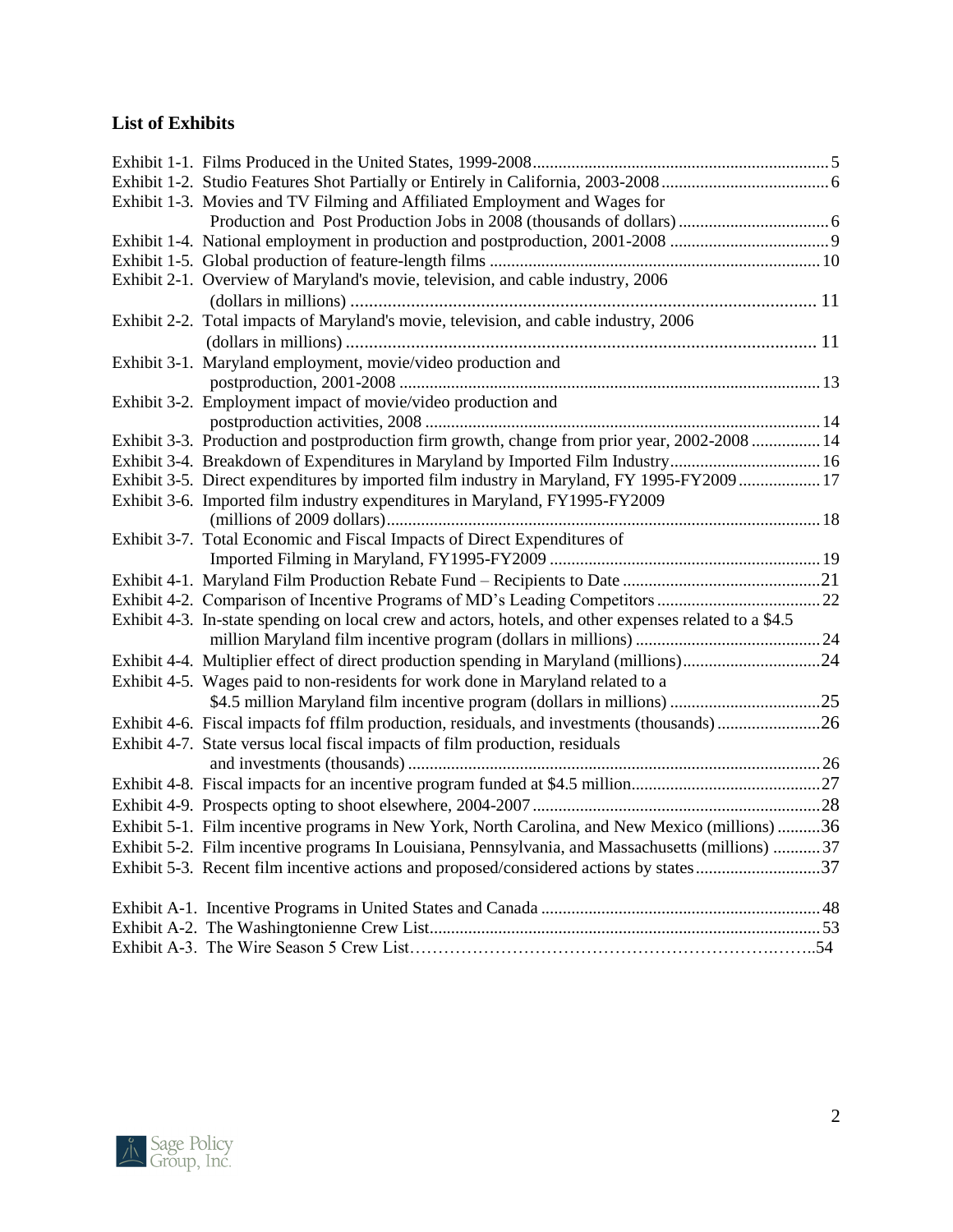## **Executive Summary**

American movies are a global phenomenon. The worldwide popularity of American films is an economic as well as a cultural benefit. While this country has endured years of trade deficits, importing more goods from China and other countries than we export, films and television are a bright light in U.S. foreign trade, consistently generating trade surpluses. On a national and global scale, there is compelling evidence that incentives are successful in attracting film and television production activity. In fact, the availability of incentives is an inherent part of the industry and the default position for states that wish to maintain or encourage the development of the industry.

Due to strained budgets, Maryland and many states are considering the extent to which they should incentivize filmmaking, television production and related activities. Maryland has for many years been a leader in these activities, hosting a combination of prominent television shows and serving as backdrop for films with global appeal. These activities have spawned a significant infrastructure of people, equipment and facilities, as well as an infrastructure of local businesses that produce jobs and positive economic and revenue impacts for Maryland. The hallmarks of the industry in Maryland include:

- **Human capital investment.** Almost 6,000 Marylanders were employed in the industry in 2008. At least 30 higher and post-secondary and two dozen secondary educational institutions in Maryland offer programs in film, television, video and related activities. A vibrant film and television industry creates opportunity to retain the creative human talent in which Maryland has invested.
- **Good jobs.** Nationally jobs in the industry pay 77 percent more (\$80,531 vs. \$45,589) than the typical job. The industry provides an extra employment bonus— for every Maryland film industry job, the industry supports on average an additional 1.26 jobs.
- **Economic and fiscal impacts.** Direct spending on film and television production benefits many local vendors. A feature film spending \$15 million could purchase or rent goods and services from approximately 380 Maryland businesses. Analysis has determined that 57.6 percent of each dollar of incentive is recovered in state and local tax revenues. While this is a solid return, it should be noted that the incentives do not generate a corresponding amount of offsetting tax revenues. It should also be noted that this percentage does not account for the significant indirect impact of the film industry.

In recent years, the combination of falling State of Maryland revenues and the intensity of competition for film production has resulted in decreased appropriations to the Film Production Rebate Program. Predictably, production activity is now in decline.

This is a pivotal year for Maryland's film industry. Maryland's program has been demonstrably effective in the past when sufficiently funded. A reasonable investment should be made to sustain Maryland's film industry until a time when fiscal circumstances would allow Maryland to better compete on a national and global level.

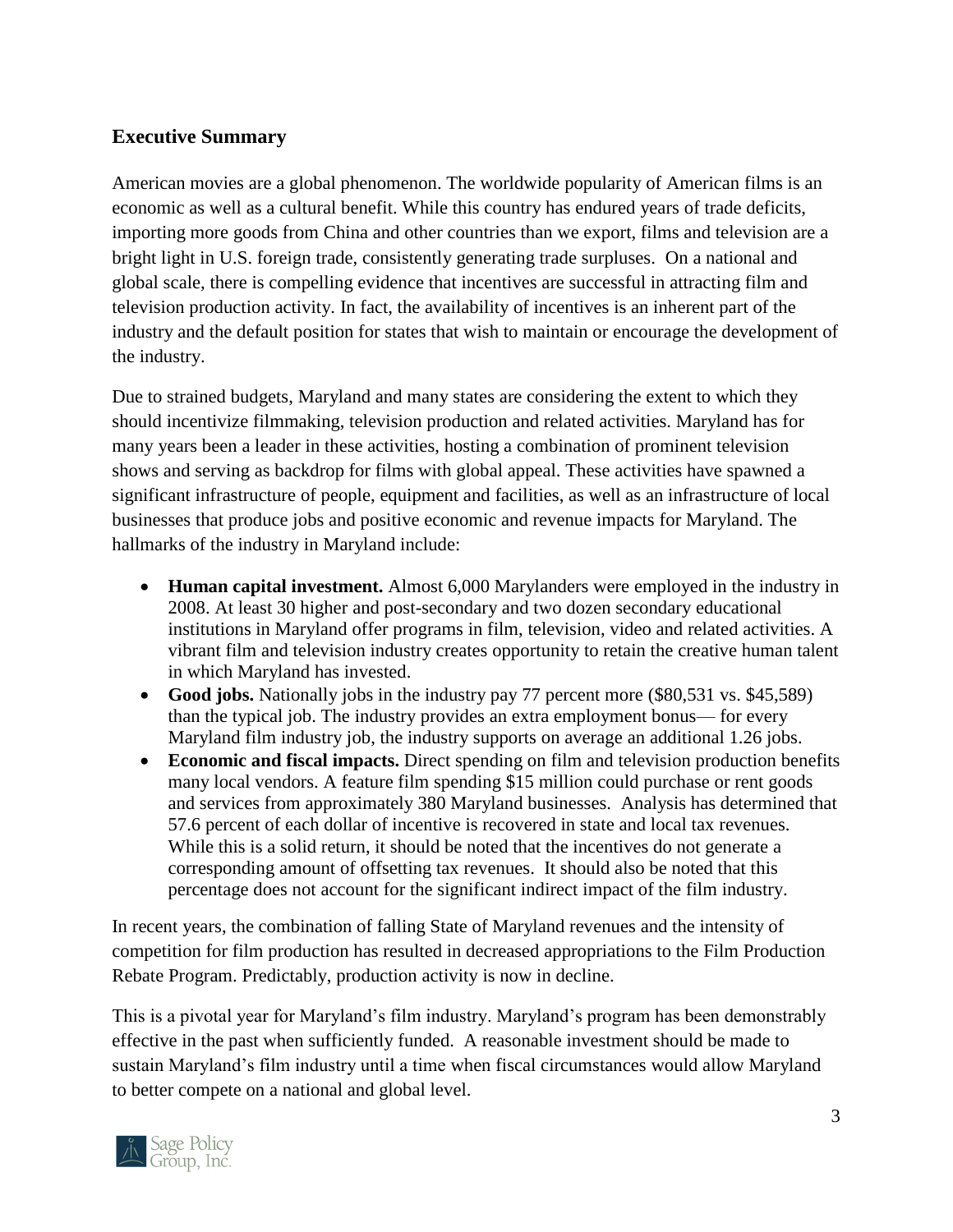# <span id="page-4-0"></span>**1. Size, scope, and trends in US film and television industry**

The creation of the film and television industry as an economic juggernaut is a quintessentially American story. Originally centered in New York and led by self-made recent immigrants, the industry migrated to southern California after Cecil B. De Mille filmed *The Squaw Man* in Hollywood in 1913.<sup>1</sup> It has since been transformed from silent films to talkies, responded to the challenge of new technologies and dissemination mechanisms, and emerged as a cultural force with global reach.

# <span id="page-4-1"></span>Recent and current industry trends in filmmaking

While still dominated by activities in California and New York, film and television production is a national industry supported by 115,000 businesses nationally. Films and television make a substantial contribution to the nation's economy. The industry in its various forms and activities creates or supports millions of jobs and tens of billions of dollars of income for Americans.<sup>2</sup>

According to a report from the Motion Picture Association of America (MPAA), in 2007, the motion picture and television industry was responsible for:

- 2.5 million American jobs;
- \$41.1 billion in wages for workers in America;
- \$38.2 billion in payments to U.S. vendors and suppliers, small businesses and entrepreneurs;
- \$14 billion in income and sales taxes; and
- \$13.6 billion in trade surplus.

The MPAA report also indicated that the industry was a source of high quality employment. From 2001 to 2008, the number of jobs grew almost 15 percent. Nationally this employment is particularly remunerative, averaging \$80,531 a year compared to \$45,589 for all industries in the U.S.

As measured by the number of films produced, the industry is relatively volatile. Between 1999 and 2008, the number of films produced in the U.S. declined from 758 films to 520 films. Over that 10-year period, however, no consistent trend is evident. As shown in Exhibit 1-1, the number of films produced each year declined from 1999 to 2002, then increased steadily for 3 years before entering another period of annual decreases.

<sup>&</sup>lt;sup>2</sup> "The economic impact of the motion picture & television industry on the United States," Motion Picture Association of America, April 2009.



 $\overline{a}$ 

<sup>1</sup> Ephraim Katz, *The Film Encyclopedia, 5th Edition*, Collins, 2005.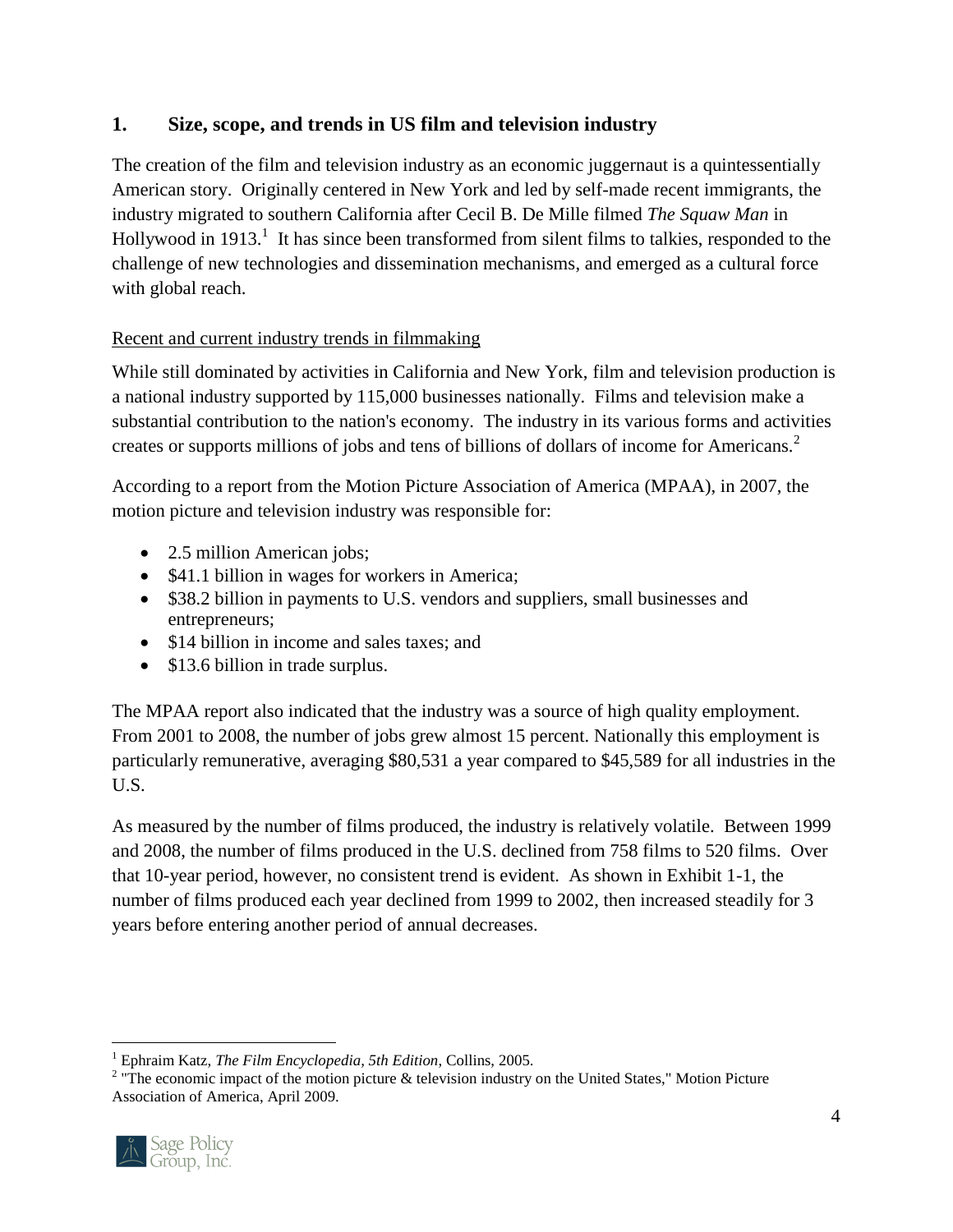

<span id="page-5-0"></span>Exhibit 1-1: Films Produced in the United States, 1999-2008

<span id="page-5-1"></span>More persistent is the decline in the use of California as a filming location. The share of films shot partially or entirely in California has dropped by more than half since 2003. In part, this can be attributed to the impact of the incentives offered by other states, though the direction of causation also works the other way. Incentives have been on the rise precisely because many states recognize that California no longer has a strangle hold on film production. Increased competition from other nations represents another factor. Exhibit 1-2 tracks the percentage of films using California as a shooting location from 2003 through 2008.

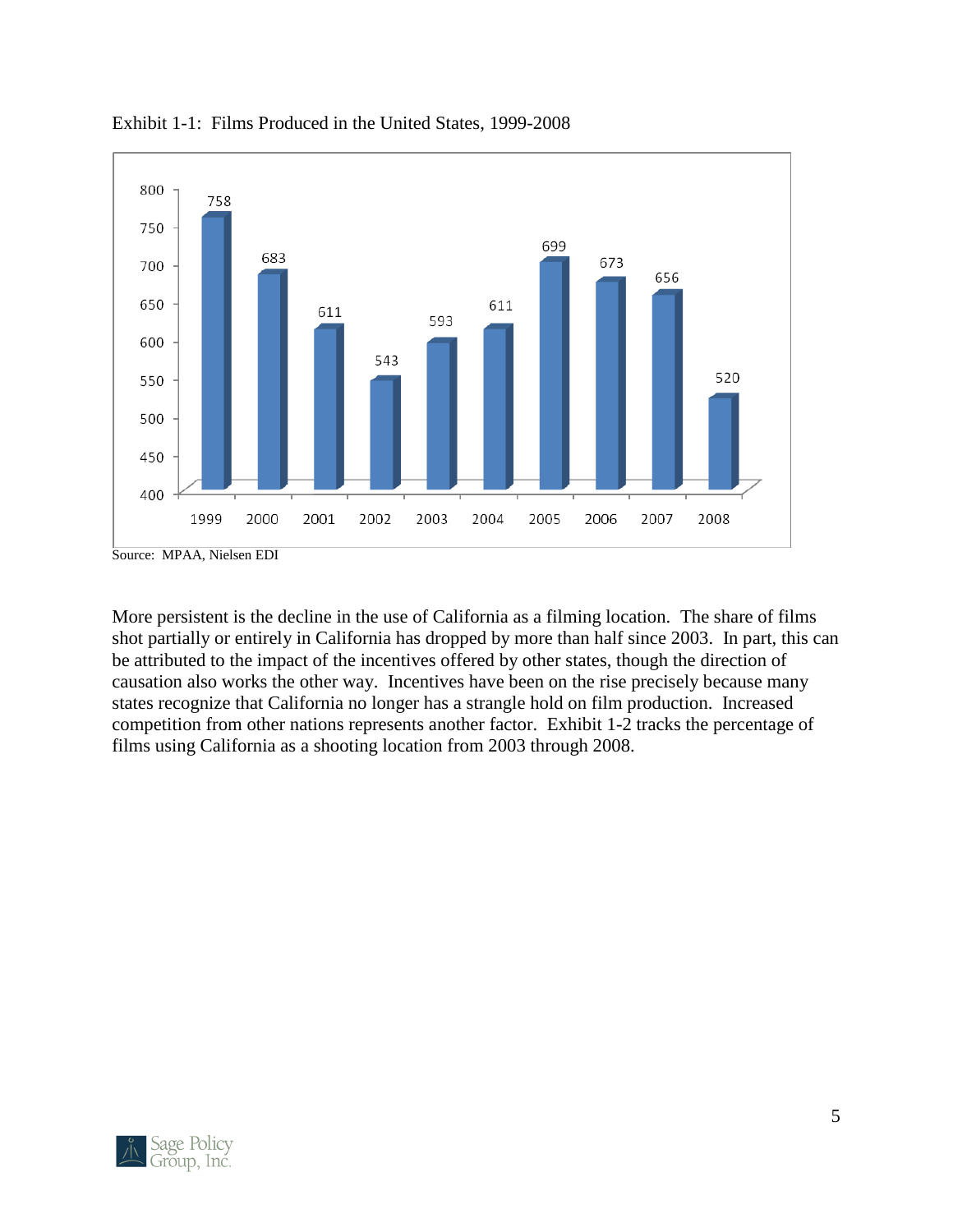

Exhibit 1-2: Studio Features Shot Partially or Entirely in California, 2003-2008

The dispersal of television and film production can be seen in Exhibit 1-3, which shows lists of activities in each state and the District of Columbia in 2007 and 2008. Also listed are employment and wages associated with film and television production and postproduction activity in 2008. The employment and wages data include the so-called indigenous industry in each state as well as workers who are employed on film and television that are imported into states and their wages. As a result, the Maryland employment and wages data would include jobs associated with, for example, the production of commercial for local businesses as well as employment and wages associated with films shot on location in Maryland as a result of incentives provided by the Maryland Film Office. States are listed in descending order of the number of television and film projects in 2008.

<span id="page-6-0"></span>

| Exhibit 1-3: Films and TV Filming and Affiliated Employment and Wages for Production and |  |  |  |  |  |
|------------------------------------------------------------------------------------------|--|--|--|--|--|
| Post Production Jobs in 2008 (millions of dollars)                                       |  |  |  |  |  |

|                                           |               |               |                | Total Wages of                |
|-------------------------------------------|---------------|---------------|----------------|-------------------------------|
|                                           |               |               | Production and | production and                |
|                                           | Films and TV  | Films and TV  | postproduction | <i>postproduction workers</i> |
| <i>State</i>                              | Filming, 2007 | Filming, 2008 | workers, 2008  | (millions)                    |
| California                                | 529           | 480           | 128,770        | \$11.7                        |
| New York                                  | 371           | 351           | 35,920         | \$3.3                         |
| Nevada                                    | 234           | 264           | 1,133          | \$38.9                        |
| Texas                                     | 134           | 115           | 3,427          | \$209.2                       |
| Arizona                                   | 147           | 106           | 884            | \$35.0                        |
| Sources: MPAA, Bureau of Labor Statistics |               |               |                |                               |



Source: ERA, California Film Commission (based on a confidential survey of MPAA members)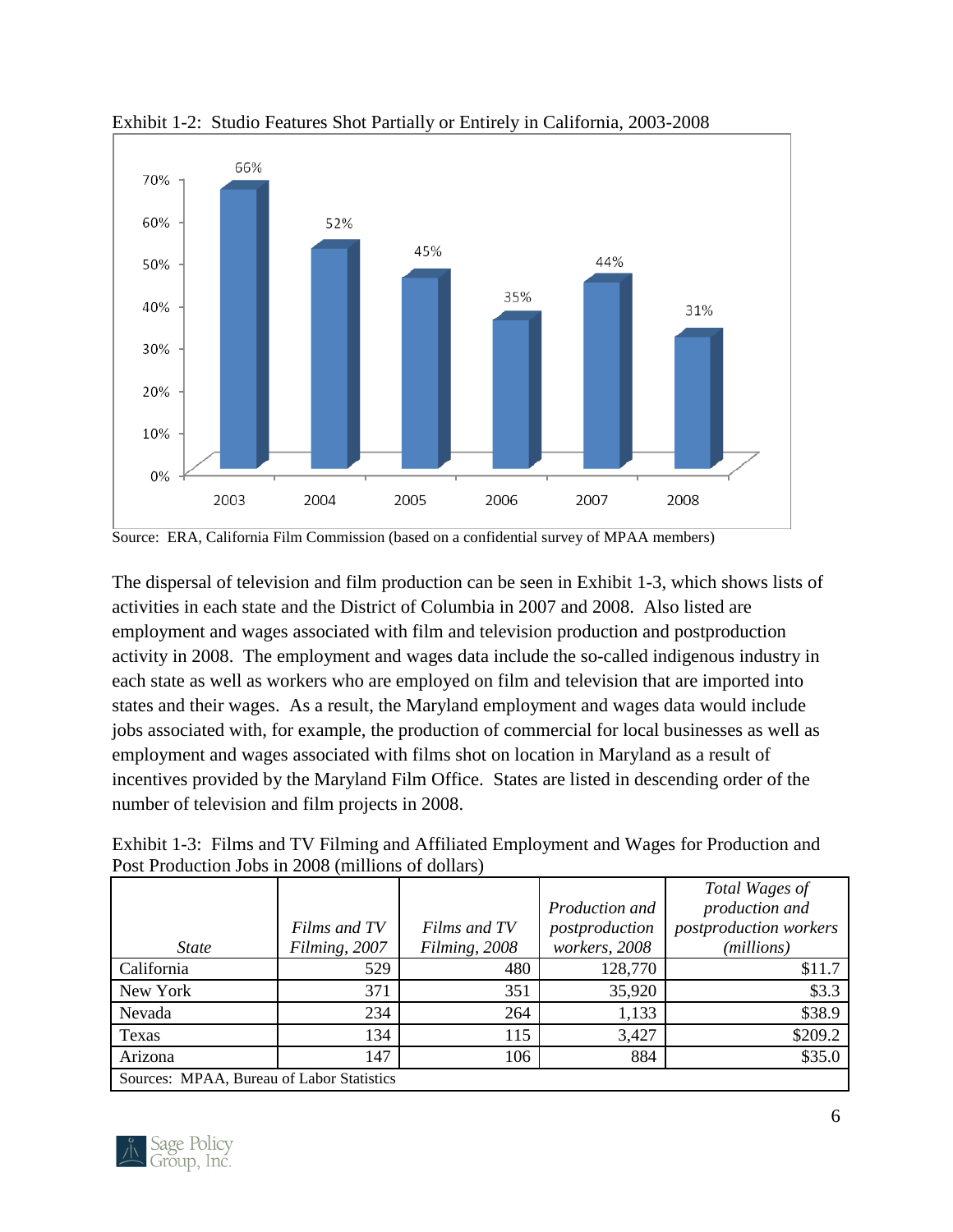|                                           |                |                |                  | Total Wages of         |
|-------------------------------------------|----------------|----------------|------------------|------------------------|
|                                           |                |                | Production and   | production and         |
|                                           | Films and TV   | Films and TV   | postproduction   | postproduction workers |
| <b>State</b>                              | Filming, 2007  | Filming, 2008  | workers, 2008    | (millions)             |
| Georgia                                   | 82             | 92             | 2,161            | \$139.8                |
| Louisiana                                 | 54             | 56             | 3,853            | \$128.0                |
| Pennsylvania                              | 57             | 52             | 2,898            | \$165.7                |
| Montana                                   | 47             | 51             | 187              | \$6.3                  |
| New Mexico                                | 36             | 47             | 2,413            | \$102.6                |
| Utah                                      | 28             | 47             | 1,392            | \$44.6                 |
| Michigan                                  | 11             | 43             | 1,816            | \$93.9                 |
| South Dakota                              | 18             | 39             | 107              | \$3.9                  |
| Illinois                                  | 72             | 38             | 3,307            | \$237.7                |
| New Jersey                                | 26             | 38             | 2,888            | \$194.7                |
| Florida                                   | 41             | 35             | 5,157            | \$372.2                |
| Connecticut                               | 45             | 31             | 1,401            | \$64.9                 |
| Virginia                                  | 29             | 31             | 1,268            | \$72.1                 |
| New Hampshire                             | 15             | 29             | 115              | \$9.2                  |
| Massachusetts                             | 15             | 27             | 3,280            | \$165.7                |
| North Carolina                            | 43             | 26             | 937              | \$49.9                 |
| Tennessee                                 | 30             | 26             | 1,497            | \$77.0                 |
| West Virginia                             | 32             | 25             | $\boldsymbol{0}$ | \$0                    |
| Wisconsin                                 | $\overline{4}$ | 25             | 1,042            | \$41.4                 |
| Alabama                                   | 14             | 21             | 299              | \$11.9                 |
| District of Columbia                      | 36             | 21             | 794              | \$59.9                 |
| Rhode Island                              | 23             | 21             | 505              | \$17.0                 |
| Hawaii                                    | 22             | 18             | 974              | \$36.5                 |
| Colorado                                  | 14             | 16             | 1,106            | \$58.1                 |
| Minnesota                                 | 4              | 14             | 1,282            | \$54.0                 |
| Missouri                                  | 10             | 14             | 772              | \$35.6                 |
| Washington                                | 11             | 13             | 1,923            | \$69.9                 |
| Wyoming                                   | $\mathbf{1}$   | 11             | $\boldsymbol{0}$ | \$0                    |
| Indiana                                   | $\overline{4}$ | 9              | 613              | \$26.9                 |
| Kansas                                    | $\overline{3}$ | 9              | 149              | \$7.0                  |
| Mississippi                               | 3              | 9              | 92               | \$1.9                  |
| Oregon                                    | 6              | 9              | 1,943            | \$71.7                 |
| South Carolina                            | 6              | 9              | 661              | \$12.4                 |
| Iowa                                      | $\overline{3}$ | $\overline{7}$ | 249              | \$11.3                 |
| <b>Maryland</b>                           | 10             | 7              | 2,242            | \$80.2                 |
| Kentucky                                  | 5              | 6              | 203              | \$8.0                  |
| Ohio                                      | $8\,$          | 6              | 1,014            | \$45.9                 |
| Oklahoma                                  | $\overline{2}$ | 6              | 363              | \$17.2                 |
| Sources: MPAA, Bureau of Labor Statistics |                |                |                  |                        |

Exhibit 1-3: Films and TV Filming and Affiliated Employment and Wages for Production and Post Production Jobs in 2008 (thousands of dollars)--continued

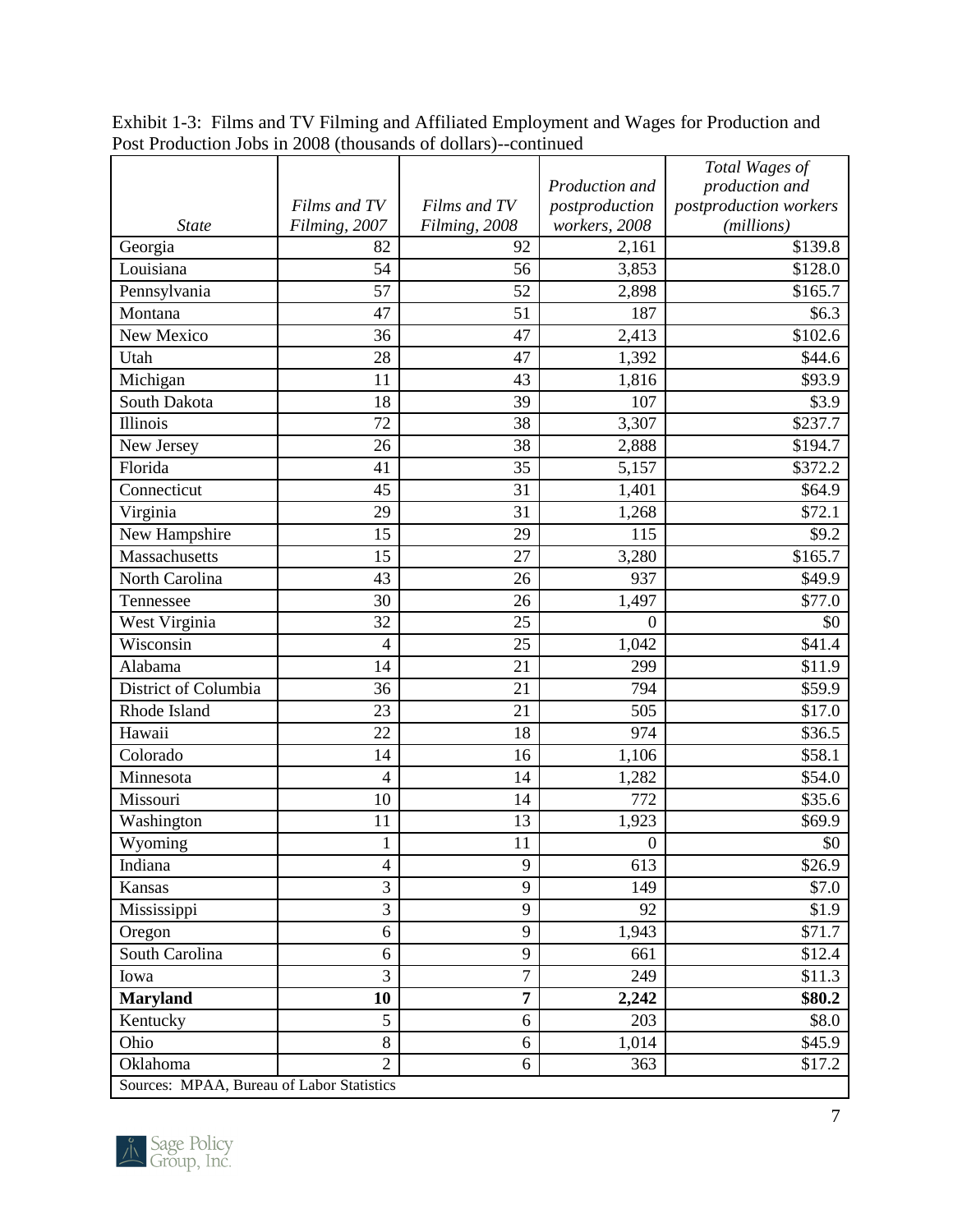| <b>State</b>                              | Films and TV   | Films and TV   | <i>Production and</i> | Total Wages of                |
|-------------------------------------------|----------------|----------------|-----------------------|-------------------------------|
|                                           | Filming, 2007  | Filming, 2008  | postproduction        | production and                |
|                                           |                |                | workers, 2008         | <i>postproduction workers</i> |
|                                           |                |                |                       | ( <i>millions</i> )           |
| Arkansas                                  | $\overline{2}$ | 5              | 258                   | \$1.0                         |
| Alaska                                    | $\overline{2}$ | 4              |                       | \$0                           |
| North Dakota                              | $\overline{4}$ | 4              | 53                    | \$1.7                         |
| Idaho                                     | 4              | 3              | 137                   | \$3.2                         |
| Maine                                     | 9              | $\overline{2}$ | 721                   | \$32.4                        |
| Vermont                                   | 10             | $\overline{2}$ | 83                    | \$3.1                         |
| Delaware                                  |                |                | 57                    | \$2.4                         |
| Nebraska                                  | 9              |                | 72                    | \$2.6                         |
| Total                                     | 2,326          | 2,322          | 222,421               | \$17.9                        |
| Sources: MPAA, Bureau of Labor Statistics |                |                |                       |                               |

Exhibit 1-3: Films and TV Filming and Affiliated Employment and Wages for Production and Post Production Jobs in 2008 (thousands of dollars)--continued

As the exhibit indicates, Maryland ranks down the list in terms of television and film projects in 2008. Even with this decline, for the time being Maryland is one of only a dozen states with over 2,000 workers in production and postproduction segments of the film and television industry.

Employment in key segments of the film and television industry has grown steadily in recent years as shown in Exhibit 1-4. In 2001, employment in two segments--motion picture and video (NAICS Code 51211) and postproduction services and other motion picture and video industries (NAICS Code 51219) was approximately 195,000. By 2008, those involved in film production and post production accounted for 223,518 jobs with three out of four of these jobs in California and New York. From 2001 to 2008, the number of jobs grew almost 15 percent. Nationally this employment is particularly remunerative, averaging \$80,531 a year compared to \$45,589 for all industries in the U.S. In other words, these jobs pay roughly 77 percent more than the typical job. Variation in income per job varies widely, however, with New York and California averaging over \$90,000 per job and Arkansas and South Carolina averaging under \$20,000 per job.

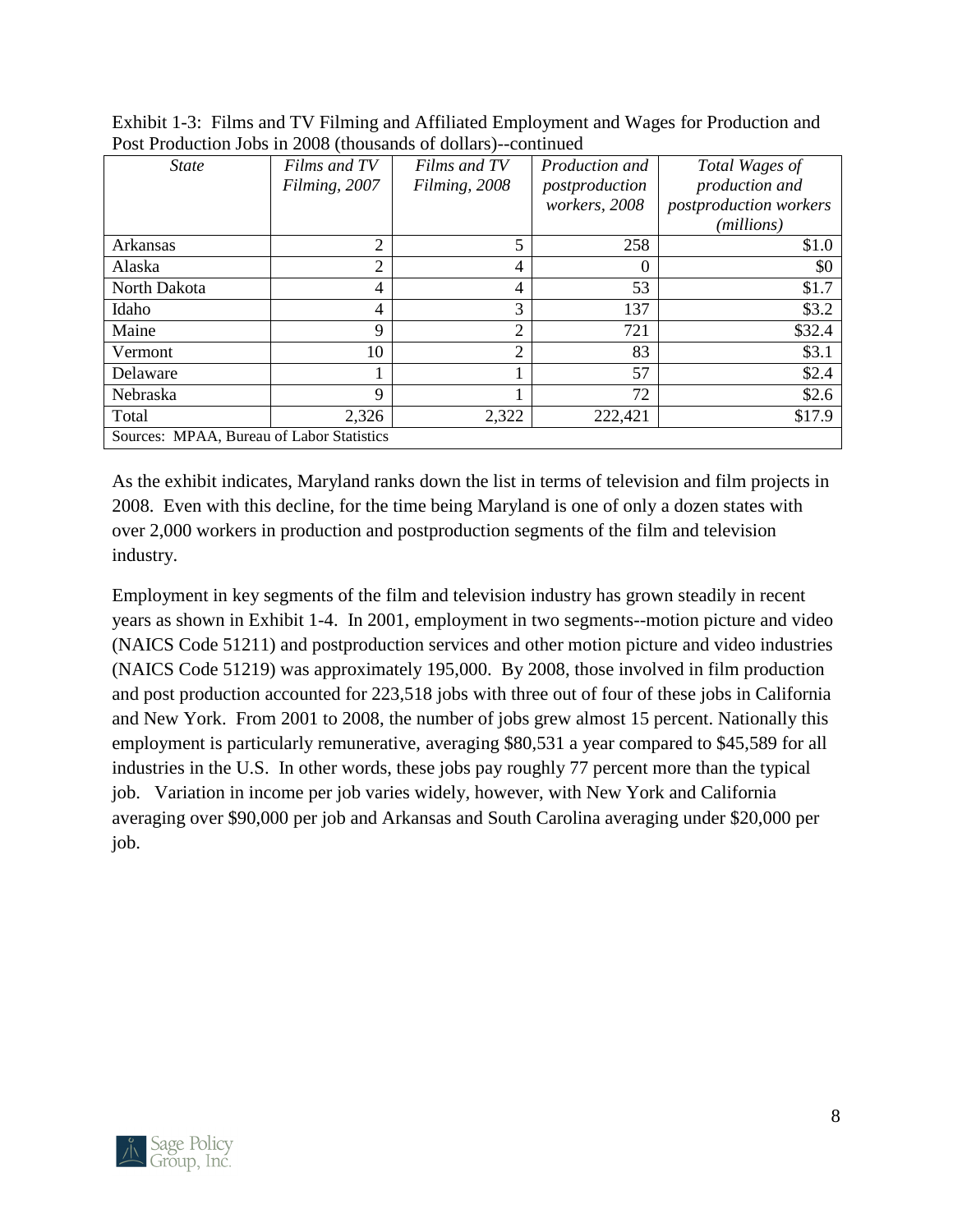

<span id="page-9-1"></span>Exhibit 1-4: National employment in production and postproduction, 2001-2008

Source: Bureau of Labor Statistics

#### <span id="page-9-0"></span>Future of television and film industry

The federal government's most recent projections indicate that industry growth may slow somewhat in the future. From 2006 to 2016, employment of camera operators and editors is expected to grow 12 percent, a rate similar to all U.S. occupations. However, there is need for a certain amount of caution. According to the Bureau of Labor Statistics, "growth will be tempered by  $\dots$  increased offshore production of motion pictures.<sup>3</sup>

The reference to offshore production may be an omen. Just as film and television productions have spread from California and New York to the rest of the country, production has also spread from this country overseas. Unrelenting pressures for cost controls have combined with globalization to generate unexpected results such as the use of Romania as the location for filming much of a quintessentially American story, *Cold Mountain*. 4

The growth of the film and television industry around the world can also be seen in the results of a recent United Nations Educational, Scientific, and Cultural Organization (UNESCO) survey. In 2005, Nigerian film production surpassed that of the United States. Indeed, at least by this measure, over the past decade or so, growth in the number of feature-length films produced in

<sup>4</sup> Ian Fisher, "Bucharest Journal: On Dracula's Terrain, an Infusion of New Blood," *New York Times*, July 22, 2003.



 $\overline{a}$ 

<sup>3</sup> Bureau of Labor Statistics, *Occupational Outlook Handbook, 2008-09 Edition.*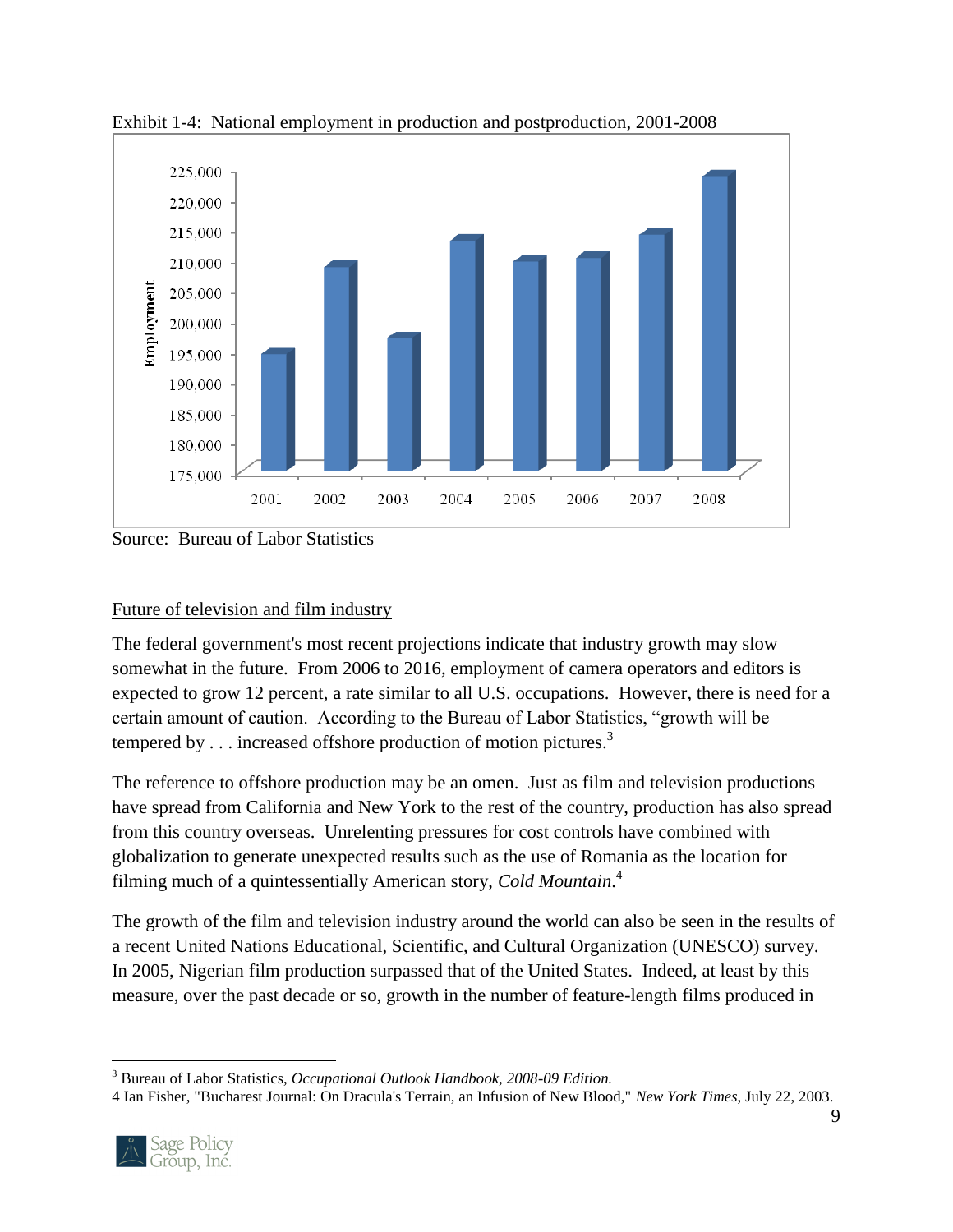the top countries has been slowest in the United States.<sup>5</sup> Survey results for the 10 countries producing the highest number of feature films are summarized in Exhibit 1-5.

| Country                                 | 1995 | 1996 | 2005  | 2006  |
|-----------------------------------------|------|------|-------|-------|
| India                                   | N.A. | 683  | 1,041 | 1,091 |
| Nigeria                                 | N.A. | N.A. | 872   | N.A.  |
| <b>United States</b>                    | 370  | 420  | 699   | 480   |
| Japan                                   | 289  | 278  | 356   | 417   |
| France                                  | 141  | 134  | 240   | 203   |
| Germany                                 | 63   | 64   | 146   | 174   |
| Spain                                   | 59   | 91   | 142   | 150   |
| Italy                                   | 75   | 109  | 98    | 116   |
| Republic of Korea                       | 64   | 65   | 87    | 110   |
| Canada                                  | 53   | 43   | 52    | 74    |
| Source: UNESCO Institute for Statistics |      |      |       |       |

<span id="page-10-0"></span>Exhibit 1-5. Global production of feature-length films

Although film production is increasing rapidly in many countries, it is likely that much of this production is for domestic consumption in those countries. As far as global distribution is concerned, the American film industry appears to be doing quite well. A recent UNESCO report found that the 10 most popular films in countries as diverse as Australia, Bulgaria, Canada, Costs Rica, Namibia, Romania, and Slovenia were all American-made.<sup>6</sup>

The worldwide popularity of American films is an economic as well as a cultural benefit. While the country has endured years of trade deficits, importing more goods from China, OPEC countries, Japan, and other countries than we export, films and television (along with aircraft manufacturing) are bright lights in U.S. foreign trade, consistently generating trade surpluses. American films are a global phenomenon and this renders the local presence of the industry all the more attractive.

<sup>&</sup>lt;sup>5</sup> According to the Motion Picture Association of America and as shown in Exhibit 1-1 of this report, 673 movies were produced in the U.S. in 2006, a considerably higher number than the 480 feature length films reported by UNESCO. Using the MPAA number, U.S. film production has been expanding at a higher rate than many of the other countries listed. In either case, it is reasonably clear that film production is expanding worldwide. <sup>6</sup> "Nigeria surpasses Hollywood as world's second largest film producer," UN News Centre, May 5, 2009.



 $\overline{a}$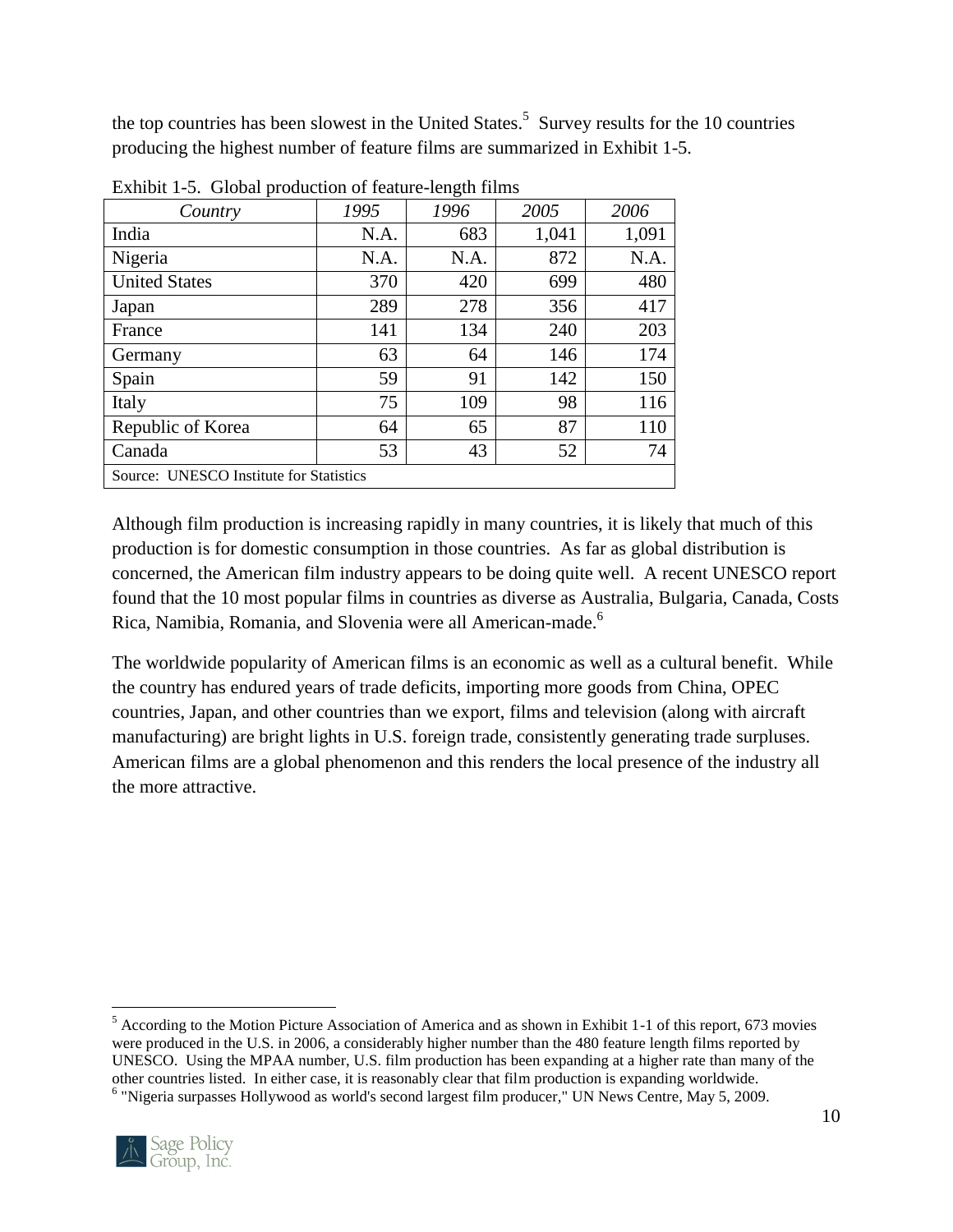# <span id="page-11-0"></span>**2. Maryland total film and television industry**

Project-oriented film and television productions that are the main focus of the Maryland Film Office operate in the context of the ongoing and indigenous film and television production industry in Maryland. That larger industry includes a wide range of activities, including, but not limited to, local film and video productions for commercial and corporate applications. The film and video industries include both production activities and distribution through an increasing variety of media. An estimate of the total Maryland motion picture and video industry is presented in Exhibit 2-1 in terms of jobs, associated income for these workers, and revenue for the businesses included in the industry. Because these data include an unknown level of activity that is more properly classified as the "imported" segment of the industry, these data may overestimate the industry that is indigenous to the state. On the other hand, production activities in Maryland include some locally produced television programming that is included in the television broadcasting industry and other programming that is developed for cable and other narrowcasting platforms. These activities are similar in nature to motion picture and video industry, but are difficult to separate from other data on television broadcasting and on the cable industry.

|                       | Exhibit 2-1. Overview of Maryland's motion picture and video industry, 2008 |  |
|-----------------------|-----------------------------------------------------------------------------|--|
| (dollars in millions) |                                                                             |  |

| Industry segment                    | Jobs  | Income | <b>Business Sales</b> |
|-------------------------------------|-------|--------|-----------------------|
| Motion picture and video industries | 5.897 | \$140  | \$693                 |
| Source: IMPLAN                      |       |        |                       |

As with other industries, there is a multiplier effect for the motion picture and video industry in the state. This effect is derived from the supply chain for motion picture and video operations. These operations require goods and services from other Maryland businesses and these businesses in turn require their own suppliers. The totality of business-to-business transactions that begins with the needs to the motion picture and video industry is called the indirect effect. When workers in this industry and the workers in the supply chain for the industry spend their earnings in Maryland, a final set of impacts (called the induced impacts) is generated. Exhibit 2- 2 lists the total impacts of Maryland's motion picture and video industry for 2008 (i.e. direct, indirect, and induced impacts). As indicated below, the industry supports over 11,300 Maryland jobs with associated income of over \$250 million. In addition, the industry supports \$1.3 billion worth of revenue of or sales of goods and services by Maryland businesses.

Exhibit 2-2. Total impacts of Maryland's motion picture and video industry, 2008 (dollars in millions)

| Industry segment                    | Jobs   | Income | <b>Business Sales</b> |
|-------------------------------------|--------|--------|-----------------------|
| Motion picture and video industries | 11,309 | \$268  | \$1,329               |
| Source: IMPLAN                      |        |        |                       |

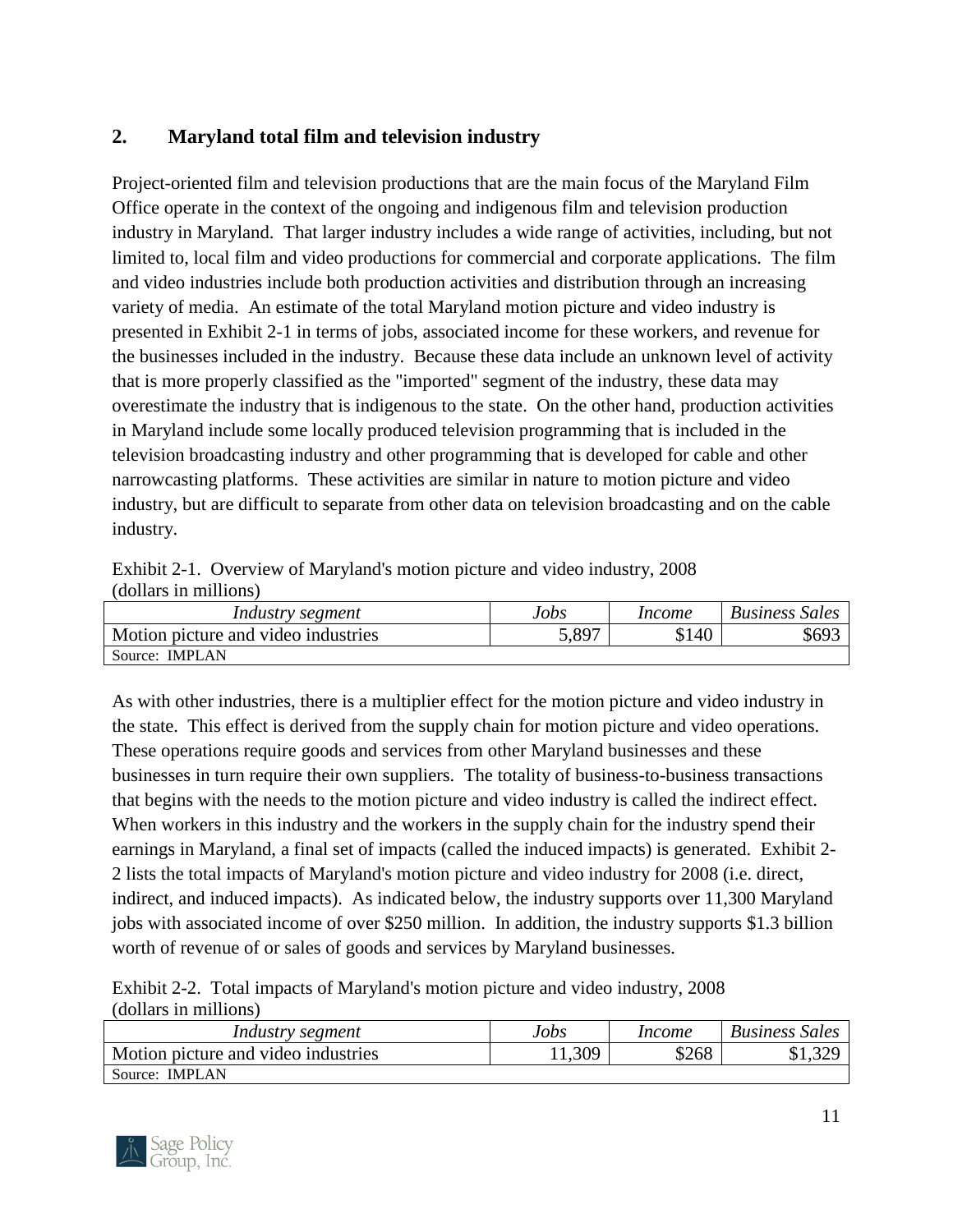# <span id="page-12-0"></span>**3. Maryland's imported/project film/television industry versus indigenous industry**

It is virtually impossible to make a clear distinction between the ongoing, indigenous film and television industry in Maryland and that part of the industry that is associated with "imported" film and television projects. In this case, imported activity is to be viewed positively since it represents activity that could have taken place elsewhere, but instead took place in Maryland, perhaps because of the presence of incentives. Part of the difficulty is that standard sources of economic data do not make distinctions at this level of detail. The federal government accounts separately for film and video production workers and post-production workers, but does not distinguish between workers for video productions or post-production activities that are part of the local economy (e.g. commercials for Maryland businesses produced by Maryland firms) and workers for productions that are part of the "imported" industry (e.g., episodes of "Homicide" or "The Wedding Crashers").

Another part of the difficulty is the very nature of film and television productions. Film and television productions are notoriously collaborative. Teams of creative class members come together around a single project and then dissipate like atoms from a molecule searching for the next molecule (project) to join. The next project might well be work at the Hippodrome or on a local commercial. As a consequence, the line that divides the indigenous and imported industry can run not only between different projects, but also between the different paychecks that an individual worker receives.

An additional confounding factor is the fact that film and television productions employ a very wide spectrum of skills and workers. The crew for a given production may include not only directors, camera operators, actors, and other occupations clearly tied to film and television, but also electricians, carpenters, tutors for child actors, medics, and other workers that could as easily be working on projects or for establishments totally unconnected to film or television. No conventional data source tracks all of these types of employment under film and television production.

In assessing the imported industry in Maryland, this analysis has relied on a number of measures, some more easily tied to imported activities than others. The most closely related employment and establishment/firm data tend to include both indigenous and imported segments of the overall industry although data on some workers (e.g., electricians) and establishments will be absent altogether. Spending data are more easily tied to imported activities, although it is not always clear that these data are all inclusive of the expenditures that imported projects bring to Maryland.

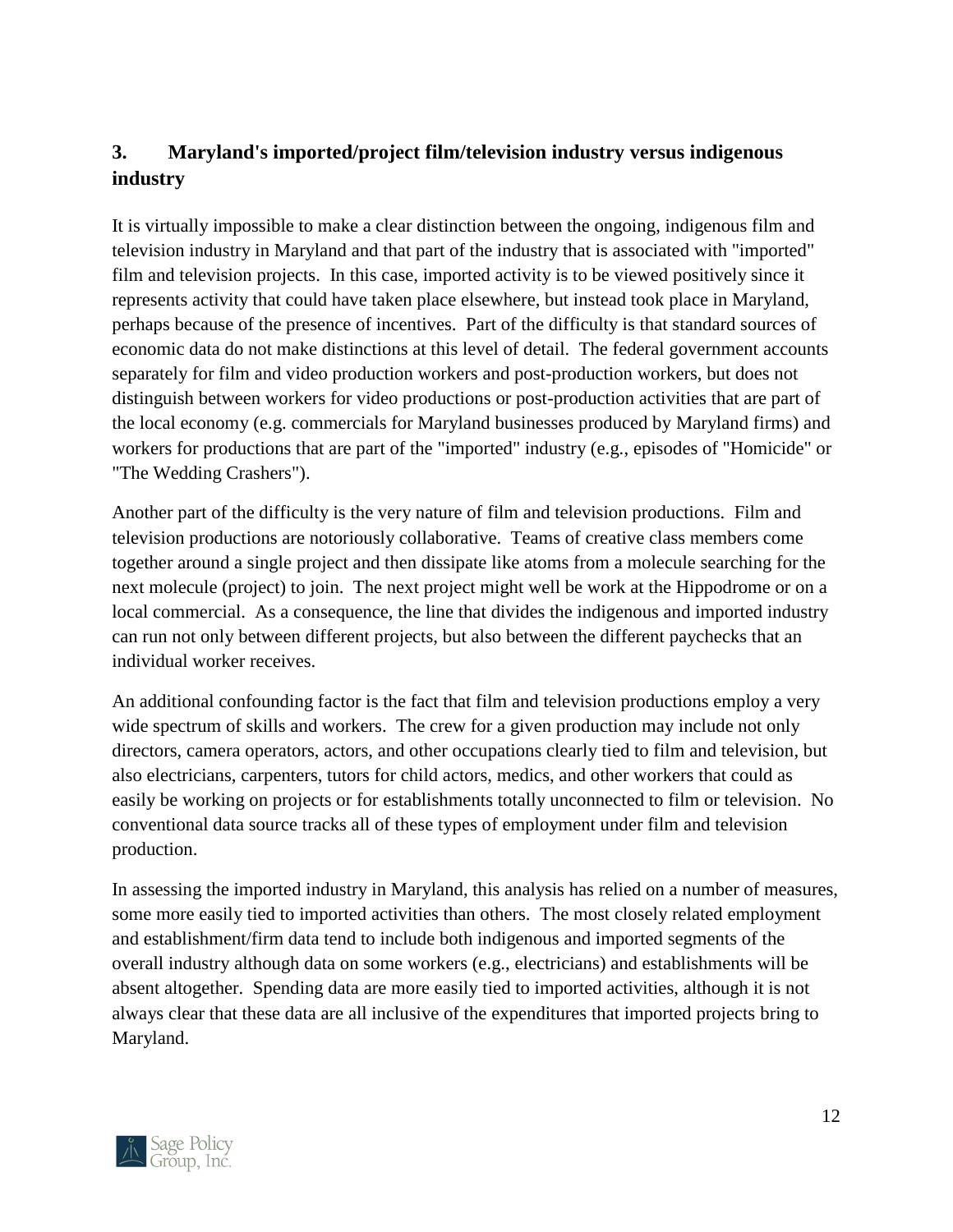#### <span id="page-13-0"></span>Employment and establishments in Maryland's imported industry

The Bureau of Labor Statistics tracks employment in a multitude of categories. The two most relevant for the kinds of film and television projects that the Maryland Film Office targets are film and video production workers (NAICS Code 51211) and postproduction and other film and video production workers (NAICS Codes 51219). As reflected in Exhibit 3-1 the number of workers in these categories has shown generally consistent growth since 2001 increasing from approximately 1,000 workers in 2001 to 2,242 workers in 2008. As noted, however, these counts include both the indigenous and imported activities of the industry.

<span id="page-13-2"></span>

<span id="page-13-1"></span>Exhibit 3-1: Maryland employment, film/video production and postproduction, 2001-2008

Jobs in production and postproduction support a broad range of other employment. For each production or postproduction job in Maryland, there are on average an additional 1.26 jobs. Most of these additional jobs are considered indirect jobs (i.e., those in the supply chain of businesses that support production and postproduction firms. Some of these jobs would be considered part of the crew base for Maryland, that is, the types of jobs that are supported by production activities at the vendors that supply goods and services to productions. Indirect jobs also include more generic employment such as jobs at utilities that supply power to video productions. Another type of supported employment is considered induced jobs, part of the consumer economy, that are supported when direct workers (i.e., those involved in production and postproduction) and indirect workers (i.e., those in the supply chain) spend their earnings in Maryland. In 2008, the estimated 2,242 workers involved in production and postproduction supported over 5,000 total jobs in Maryland. This is an unusually large impact for employment since each Maryland job on average supports 0.76 additional jobs. While this total is similar to the estimated 5,897 total employment in Maryland's motion picture and video industry in 2008,



Source: Bureau of Labor Statistics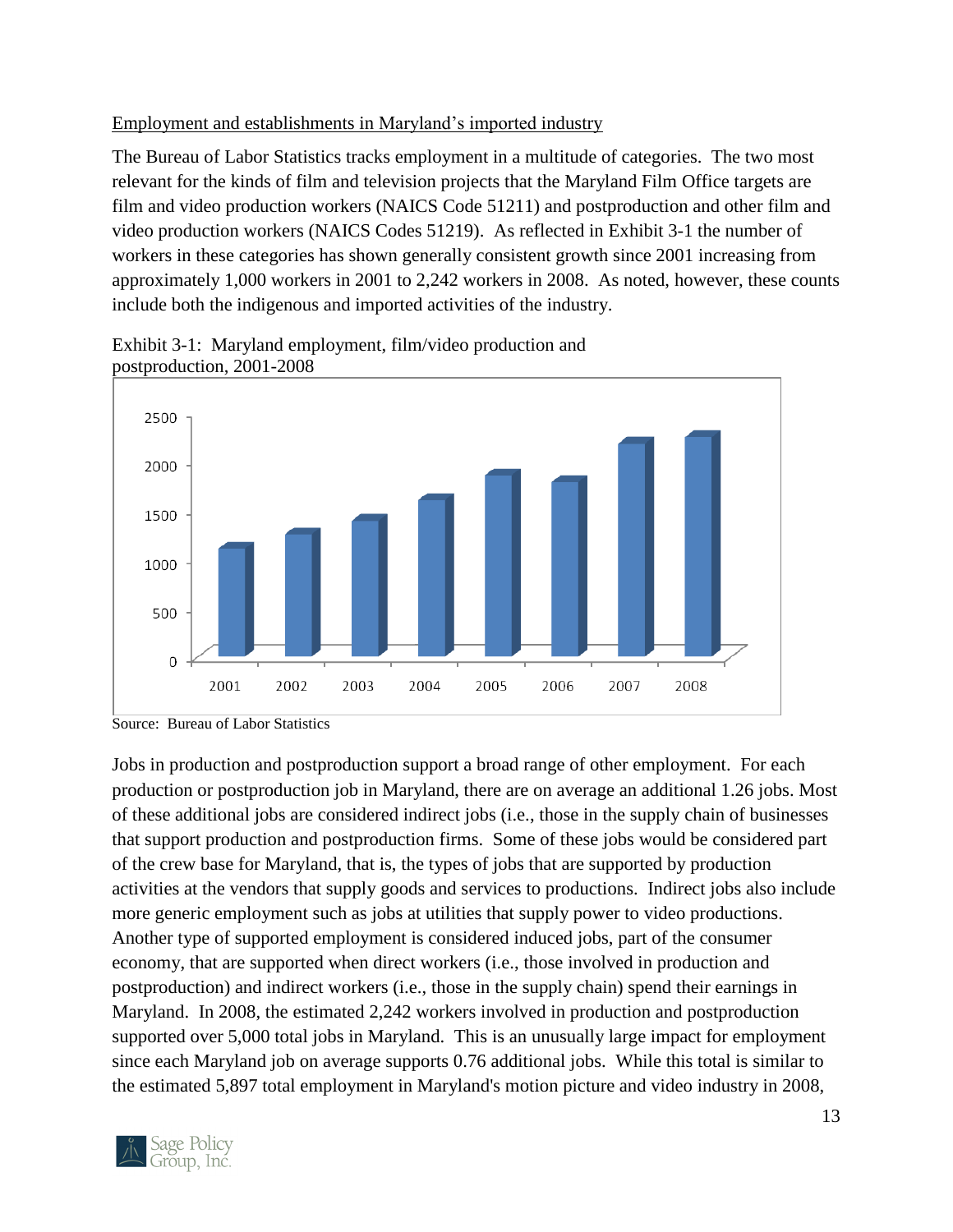this is coincidence. The total of 5,070 jobs shown in Exhibit 3-2 are all jobs in Maryland supported solely by production and postproduction activities.

<span id="page-14-1"></span>

| postproduction activities, 2000 |                              |                     |  |  |  |
|---------------------------------|------------------------------|---------------------|--|--|--|
| Type of Impact                  | Jobs per production,         | Jobs                |  |  |  |
|                                 | <i>postproduction worker</i> | full and part-time) |  |  |  |
| Direct                          | 1.00                         |                     |  |  |  |
| Indirect                        | 0.84                         | ,886                |  |  |  |
| Induced                         | 0.42                         | 942                 |  |  |  |
| Total                           | 2.26                         |                     |  |  |  |

<span id="page-14-0"></span>Exhibit 3-2: Employment impact of film/video production and postproduction activities, 2008

Source: Bureau of Labor Statistics, Sage

The Bureau of Labor Statistics also counts the number of business establishments or firms that are engaged in film and video production and postproduction activities. From this perspective, Maryland has had a more varied history since 2001. Over the past several years, as other states have been aggressively courting the film/television industry with incentives, Maryland has taken a more conservative path, reducing its annual expenditures on film and television incentives as state government revenues in general have been more scarce and reductions have been made in many other economic development programs.

One apparent result, as shown in Exhibit 3-3, is a general reduction in the number of firms involved in production processes in Maryland. Similar trends have been evident in states such as Massachusetts and Pennsylvania. Nationally, however, there has been only a slight change in the number of firms involved in production and postproduction (i.e., NAICS codes 51211 and 51219). Given that these firms serve both the indigenous and imported film and television industry, the significance of these trends for imported industry is not necessarily clear.

| Firms Growth         | Maryland | Massachusetts | Pennsylvania | National |
|----------------------|----------|---------------|--------------|----------|
| 2002                 | $-1.9\%$ | $-1.7\%$      | $-12.3%$     | $-3.0\%$ |
| 2003                 | $-3.5%$  | $-5.3\%$      | 1.6%         | $-3.4%$  |
| 2004                 | 2.9%     | 1.2%          | $-5.3\%$     | $-1.8%$  |
| 2005                 | 3.6%     | $0.6\%$       | $-3.3%$      | 0.5%     |
| 2006                 | $0.0\%$  | $-8.8\%$      | 0.3%         | 4.2%     |
| 2007                 | $0.0\%$  | 1.0%          | 0.7%         | 1.5%     |
| 2008                 | $-5.7\%$ | 8.6%          | 4.1%         | 1.2%     |
| Change 2001-<br>2008 | $-5.0\%$ | $-5.2\%$      | $-14.3%$     | $-1.1%$  |

<span id="page-14-2"></span>Exhibit 3-3: Production and postproduction firm growth, change from prior year, 2002-2008

Source: Bureau of Labor Statistics

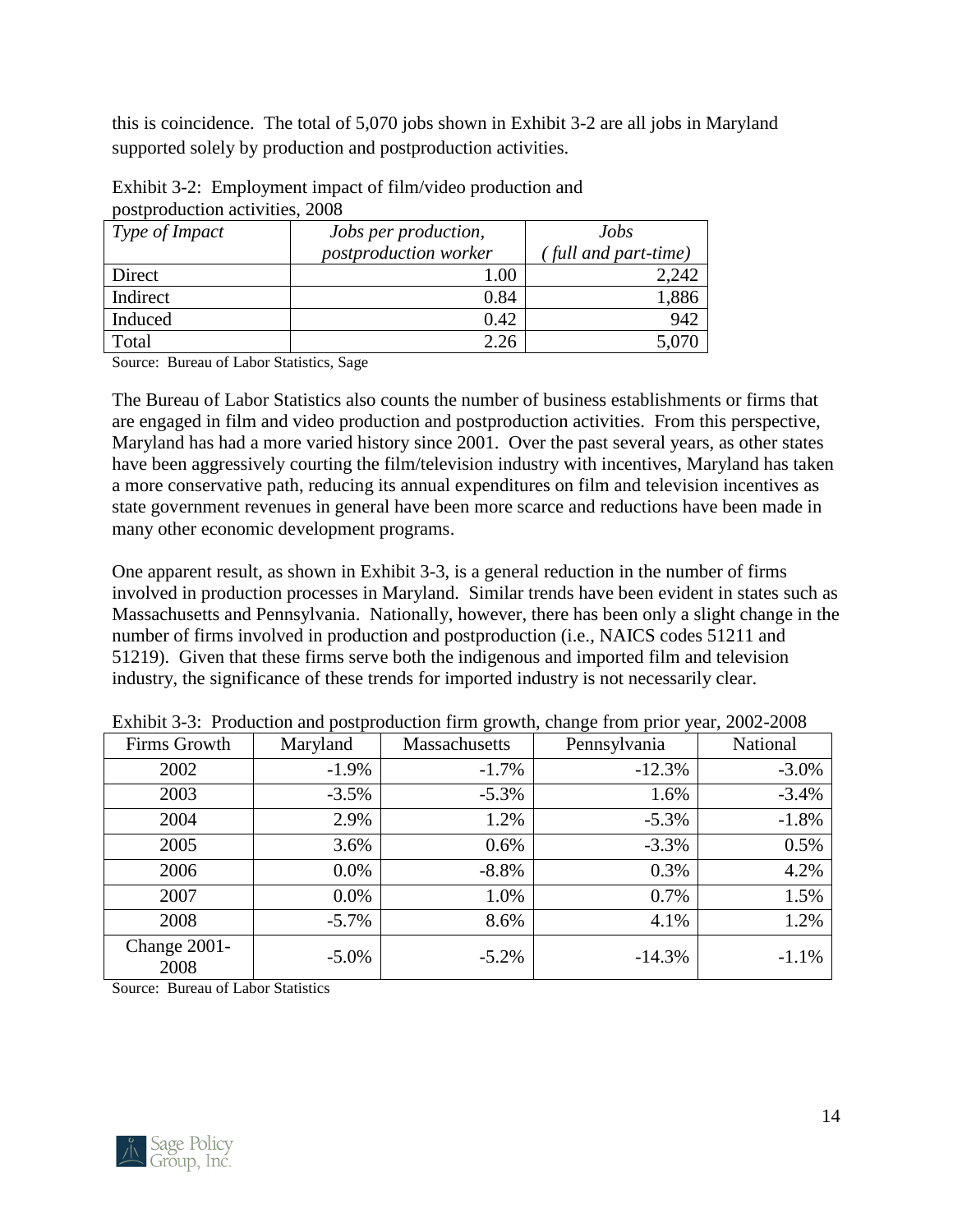#### <span id="page-15-0"></span>Impacts of imported film and television activity in Maryland

The Maryland Film Office possesses data on in-state expenditures by film and television producers that have brought projects to Maryland. Unlike the employment and firm data above, these expenditures are clearly tied to the imported film and television industry. As such, they provide a clearer perspective on the activities and impacts of this segment of the industry in Maryland.

Unlike the employment and firm data that includes the indigenous industry and therefore overstates the impacts of imported activities, expenditures reported to the Maryland Film Office are accurate, but may occasionally understate the impacts of the imported industry. There may be additional expenditures that may not be reported once a production company has reached their agreed upon rebate amount. In addition, non-resident production cast and crew working in Maryland may receive a relatively modest per diem allowance for meals and sundry expenses (e.g., \$50). While many production workers may keep their spending within these limits, major stars, directors, and other highly paid members of the production are unlikely to be bound by these strictures and very likely spend substantially more at Maryland restaurants and other establishments. There are also many anecdotal reports of high end purchases that clearly benefit Maryland but, like the spending of the highly paid members of the production, are impossible to track.

<span id="page-15-1"></span>Based on data supplied by full feature and television producers to the MFO, Sage established an average breakdown of direct expenditures in the state for eleven productions. Shown in Exhibit 3-4, these direct expenditures can be used to estimate a variety of impacts in Maryland. As shown, almost 43 percent of in-state spending goes to wages of Marylanders. Most of these wages are paid to the crew although almost 8 percent go to local actors. Over 8 percent goes to the Maryland lodging industry. While not separately listed, a significant share of local spending goes to restaurants and other segments of the hospitality industry. This spending on the hospitality industry (other than lodging) is part of a mix of other spending that constitutes almost half of the typical in-state expenditures of the imported film and television production industry.

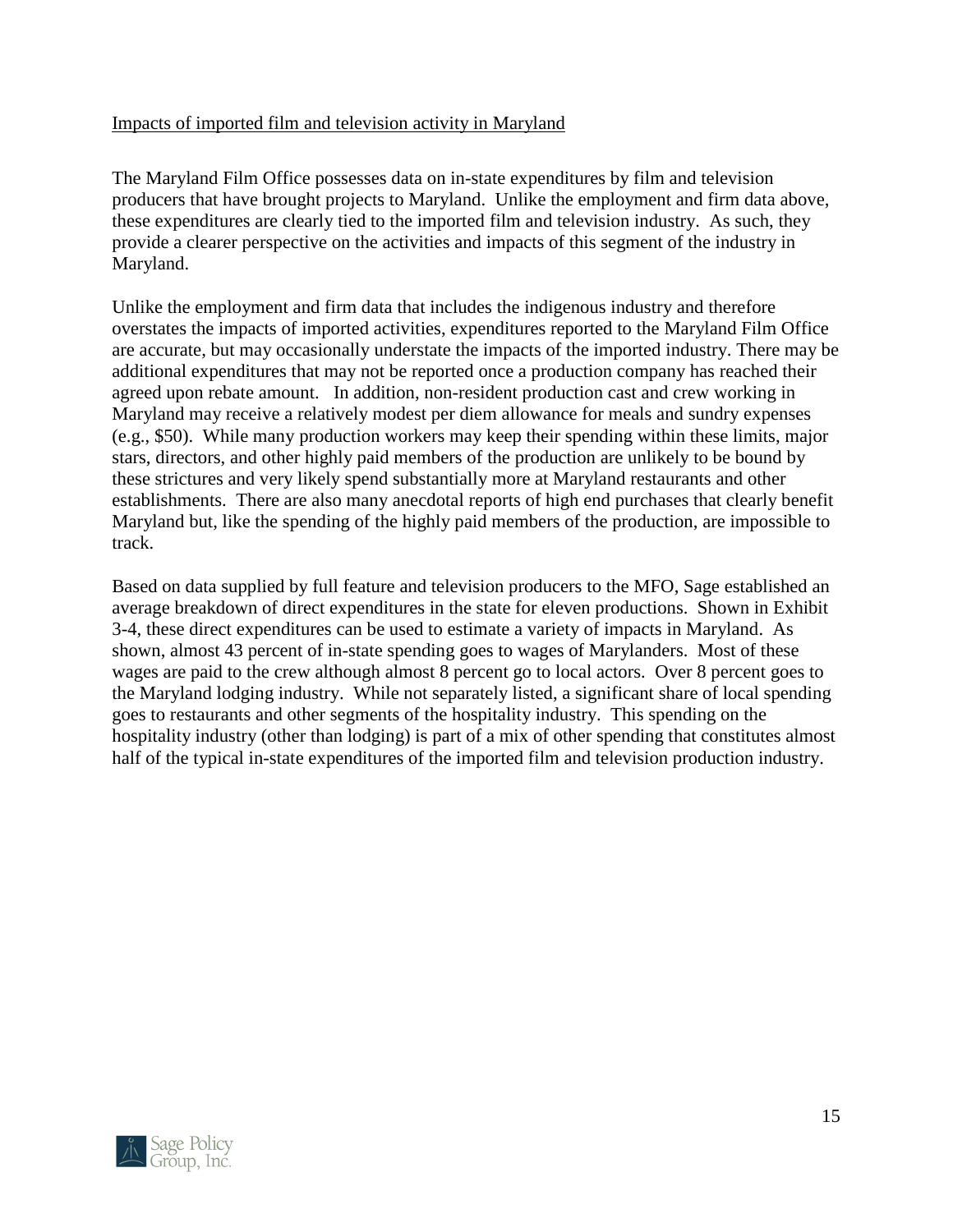| Component                            | Percent of Total |       |
|--------------------------------------|------------------|-------|
| Local Labor                          |                  |       |
| Technician & Labor, local hires      | 35.0%            |       |
| Actors & Extras, local hires         | 7.8%             |       |
| Sub-total                            |                  | 42.8% |
| <b>Hotel Rooms</b>                   |                  | 8.2%  |
| <b>Additional Local Expenditures</b> |                  |       |
| Casting & Talent Agency Fees         | 1.0%             |       |
| <b>Equipment Rentals</b>             | 4.1%             |       |
| <b>Set Construction Costs</b>        | 6.9%             |       |
| Security                             | 2.1%             |       |
| Catering                             | 3.5%             |       |
| Props, Set Dressing, Wardrobe        | 6.2%             |       |
| Office & Studio/Stage Rental         | 1.7%             |       |
| Transportation                       | 9.5%             |       |
| Film Processing (local)              | 0.1%             |       |
| Post Production Services (local)     | 0.1%             |       |
| <b>Location Fees</b>                 | 4.8%             |       |
| Pre-Production days                  | 4.5%             |       |
| Wrap days                            | 1.2%             |       |
| Miscellaneous                        | 3.3%             |       |
| Sub-total                            |                  | 49.0% |
| <b>Grand Total</b>                   | 100%             | 100%  |

Exhibit 3-4: Breakdown of Expenditures in Maryland by Imported Film Industry

Source: Maryland Film Office, Sage

Exhibit 3-5 provides a graph of total spending by the imported film industry for each fiscal year since 1995. To eliminate the effects of inflation, the chart presents all expenditures in 2009 dollars. As shown, there is considerable volatility from year to year. Peak years include 1998, 2003, and 2006 while the lowest total expenditures occurred in 2001, a year in which one strike by the writer's guild occurred and another strike in the industry was threatened. These labor problems plus the general economic shock waves following the attacks of September 11, 2001 helped depress production activities in Maryland and many other states.

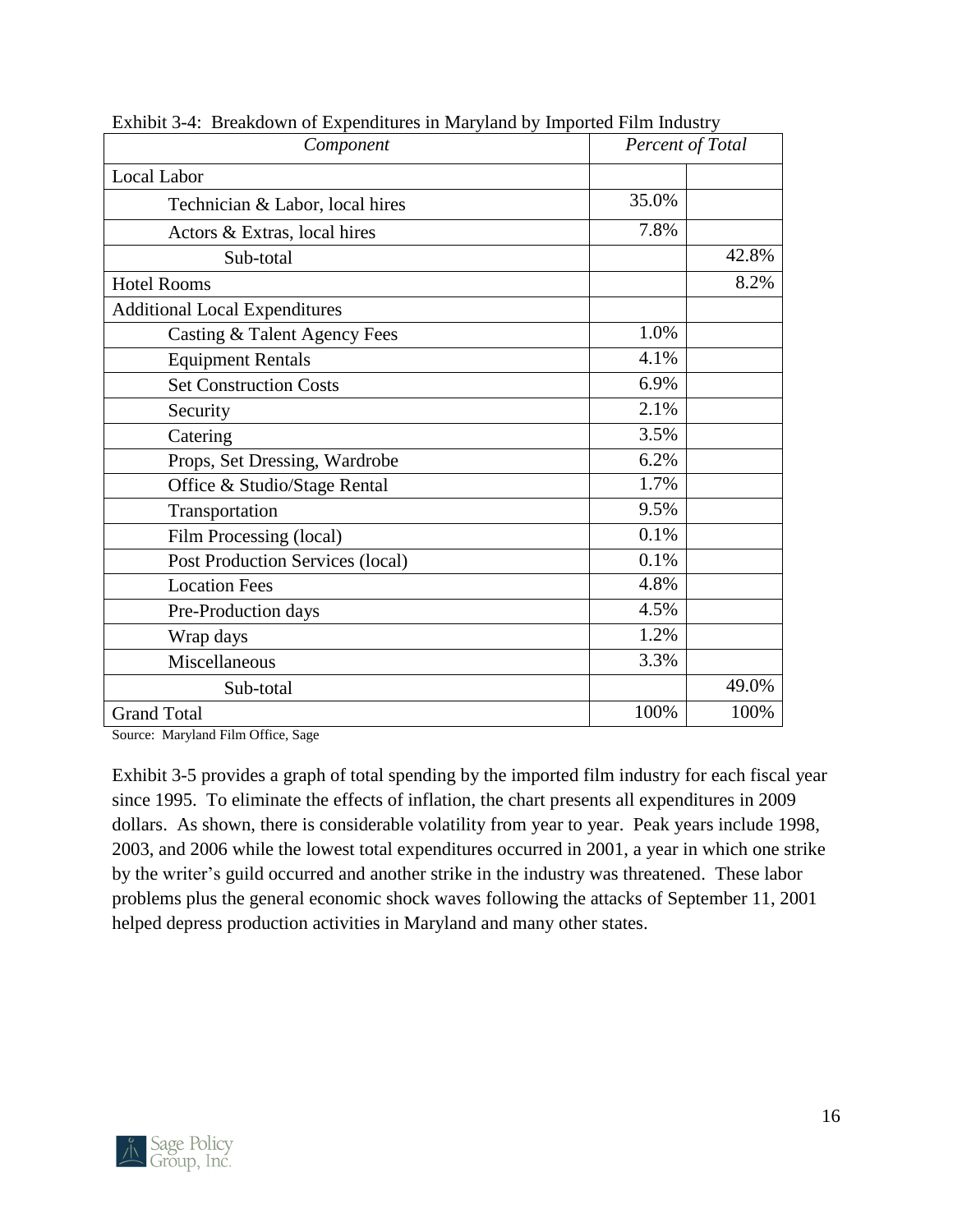

<span id="page-17-0"></span>Exhibit 3-5: Direct expenditures by imported film industry in Maryland, FY 1995-FY2009

Source: Maryland Film Office

It should be noted that the expenditures graphed in Exhibit 3-5 are not all directly tied to Maryland's film incentive program. Spending prior to 2005 actually predates the program while a significant share of spending after the program was established occurred without a direct incentive from the MFO.

Details regarding the spending shown in the chart above are presented in Exhibit 3-6. This table uses the broad categories of local spending listed in Exhibit 3-4 as they are applied to total spending by the imported industry each fiscal year from 1995 through 2009. Thus approximately 49 percent of total direct expenditures goes to general costs of the motion picture industry, while 35 percent goes to the local crew (i.e. technicians and labor), another 8 percent goes to local actors, and a final 8 percent goes to hotels and other lodging establishments.

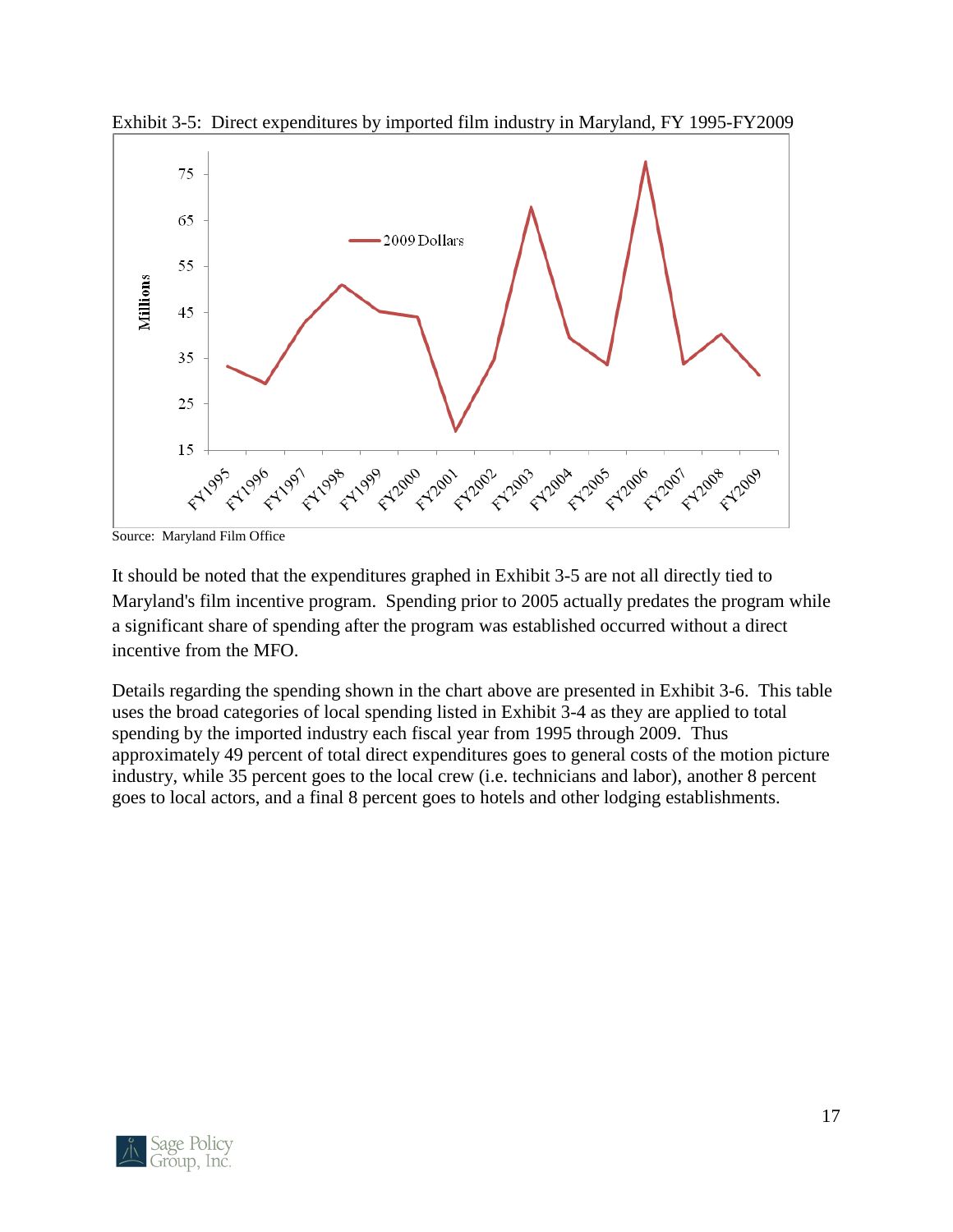| <b>Fiscal Year</b> | Technicians and<br><b>Other Crew Labor</b> | Local<br>Actors | Hotels  | Local<br>Production | <b>Total Direct</b><br>Expenditures |
|--------------------|--------------------------------------------|-----------------|---------|---------------------|-------------------------------------|
|                    |                                            |                 |         | Expenditures        |                                     |
| FY1995             | \$11.6                                     | \$2.7           | \$2.7   | \$16.3              | \$33.2                              |
| FY1996             | \$10.3                                     | \$2.4           | \$2.4   | \$14.5              | \$29.6                              |
| FY1997             | \$14.9                                     | \$3.4           | \$3.4   | \$20.9              | \$42.6                              |
| FY1998             | \$17.8                                     | \$4.1           | \$4.1   | \$25.0              | \$51.0                              |
| FY1999             | \$15.8                                     | \$3.6           | \$3.6   | \$22.1              | \$45.2                              |
| <b>FY2000</b>      | \$15.3                                     | \$3.5           | \$3.5   | \$21.6              | \$43.9                              |
| FY2001             | \$4.8\$                                    | \$1.5           | \$1.5   | \$9.3               | \$17.2                              |
| FY2002             | \$8.9                                      | \$2.8           | \$2.8   | \$16.9              | \$31.3                              |
| FY2003             | \$20.8                                     | \$5.4           | \$5.4   | \$33.3              | \$64.9                              |
| FY2004             | \$10.6                                     | \$3.2           | \$3.2   | \$19.4              | \$36.3                              |
| FY2005             | \$9.0                                      | \$2.7           | \$2.7   | \$16.5              | \$30.9                              |
| <b>FY2006</b>      | \$23.5                                     | \$6.2           | \$6.2\$ | \$38.1              | \$74.0                              |
| FY2007             | \$7.0                                      | \$2.7           | \$2.7   | \$16.6              | \$29.0                              |
| FY2008             | \$10.4                                     | \$3.2           | \$3.2   | \$19.8              | \$36.6                              |
| FY2009             | \$6.8                                      | \$2.5           | \$2.5   | \$15.3              | \$27.1                              |

<span id="page-18-0"></span>Exhibit 3-6: Imported film industry expenditures in Maryland, FY1995-FY2009

<span id="page-18-1"></span>(millions of 2009 dollars)

Source: Maryland Film Office, Sage

This direct spending on film and television production can be a major source of business sales for vendors and employment for crew members. The number of vendors engaged in these productions can be remarkable. For example, a feature film spending \$15 million in Maryland might hire approximately 380 vendors while a television series spending \$26 million in the state would hire over 600 vendors. The experience of past projects in the state supported by the MFO indicates that a typical project hires of a crew of almost 200 local workers and larger projects can require substantially more help from the local crew base.<sup>7</sup>

As with employment related to production and postproduction activities, there is a multiplier effect associated with the direct spending of film and television productions in Maryland. The impacts associated with the multiplier effect can be measured in several ways, including the income associated with the workers directly employed by these productions and the indirect and induced income related to the employment supported by the productions. Similarly, Maryland businesses garner sales from these production activities both directly as vendors for the individual projects, as suppliers for these vendors, or as part of the consumer economy that is supported by the spending of the direct and indirect workers. These economic impacts give rise

 $<sup>7</sup>$  Data on the use of vendors is based on past projects in Maryland. Data on crew base utilization is based on 22</sup> projects in Maryland from fiscal 2002 through fiscal 2009 for which there were specific numbers for the local hires from the state's crew base.



 $\overline{a}$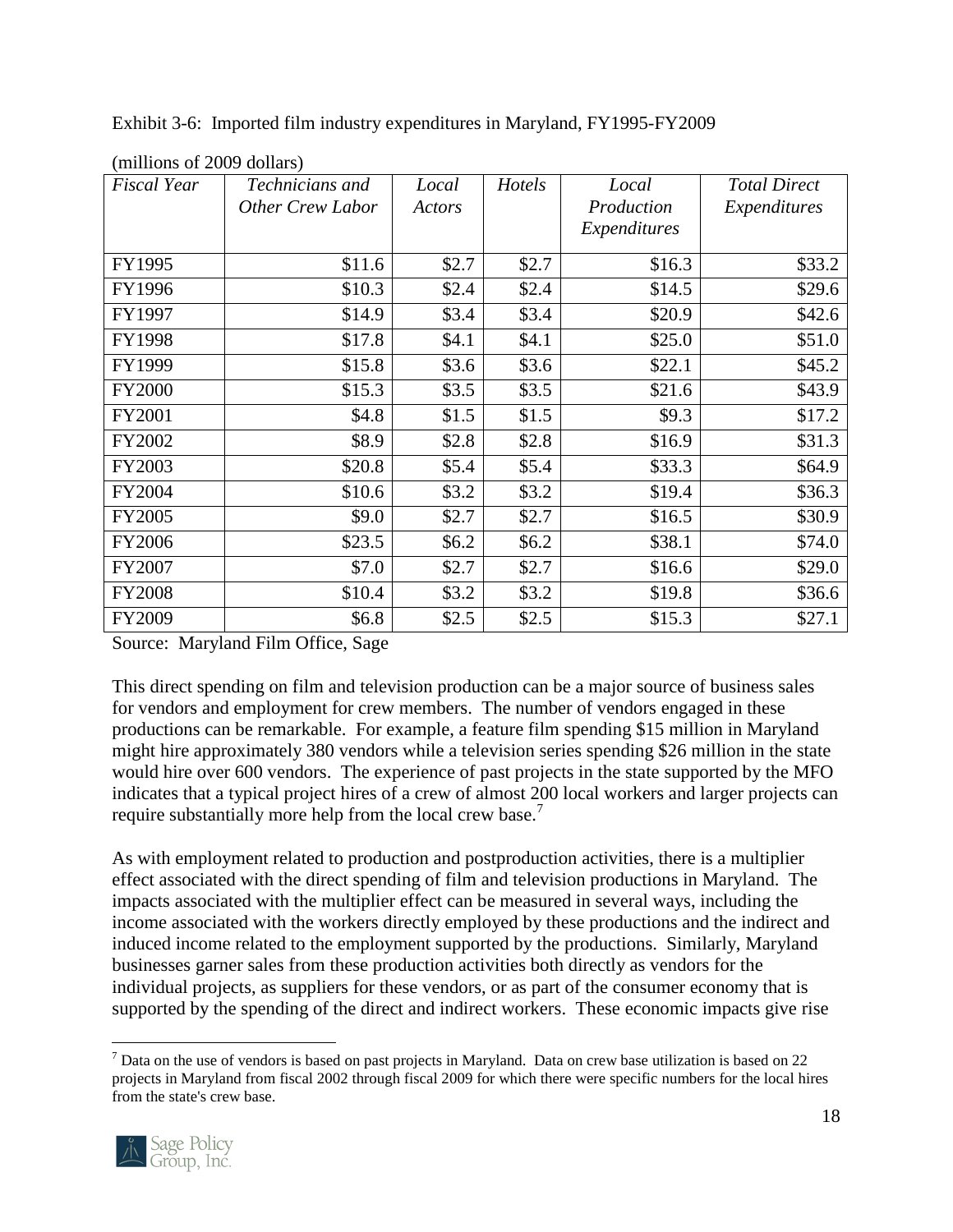to a range of tax revenues which are considered fiscal impacts. These include state and local income and sales taxes as well as hotel occupancy taxes.

These total economic and fiscal impacts for imported film and television productions in Maryland are listed in Exhibit 3-7. Fiscal impacts as considered here are general estimates of state and local income taxes and sales taxes based primarily on the labor income shown in Exhibit 3-7 and the hotel occupancy tax based on hotel expenditures shown in Exhibit 3-6. As will be seen in the following section, a number of factors in addition to direct production spending in Maryland are involved in estimating economic and, therefore, fiscal impacts. As there was insufficient historical data to consider these other factors (e.g. residual income, wages paid to non-residents for work done in Maryland), tax revenues associated with these factors could not be included in the estimates in Exhibit 3-7.<sup>8</sup>

<span id="page-19-0"></span>

| Exhibit 3-7: Total Economic and Fiscal Impacts of Direct Expenditures of Imported Filming in |  |  |  |
|----------------------------------------------------------------------------------------------|--|--|--|
| Maryland, FY1995-FY2009                                                                      |  |  |  |

| Year          | <b>Total Direct</b><br>Expenditures | <b>Total Labor</b><br><i>Income</i> | <b>Total Business</b><br><b>Sales</b> | <b>Total Fiscal</b><br><b>Impact</b> |
|---------------|-------------------------------------|-------------------------------------|---------------------------------------|--------------------------------------|
| FY1995        | \$33.2                              | \$18.1                              | \$61.3                                | \$2.1                                |
| FY1996        | \$29.6                              | \$16.1                              | \$54.5                                | \$1.9                                |
| FY1997        | \$42.6                              | \$23.2                              | \$78.5                                | \$2.7                                |
| FY1998        | \$51.0                              | \$27.8                              | \$94.0                                | \$3.2                                |
| FY1999        | \$45.2\$                            | \$24.6                              | \$83.3                                | \$2.8                                |
| <b>FY2000</b> | \$43.9                              | \$24.0                              | \$81.2                                | \$2.8                                |
| FY2001        | \$17.2                              | \$10.4                              | \$35.2                                | \$1.2                                |
| FY2002        | \$31.3                              | \$18.8                              | \$63.7                                | \$2.2                                |
| FY2003        | \$64.9                              | \$37.0                              | \$125.2                               | \$4.3                                |
| <b>FY2004</b> | \$36.3                              | \$21.5                              | \$72.9                                | \$2.5                                |
| FY2005        | \$30.9                              | \$18.3                              | \$62.1                                | \$2.1                                |
| FY2006        | \$74.0                              | \$42.3\$                            | \$143.2                               | \$4.9                                |
| FY2007        | \$29.0                              | \$18.4                              | \$62.4                                | \$2.1                                |
| <b>FY2008</b> | \$36.6                              | \$22.0                              | \$74.4                                | \$2.5                                |
| FY2009        | \$27.1                              | \$17.0                              | \$57.6                                | \$2.0                                |

 $\overline{a}$ <sup>8</sup> These other factors are considered in the analysis in the following section which takes a more detailed look at fiscal impacts based on a more comprehensive understanding of recent experience. The lack of historic data on income from residuals or income paid to non-residents for work done in Maryland reduces confidence in trying to include these factors in an analysis of the longer-term experience of the Maryland's film incentive efforts.

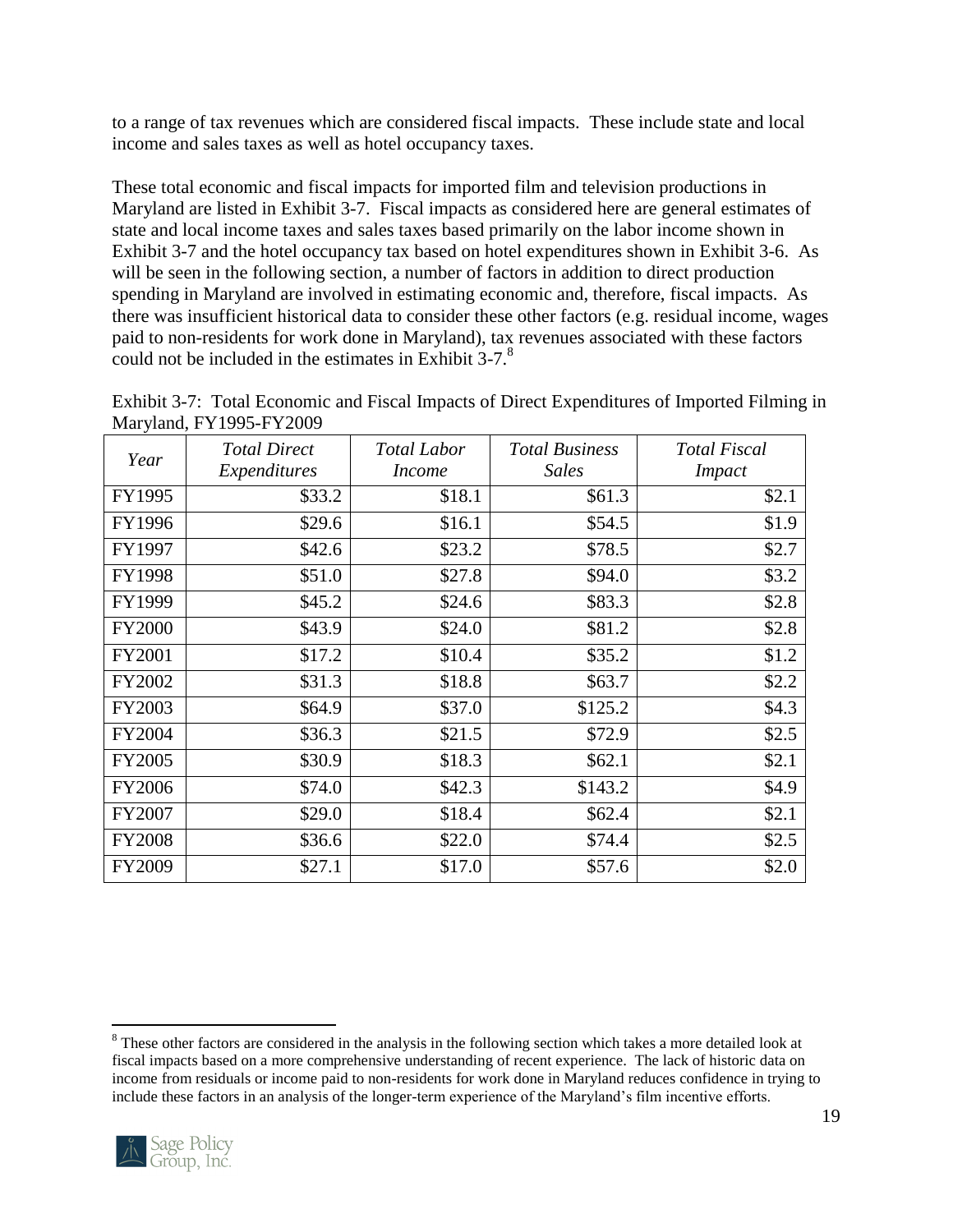# <span id="page-20-0"></span>**4. Maryland's film incentive program**

In 2005, Maryland established its first substantial incentive program for film production although a sales tax exemption had been in place since 1999. That initial program offered rebates for qualified employee's wages. In 2007, the program was changed to one offering 25 percent of the direct costs of film production incurred while filming in the state. The 2007 changes did not place a limit on the total amount of credit available to a given company leaving that decision to the discretion of the Department of Business and Economic Development.

The Executive Branch submits an annual budget and proposes funding to the program. The final funding level is set by the legislature. In recent years, funding reached a peak of \$6.875 million, but has steadily declined since then. Funding since fiscal year 2006 has been set at the following levels by the state legislature.

- Fiscal year 2006: \$4 million appropriation
- Fiscal year 2007: \$6.875 million appropriation
- Fiscal year 2008: Executive branch included appropriation allowance of 6.875 million appropriation, legislature reduced to \$4 million
- Fiscal year 2009: \$4 million appropriation
- Fiscal year 2010: Executive branch included appropriation allowance of \$2 million appropriation, legislature reduced to \$1 million

Maryland's Production Rebate Program has proven to be successful when sufficiently funded. Exhibit 4-1 provides the return on investment in production expenditures, business for Maryland vendors, and employment for Maryland crew and actors of those productions that received production rebate grants.

 To attract a television series, which has the highest number of production days, expenditures and potential longevity, a \$6-8 million per year incentive package would need to be offered. To attract a moderately budgeted feature film, an incentive package of \$3-4 million per film would need to be offered. A television series and a moderately budgeted feature film, or two to three moderately budgeted films would be needed annually to sustain Maryland's film industry.

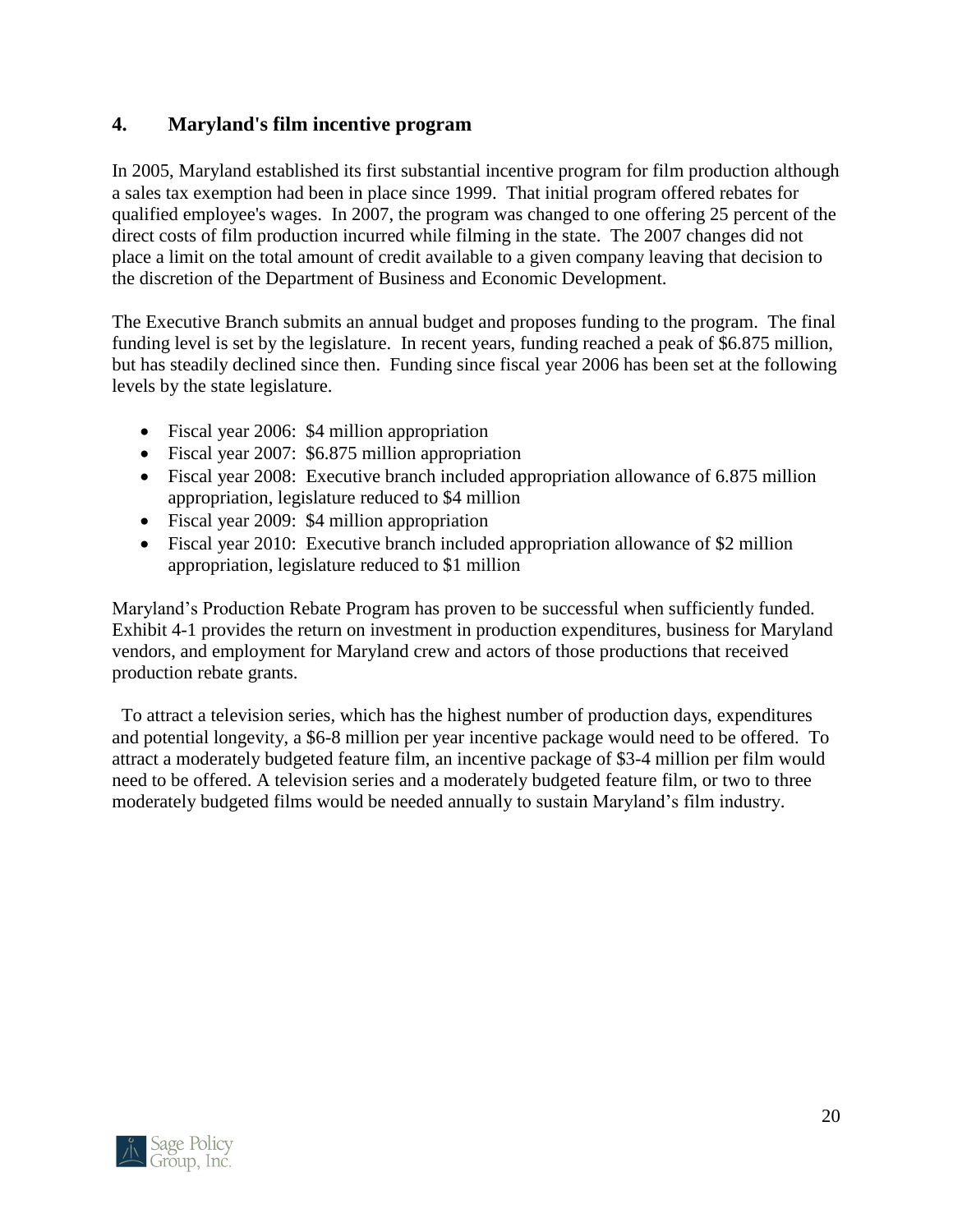| Recipient                                                              | Grant<br>Amount | Production<br>Expenditures | No. Of<br>Vendors | Maryland<br><b>Local Hires</b> |        |
|------------------------------------------------------------------------|-----------------|----------------------------|-------------------|--------------------------------|--------|
|                                                                        |                 |                            |                   | Technicians -                  | 195    |
| <b>Rocket Science</b>                                                  | \$400,000       | \$2,159,148                | 202               | Actors/Extras -                | 627    |
| Step Up                                                                | \$2,000,000     | \$7,170,519                | 352               | Technicians -                  | 330    |
|                                                                        |                 |                            |                   | Actors/Extras -                | 1,522  |
| The Wire (season 4)                                                    | \$1,600,000     | \$28,276,158               | 798               | Technicians -                  | 521    |
|                                                                        |                 |                            |                   | Actors/Extras -                | 3,831  |
| Boy of Pigs                                                            | \$300,000       | \$2,473,256                | 718               | Technicians -                  | 150    |
|                                                                        |                 |                            |                   | Actors/Extras -                | 215    |
| The Wire (season 5)                                                    | \$2,000,000     | \$13,082,456               | 672               | Technicians -                  | 364    |
|                                                                        |                 |                            |                   | Actors/Extras -                | 2,701  |
| From Within                                                            | \$400,000       | \$1,975,831                | 134               | Technicians -                  | 95     |
|                                                                        |                 |                            |                   | Actors/Extras -                | 861    |
| Step Up 2                                                              | \$3,529,123     | \$14,119,907               | 379               | Technicians -                  | 259    |
|                                                                        |                 |                            |                   | Actors/Extras -                | 1,372  |
| <b>Bumper</b>                                                          | \$400,000       | \$1,624,509                | 94                | Technicians -                  | 127    |
|                                                                        |                 |                            |                   | Actors/Extras -                | 122    |
| My One & Only                                                          | \$3,000,000     | \$11,999,493               | 334               | Technicians -                  | 238    |
|                                                                        |                 |                            |                   | Actors/Extras -                | 567    |
| Past Life                                                              | \$1,000,000     | \$4,540,180                | 244               | Technicians -                  | 217    |
|                                                                        |                 |                            |                   | Actors/Extras -                | 318    |
| Washingtonienne                                                        | \$740,763       | \$2,964,802                | 152               | Technicians -                  | 169    |
|                                                                        |                 |                            |                   | Actors/Extras -                | 421    |
| The Dead Ones                                                          | \$100,000       | $$598,000 (*)$             | 150 $(*)$         | Technicians -                  | 44     |
|                                                                        |                 |                            |                   | Actors/Extras -                | 42     |
|                                                                        |                 |                            |                   | Technicians -                  | 2,709  |
| <b>Total</b>                                                           | \$15,469,886    | \$90,984,259               | 4229              | Actors/Extras -                | 12,599 |
| Note. (*) Data are projections.<br><b>Source. Maryland Film Office</b> |                 |                            |                   |                                |        |

Exhibit 4-1. Maryland Film Production Rebate Fund - Recipients To Date

In 2009 legislation was introduced by the newly formed Maryland Film Industry Coalition in the Maryland General Assembly that would have increased the subsidy for qualified activities from 25 percent to 28 percent and would have created a tax credit program different in nature, but not intent, from the current program. This legislation (Senate Bill 596) did not place caps on the credits available to a given company or in a given year. While proposed, this legislation was not voted on in committee and never reached the floor of the legislature. This legislation did give rise to a fiscal analysis of the film incentive program by the Department of Legislative Services, which reviewed Maryland's history of film incentives, examined other states' programs in general and five states' programs in more detail, and pointed out difficulties that many state film incentive programs have faced. The fiscal note focused on a number of programs that have been able to recoup relatively little of the costs of their incentive programs, but failed to note others (e.g., New Mexico, North Carolina, and New York) which had demonstrated an ability to

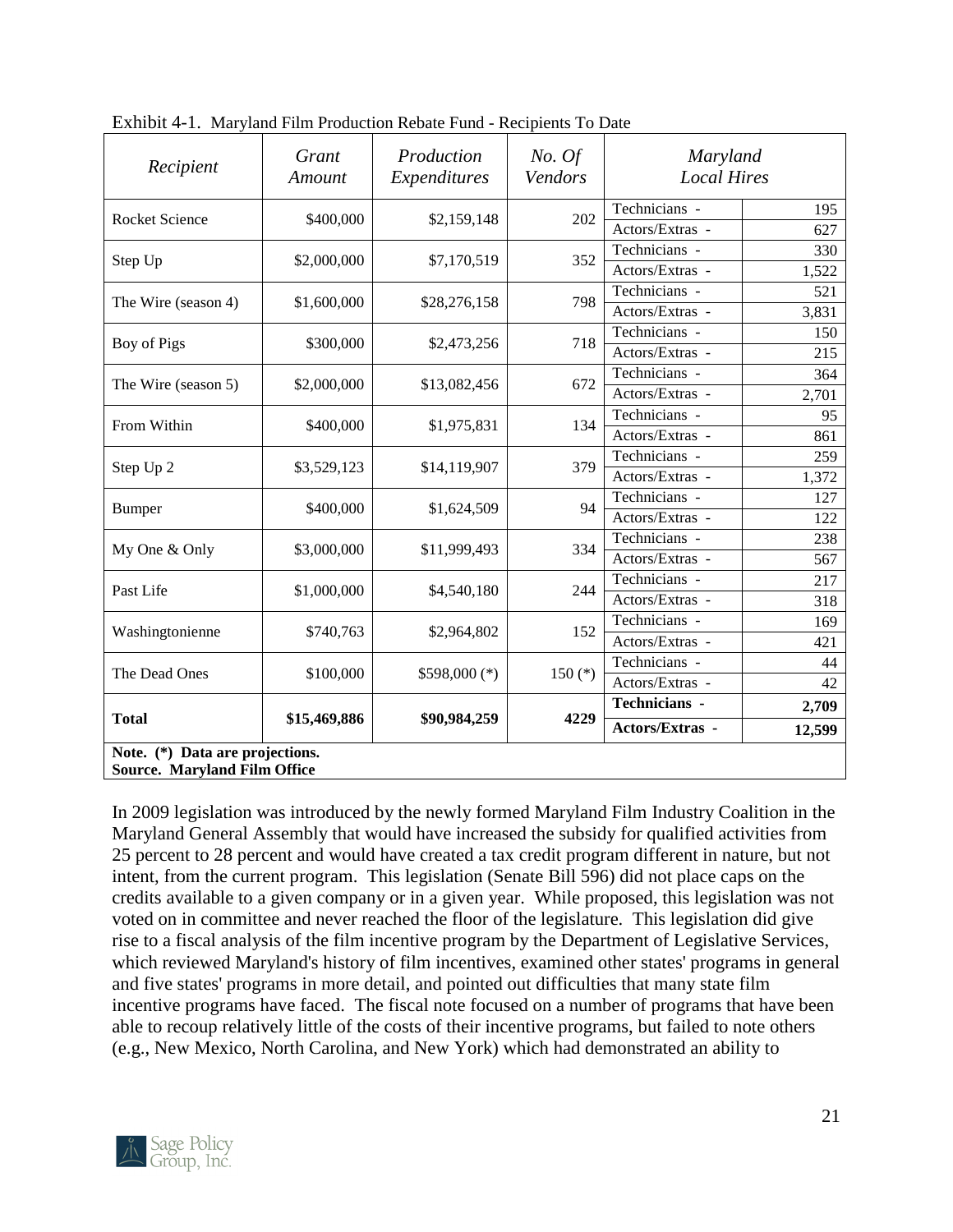generate tax revenue equal to or in excess of the costs of the incentive programs.<sup>9</sup> Many states are in constant competition with Maryland for film and television productions. Exhibit 4-2 provides a representative, not exhaustive list, of Maryland and its competitors.

| <b>State</b>  | $\ldots$ comparison of meetings frograms of the s-leading competitors<br>Type of Incentive                                                         | <b>Funding Level</b>                                                                                                    |
|---------------|----------------------------------------------------------------------------------------------------------------------------------------------------|-------------------------------------------------------------------------------------------------------------------------|
| Connecticut   | <b>Transferable Tax Grant</b><br>30% of qualified production spending                                                                              | No annual cap<br>$\bullet$<br>No per project cap<br>Compensation capped at \$15<br>million per person                   |
| Louisiana     | Partially Refundable, Transferable<br>$\bullet$<br><b>Tax Grant</b><br>25% of qualified production spending<br>& additional 10% on Louisiana labor | No annual cap<br>No per project cap                                                                                     |
| Massachusetts | Partially Refundable, Transferable<br>$\bullet$<br>Tax Grant (or rebate @ 90% of<br>value)<br>25% of qualified production spending                 | No annual cap<br>No per project cap                                                                                     |
| New Mexico    | Refundable Tax Grant<br>25% of qualified production spending<br>$\bullet$                                                                          | No annual cap<br>$\bullet$<br>\$5 million per project cap on the<br>credit for all "performing artists"<br>compensation |
| Pennsylvania  | <b>Transferable Tax Grant</b><br>25% of qualified production spending<br>$\bullet$                                                                 | \$42 million annual cap<br>\$15 per project cap on aggregate<br>compensation paid to<br>performing artists              |
| Maryland      | Rebate as a Grant<br>٠<br>25% of qualified production spending                                                                                     | Subject to annual appropriation<br>$$1$ million in FY 2010)<br>No per project cap                                       |

<span id="page-22-0"></span>Exhibit 4-2: Comparison of Incentive Programs of MD's Leading Competitors

As shown above, funding available for the Maryland film incentive program has been more limited lately. The assessment of this program acknowledges the limits the current fiscal climate places on funding the current program. The following analysis is based on the existing Maryland program at its average funding level for FY'06-'09, that is, an annual appropriation of \$4.5 million In examining the impacts of such a program in Maryland, the following were considered or assumed.

 Most states will likely continue to have film incentive programs although in at least some states these programs will be less generous and less aggressive than has been true in the most recent past;

 $\overline{a}$ <sup>9</sup> Robert J. Rehrmann, "Fiscal and policy note. Income tax - film production activity credit," Department of Legislative Services, Maryland General Assembly, 2009 Session.

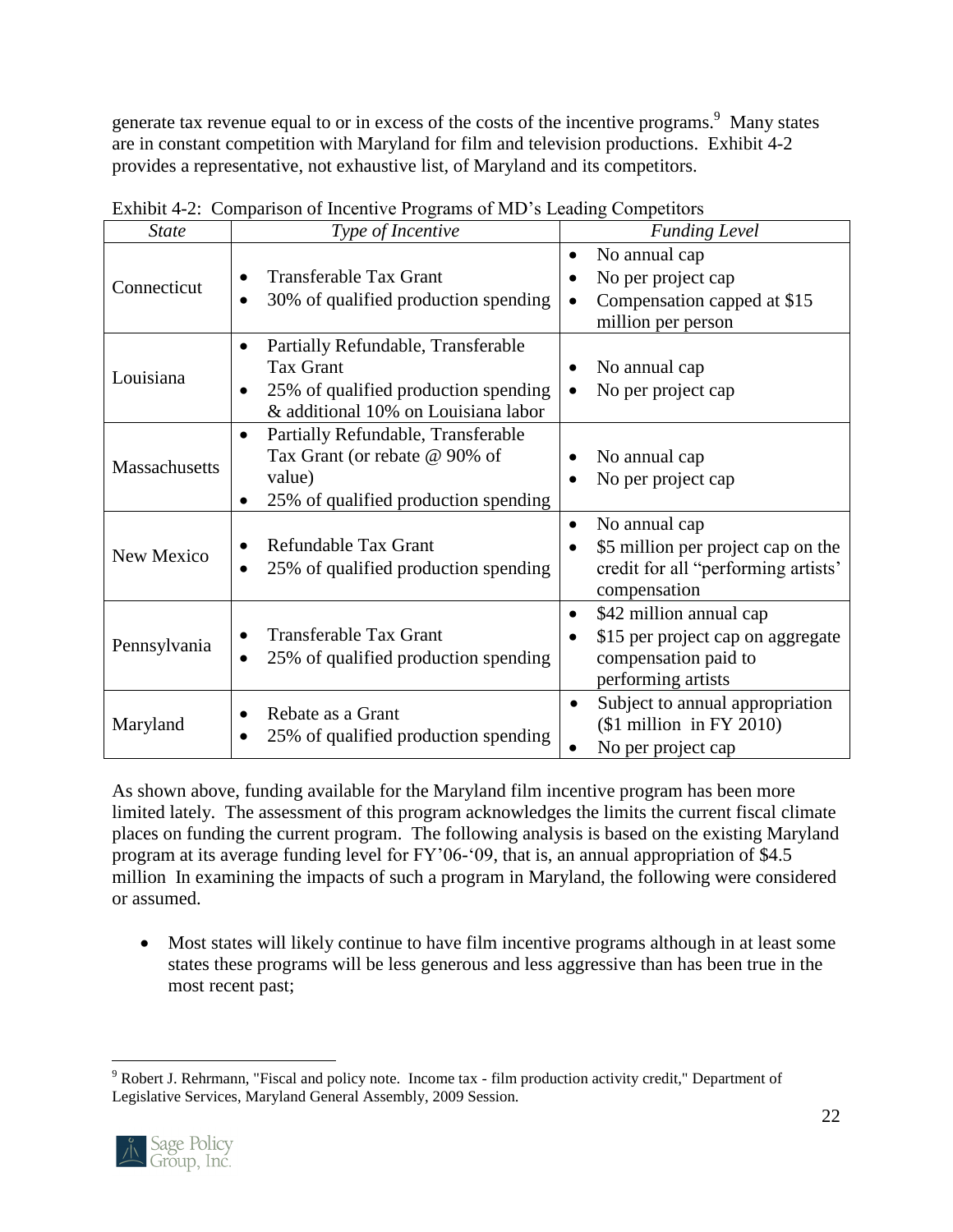- Despite this prospect for retrenchment, the "market" for film incentives will center on tax credits or rebates of one sort or another at rates ranging from 20 percent to 30 percent of spending occurring within state borders;
- The longer a state maintains a viable film and television production industry, the more likely it is that secondary effects with important consequences for state tax revenue will occur. In particular, long-term viability will encourage investment and an expansion in the goods and services that can be provided locally. This will result in greater potential for in-state spending and larger multiplier effects. Long-term viability also increases the probability that tourism related to film and television production will expand and become a significant segment of the overall tourism market;
- Open-ended incentive programs that have no caps on the value of tax credits or rebates issued in a given year are ill-advised in a time of the present fiscal circumstances.

#### <span id="page-23-0"></span>The prospective impacts of a Maryland film incentive program

In analyzing the prospective impacts of a film incentive program intended to support a viable industry presence in Maryland, this assessment only addresses the impacts directly connected to film and television productions. Other impacts (e.g., infrastructure investment) that might occur from a sustained effort to build the industry are not considered.

This analysis assumes that a film incentive program in Maryland will be able to offer tax rebates or grants up to a maximum of 25 percent of the total value of a production's expenditures incurred while filming in the state. It is also assumed, however, that the 25 percent limit is flexible and the Maryland Film Office would negotiate agreements on a case-by-case basis.

As a result of these negotiations and individual agreements, the analysis assumes that on average the production rebate equals 20 percent of in-state spending. This 20-percent value is based on the recent experience of the Maryland Film Office. In 2009, current estimates of the Maryland Film Office indicate that incentives will equal 19.8 percent of projected costs incurred while in the state. Since 2007, incentives have totaled 21.2 percent of these costs.  $10$ 

With an average production rebate of 20 percent and an annual budget of \$4.5 million, an incentive program could support over \$22 million in direct spending in Maryland by film or television production activities. Based on the experience of film and television projects supported in the past by the Maryland Film Office, 35 percent of this spending would go to the local crew base, almost 8 percent would go to local actors, just over 8 percent of this in-state spending would go to lodging expenses with the remaining spending covering a wide range of goods and services required by film and television production for the crew base.

In addition, a substantial cost would be compensation for non-Marylanders involved in the production for work done in Maryland. This would include wages paid to directors, actors, or

 $10$  Maryland Film Office records indicate that actual and projected tax credit value will be \$3.5 million in 2009 versus \$17.7 million in direct Maryland spending. Actual and projected tax credit value for 2007 through 2009 will be \$13.4 million versus \$63 million of direct Maryland spending.



 $\overline{a}$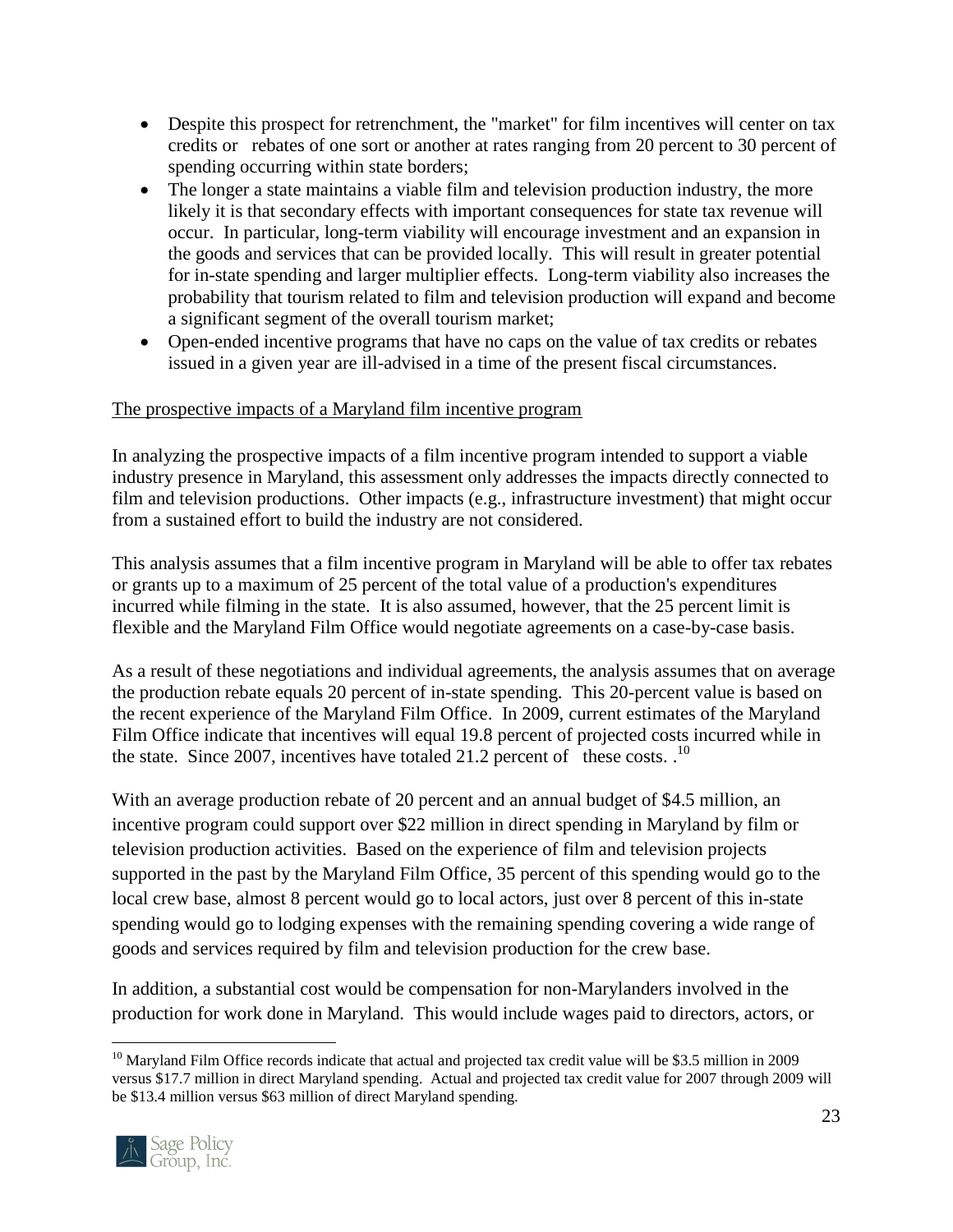crew members who traveled to Maryland for a specific project for the work they did while on location here. These wages are subject to Maryland income taxes. Recently, the Maryland Film Office collected data on the value of these wages, which have averaged approximately 32 percent of total spending on local crew and actors and locally provided goods and services plus wages for non-residents for work done on location in Maryland. The impact of these wages on tax revenues generated for state and local government is significant. Given the recent availability of data on the value of these wages, Sage is confident of including them in an analysis of a prospective film incentive program.

Key information for in-state spending for a \$4.5 million annual incentive program is summarized in Exhibit 4-3. Assuming an average effective rebate rate of 20 percent, total production spending in Maryland linked to this rebate value of \$4.5 million would be \$22.5 million. Based on the historic patterns of spending on local crew, local actors, hotels, and other general production expenses, this direct spending by film or television productions can be categorized as shown in Exhibit 4-3.

| Variable                                    | Value  |
|---------------------------------------------|--------|
| Budget for incentives                       | \$4.5  |
| Production rebate rate (effective) = $20\%$ | 20.0%  |
| Production spending in Maryland             |        |
| Local crew                                  | \$7.9  |
| Local actors                                | \$1.8  |
| Hotel                                       | \$1.8  |
| General film production                     | \$11.0 |
| Total production spending in Maryland       | \$22.5 |
| Source: Sage                                |        |

| Exhibit 4-3. In-state spending on local crew and actors, hotel, and other expenses related to a |  |
|-------------------------------------------------------------------------------------------------|--|
| \$4.5 million Maryland film incentive program (dollars in millions)                             |  |

Using standard procedures for assessing the economic impacts of this production spending in Maryland, an estimate of over \$45 million of sales for Maryland businesses would result from the direct film production spending (i.e. \$22.5 million in direct film production spending and another \$23.1 million in secondary spending). This total impact from the in-state spending of productions is summarized in Exhibit 4-4.

Exhibit 4-4. Multiplier effect of direct production spending in Maryland (millions)

| Maryland                   | Sales for Maryland businesses |
|----------------------------|-------------------------------|
| Direct production spending | \$22.5                        |
| Indirect impacts           | \$15.9                        |
| Induced impacts            |                               |
| Total impacts              | \$45.6                        |
| Sources: Sage, IMPLAN      |                               |

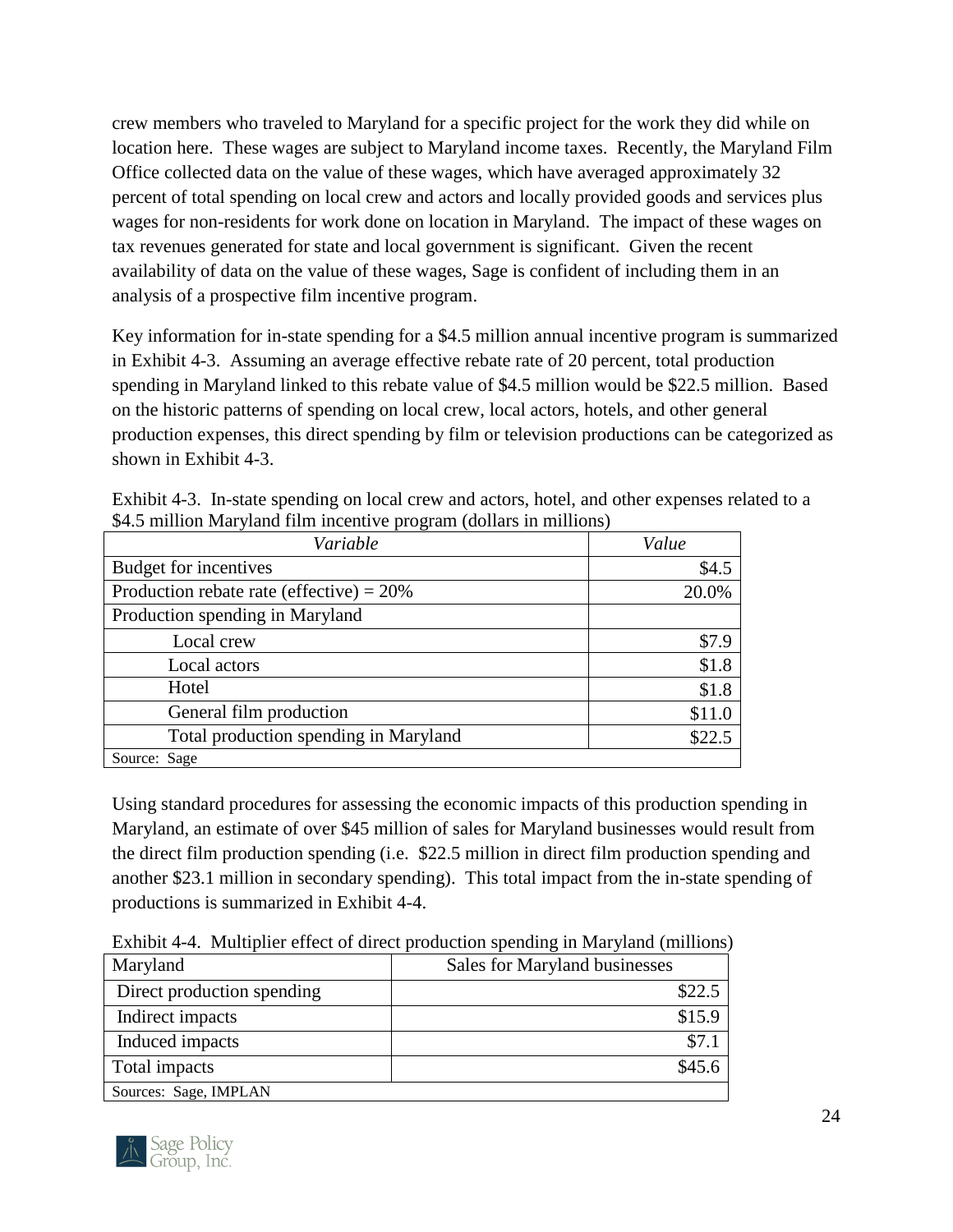As noted above, productions in Maryland also pay wages to non-residents for work done while they are on location in Maryland. In recent years, the total value of these wages paid to non-Marylanders has equaled almost one-third of the total value of spending on local crew and actors and locally provided goods and services (\$22.5 million) plus wages for non-residents for work done on location in Maryland (\$10.7 million). This compensation is in addition to all compensation for local crew and actors and is subject to Maryland income tax. Exhibit 4-5 summarizes the estimated value of these wages for a \$4.5 million film incentive program.

| Exhibit 4-5. Wages paid to non-residents for work done in Maryland related to a \$4.5 million |
|-----------------------------------------------------------------------------------------------|
| Maryland film incentive program (dollars in millions)                                         |

| Variable                                                                                        | Value  |  |
|-------------------------------------------------------------------------------------------------|--------|--|
| Production spending in Maryland for local crew and actors,                                      |        |  |
| local goods, and local services (1)                                                             | \$22.5 |  |
| Value of wages paid to non-residents for work done in                                           |        |  |
| Maryland (2)                                                                                    | \$10.7 |  |
| Total                                                                                           | \$33.2 |  |
| Note. (1) This is the same value as total production spending in Maryland shown in Exhibit 4-3. |        |  |
| (2) These wages are in addition to the local crew and local actors shown in Exhibit 4-3.        |        |  |
| Source: MFO, Sage                                                                               |        |  |

As noted earlier in this report, residual income for Screen Actors Guild (SAG) members in the Washington-Baltimore Branch totaled approximately \$4.5 million in 2004 and approximately \$3.5 million in 2006, or an average of approximately \$4 million annually. Because this income was reportedly earned overwhelmingly by Maryland members of SAG, this analysis assumes that an ongoing viable film industry in Maryland would generate approximately \$2.7 million in residual income for Marylanders (i.e. two-thirds of the \$4 million). This income would be in addition to the \$18 million in income associated with production activities.

Exhibit 4-6 summarizes the fiscal impacts of a \$4.5 million film incentive program in Maryland and \$2.7 million in residual income for Marylanders, as described above. Income taxes are shown separately for three types of income.

- MD residents, production income. This is all income, including income from indirect and induced workers, that is derived from productions brought to Maryland because of the incentive program.
- Non- MD residents, production income. This is the income paid to non-residents for work done in Maryland for productions brought to Maryland because of the incentive program
- MD residents, residual income. This is the income Maryland residents receive as a result of work on Maryland productions in prior years that generate residual income.

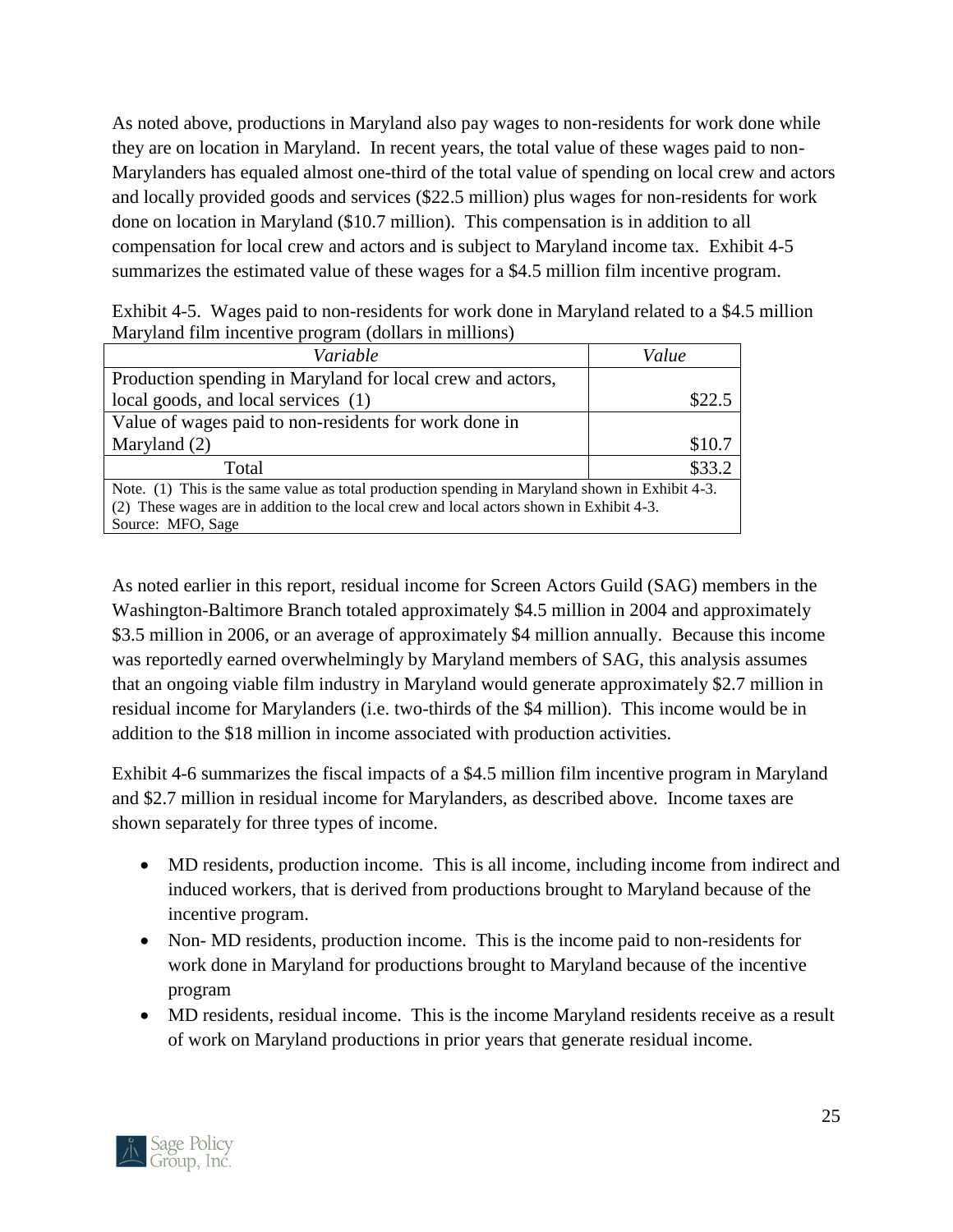| Type of tax                                                                                                                                                                                                                                                              | Value of impact |
|--------------------------------------------------------------------------------------------------------------------------------------------------------------------------------------------------------------------------------------------------------------------------|-----------------|
| Corporate income taxes (1)                                                                                                                                                                                                                                               | \$182           |
| Property taxes (1)                                                                                                                                                                                                                                                       | \$434           |
| Hotel occupancy taxes (1)                                                                                                                                                                                                                                                | \$110           |
| Local income, MD residents, production income $(2, 3)$                                                                                                                                                                                                                   | \$265           |
| State income, MD residents, production income (2, 3)                                                                                                                                                                                                                     | \$396           |
| Local income, non-MD residents, production income $(2, 3)$                                                                                                                                                                                                               | \$133           |
| State income, non-MD residents, production income (2, 3)                                                                                                                                                                                                                 | \$507           |
| Local income, MD residents, residual income $(2, 3)$                                                                                                                                                                                                                     | \$61            |
| State income, MD residents, residual income $(2, 3)$                                                                                                                                                                                                                     | \$90            |
| Sales tax by workers (2)                                                                                                                                                                                                                                                 | \$313           |
| Sales tax on direct purchases (2)                                                                                                                                                                                                                                        | \$20            |
| Other taxes and fees (1)                                                                                                                                                                                                                                                 | \$81            |
| Total                                                                                                                                                                                                                                                                    | \$2,593         |
| Notes. (1) Estimate from IMPLAN<br>(2) Estimate by Sage.<br>Income for Maryland residents is assumed to be non-incremental and subject to deductions and<br>(3)<br>reductions that lower taxable income. Tax estimates for Maryland residents are based on effective tax |                 |

Exhibit 4-6. Fiscal impacts of film production, residuals, and investments (thousands)

reductions that lower taxable income. Tax estimates for Maryland residents are based on effective tax rates of 3.39 percent for state income and 2.27 percent for local income. Income for non-Maryland residents is assumed to be incremental to other income and tax estimates are based on the marginal rates of 4.75 percent for the state tax which applies to taxable income up to \$200,000 for joint returns and \$150,000 for single returns and the marginal rate of 1.25 percent for the local tax. According to the Maryland Comptroller, by law, the nonresident tax rate analogous to local income tax rates must equal the lowest local income tax rate paid by Maryland residents, currently 1.25 percent.

Exhibit 4-7 summarizes the taxes listed in the prior exhibit as either State or local taxes. Based on average property tax rates among Maryland jurisdictions, it is assumed that 90 percent of property taxes accrue to local government. Hotel occupancy taxes are also local taxes. State taxes constitute 62 percent of the total.

<span id="page-26-1"></span>Exhibit 4-7. State versus local fiscal impacts of film production, residuals, and investments (thousands)

| Type of tax    | Value of impact |
|----------------|-----------------|
| Local taxes    | \$960           |
| Income         | \$459           |
| Property taxes | \$391           |
| Hotel          | \$110           |
| State taxes    | \$1,633         |
| Total          | \$2,593         |

<span id="page-26-0"></span>Exhibit 4-8 presents a total picture of the fiscal impacts of a film incentive program funded at \$4.5 million annually. Fiscal impacts shown in the exhibit include all related impacts (i.e. direct,

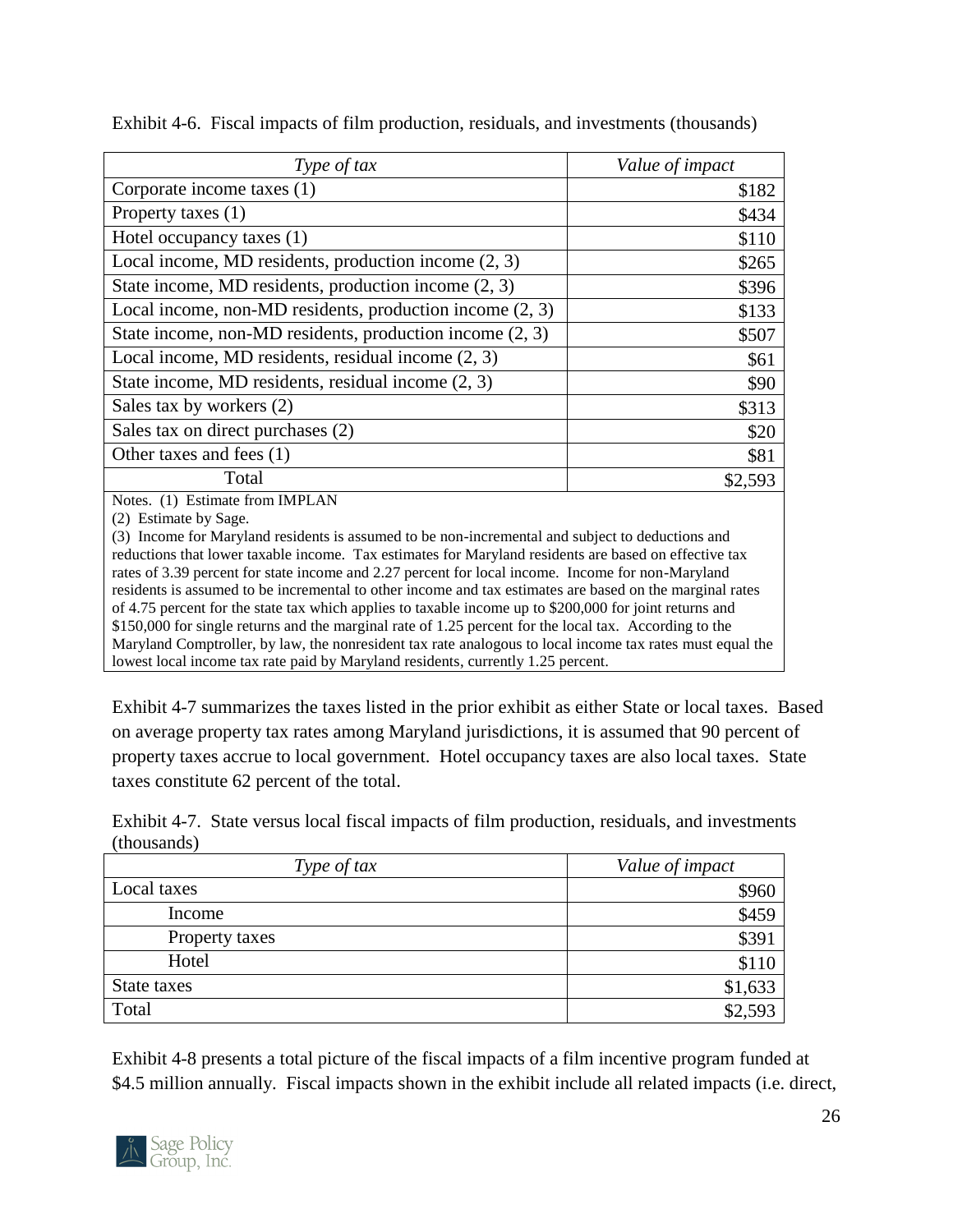indirect, and induced impacts). The exhibit also addresses the question of how much of the \$4.5 million program cost would be covered by these revenues. As shown, state and local tax revenues total \$2.6 million and cover 58 percent of the \$4.5 million cost of the program. State tax revenues alone cover well over one-third of the value of the incentives.

| Source of impacts                | Tax revenues |       |         | Share of film incentive cost of \$4.5<br>million covered by tax revenues |       |       |
|----------------------------------|--------------|-------|---------|--------------------------------------------------------------------------|-------|-------|
|                                  | <b>State</b> | Local | Total   | <b>State</b>                                                             | Local | Total |
| Film production and<br>residuals | \$1,633      | \$960 | \$2,593 | 36.3%                                                                    | 21.3% | 57.6% |

<span id="page-27-0"></span>Exhibit 4-8. Fiscal impacts for an incentive program funded at \$4.5 million

#### The loss to Maryland were there no film incentive program

Given the number of states that have incentive programs and the likelihood that many of these programs will continue for the foreseeable future, the most likely consequence of Maryland not having an incentive program is that film and television production activities that might be attracted to the state would go elsewhere. Thus, the loss to the state would likely include all the impacts noted above for a \$4.5 million film incentive program. Maryland has lost a substantial volume of this kind of production activity to other states with larger incentive budgets in recent years. If no funds were available, this pattern would presumably continue.

The Maryland crew base would shrink. Some members of this workforce would relocate to areas where they would find work. Others with skills that apply to other facets of the economy (e.g., electricians, carpenters) would presumably seek work in those areas.

<span id="page-27-1"></span>Prospective losses are not theoretical. Exhibit 4-9 lists projects that were considering Maryland before deciding to locate elsewhere. The total value of these projects exceeds \$500 million.

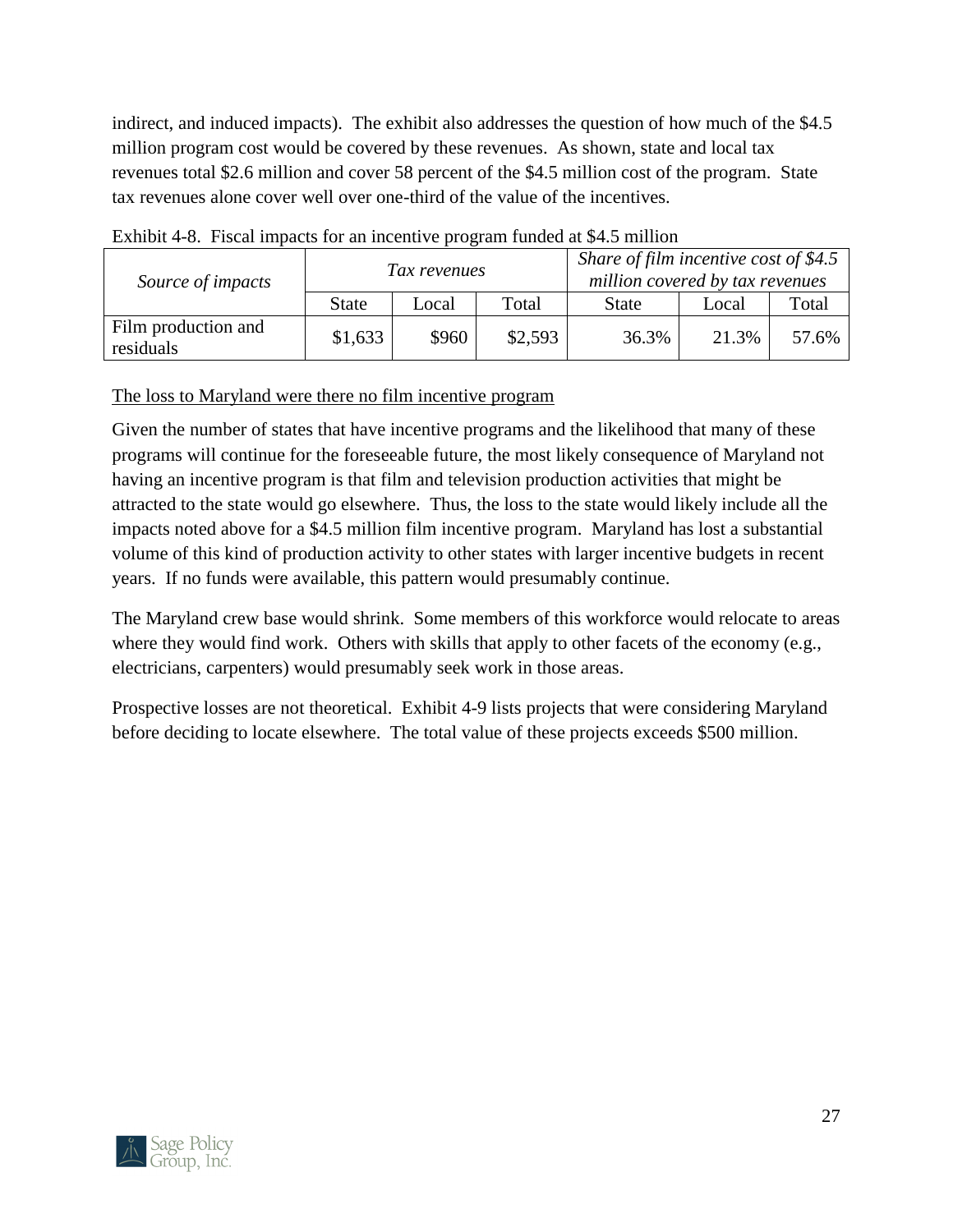| <b>Production Name</b>             | <b>Estimated Budget (millions)</b> | Filmed In            |
|------------------------------------|------------------------------------|----------------------|
| "The Beast"- TV Series - A&E       | \$30                               | Illinois             |
| "Shelter"-Universal                | \$25                               | Pennsylvania         |
| "Ricky Gervais film" - Independent | \$20                               | <b>Massachusetts</b> |
| "The Box"- Independent             | \$20                               | Massachusetts (2007) |
| "Lovely Bones" – DreamWorks        | \$65                               | Pennsylvania (2007)  |
| "Adventureland" – Independent      | \$10                               | Pennsylvania (2007)  |
| "Passengers" - Mandate Pictures    | \$25                               | Canada (2006)        |
| "Hairspray" - New Line             | \$65                               | Canada (2006)        |
| "P2" - Summit Entertainment        | \$5                                | Canada (2006)        |
| "Benjamin Button" - Paramount      | \$150                              | Louisiana (2006)     |
| "Alice Upside Down" Independent    | \$3                                | Missouri (2006)      |
| "Man of the Year" – Universal      | \$20                               | Canada (2005)        |
| "Annapolis" – Disney               | \$20                               | Pennsylvania (2004)  |
| Total                              | \$508                              |                      |

Exhibit 4-9: Prospects opting to shoot elsewhere, 2004-2007

Source: Maryland Department of Business & Economic Development

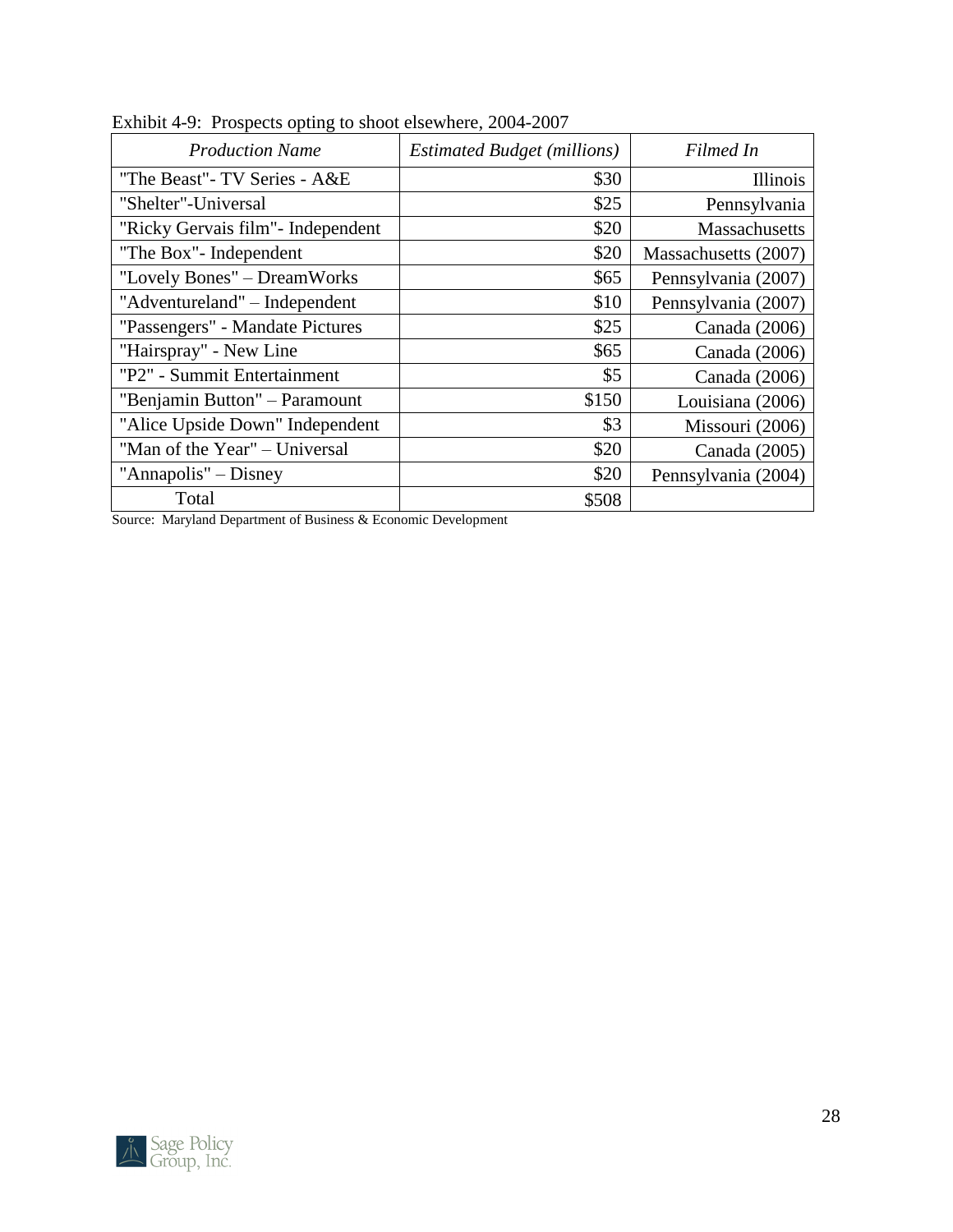### <span id="page-29-0"></span>**5. Film incentive programs**

In a time of fiscal constraints and budget cuts, it is important to take a long-term view. Nevertheless, the economy already shows signs of improvement. With that in mind, it is useful to look at the experiences of other states, to see where these programs have been successful and where they have not succeeded with the idea of gathering lessons that Maryland may want to apply in the future or simply understanding the larger context in which Maryland's film incentive program operates.

In 2002, New Mexico initiated a program of tax incentives for film production that has been a boon to generating film production activity in the state as well as a model for other states interested in attracting film and television production projects. At last count, over 40 states and the District of Columbia offered tax-related incentives based on production expenditures. Another seven states provided wage-related incentives or exemptions from sales or lodging taxes. In Canada, 10 provinces and territories offer tax credit or other financial incentives.

These incentives can come in the form of cash rebates, credits, and grants; they are sometimes transferrable and may have carry forward periods. When offered in the U.S., credits and rebates range from a low of 5 percent in Texas to 40 percent or more in Michigan. Both the average and typical (i.e.; median) value of these credits is 22 percent. Almost half the states with incentive programs--20 states in all--have rates pegged at 25 percent or more of local production costs including nine states that have rates of 30 percent or more. Canadian incentives are even more generous than those in this country. Six of the provinces and territories offer incentives at rates above 30 percent with five above 40 percent. The average incentive program in Canada offers refundable tax credits at 34 percent of production costs. Five Canadian programs have no project caps and only one has an annual funding cap.<sup>11</sup>

With over 40 states offering incentives for film and television productions, the availability of incentives is now an inherent part of the industry and the default position for states that wish to encourage the development of the industry within their borders. Incentives are even available in California, still the dominant center of film and television production in this country and New York, the second most common location for such production and the original locus of American film production until Cecil B. De Mille filmed *The Squaw Man* in Hollywood in 1913.<sup>12</sup> In addition, both San Francisco and New York City have incentive programs that provide incentives in addition to those at the state level.

Competition among states has become intense. If states seek to attract, maintain, or sustain film and television production activities, they must offer incentives. In addition, production

<sup>12</sup> Ephraim Katz, *The Film Encyclopedia, 5th Edition*, Collins, 2005.



 $\overline{a}$ <sup>11</sup> Data on U.S. and Canadian programs is from the various state, provincial, and territory film offices as reported in Economics Research Associates, "Pennsylvania's Film Production Tax Credit and Industry Analysis," May 2009.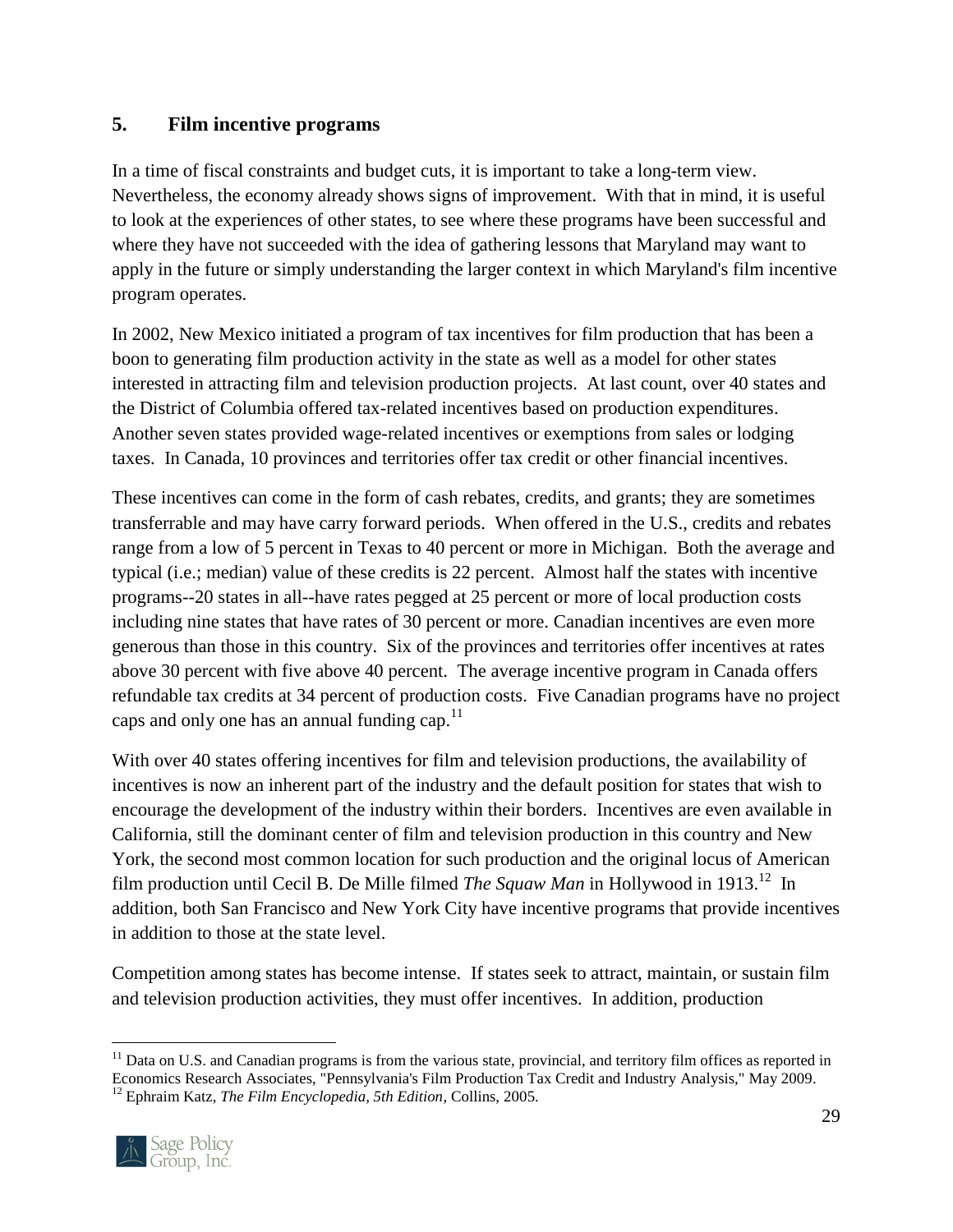technology grows increasingly sophisticated, particularly computer-generated imagery, diminishing the value of specific locations. If a film based in Alaska can be produced in Massachusetts, then the need to be "on location" is substantially reduced.<sup>13</sup> Unrelenting pressures for cost controls have combined with globalization to generate unexpected results such as the use of Romania as the location for filming *Cold Mountain*. 14

In short, encouraging film and video production projects has become a highly charged arena in which presently Maryland competes with every other state and likely foreign locations. In this arena, incentives work. There is ample evidence that production companies respond to incentives in general and are sensitive to changes in incentives among states. In other words, the establishment of an incentive program can be shown to increase production activities in states with such programs. Similarly, states that increase incentives can be shown to increase production activities or recapture activities lost to competitor states.

#### <span id="page-30-0"></span>The effectiveness of incentives

There is compelling evidence that incentives are successful in attracting film and television production activities. New Mexico, an early advocate of incentives, has been the location for over 115 major film productions since 2002 when its incentive program was first introduced.<sup>15</sup> In the nine months following Michigan's creation of one of the most generous incentive programs in the country, film productions spent \$70 million in the state creating an estimated 1,102 full-time equivalent jobs with income of almost \$54 million. A study by Michigan State University projected substantial growth in the industry in the next several years, supporting almost 3,000 full-time equivalent jobs by 2012 with associated total income of \$190 million.<sup>16</sup> Other states report similar industry responses to incentives.

Another perspective on the effectiveness of incentives can be seen in the experiences of the two states most closely associated with the film industry. Since state incentive programs were established California has seen its share of features shot in the state decline from 66 percent in 2003 to 31 percent in 2008. In February 2009, despite facing a budget deficit larger than most state's total budgets, California's governor signed legislation that created the state's first tax credits for film and television productions.<sup>17</sup> In New York, an estimated \$750 million in production activity was lost the year after Connecticut and Massachusetts established more

<sup>&</sup>lt;sup>17</sup> California Film Commission.



 $\overline{a}$ 

<sup>&</sup>lt;sup>13</sup> Mary Ann O'Hair, Personal communications with Sage Research Associate, Joshua Lowery. August 28, 2009

<sup>14</sup> Ian Fisher, "Bucharest Journal: On Dracula's Terrain, an Infusion of New Blood," *New York Times*, July 22, 2003.

<sup>&</sup>lt;sup>15</sup> Ernst & Young, "Economic and Fiscal Impacts of the New Mexico Film Production Tax Credit," January 2009.

<sup>&</sup>lt;sup>16</sup> Stephen R. Miller and Abdul Abdulkadri, "The Economic Impact of Michigan's Motion Picture Production Industry and the Michigan Motion Picture Production Credit," Center for Economic Analysis, Michigan State University, February 6, 2009.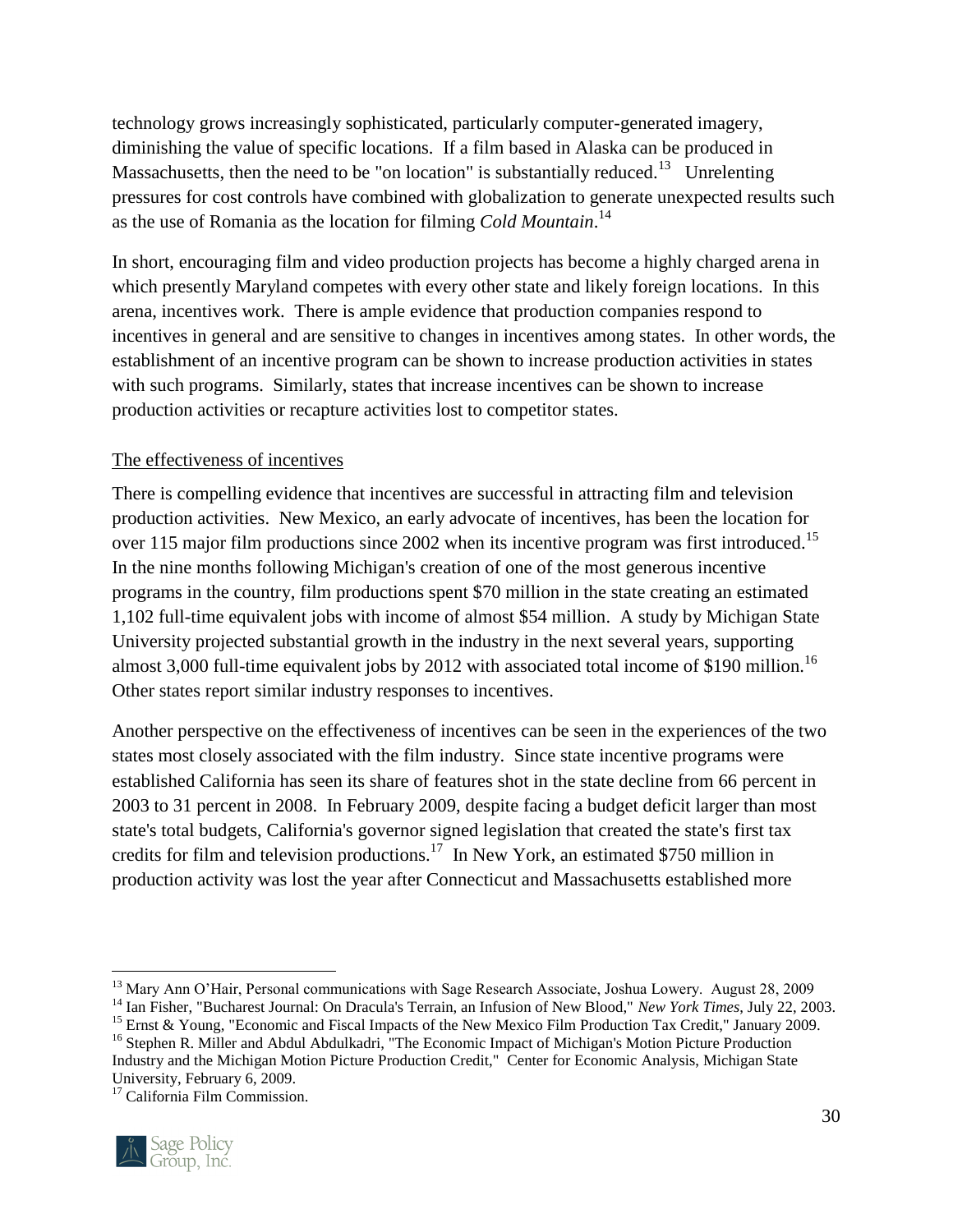generous incentive programs. New York subsequently increased it incentive from 10 percent to 30 percent and recaptured lost production activities.<sup>18</sup>

In addition to these overall effects of incentive programs, there is anecdotal evidence that the industry pays particular attention to incentives when making decisions about individual projects. Costs are considered the most important issue for a given production and the availability of incentives can trump a lack of infrastructure. There is an apparent willingness on the part of industry to work the incentive programs from state to state if it is to their advantage.<sup>19</sup> The production of *Annapolis* that was set to begin in Maryland's capital city moved to Pennsylvania because of the incentives available there.

#### <span id="page-31-0"></span>What incentives can accomplish

In the past several years, a number of states have conducted studies of the impacts of their film and television incentive programs. The best of these studies, which have been conducted by outside consultants, state agencies, and academic organizations, have compared the costs of programs to associated economic and fiscal impacts. As noted in these studies, film incentive programs can have impacts in three principal areas although other impacts are possible.

*Production impacts.* The most direct and obvious impacts are those associated with the production activities attracted by the incentives. Productions hire many, sometimes hundreds, of local residents as actors and members of the production crew, goods and services are purchased from local vendors. As with direct hires, the number of local vendors used by productions can run into the hundreds for goods and services ranging from tutors for child actors to lumber for sets. Non-local production personnel generate volumes of business for the hospitality industry- hotels, restaurants, and the like. This hiring and purchasing creates and supports jobs, income, and sales by local businesses, generating a range of state and local tax revenues.

*Infrastructure impacts.* If the volume of production activity reaches a significant level, investment in local infrastructure for production or post-production activities may occur. Sound stages, editing facilities and other structures have been built in various states as their production activities reach a critical mass. These investments can range from the relatively modest \$1.25 million additional investment in an existing facility in North Carolina in 2007 to the \$115 million spent on construction and equipment purchases in New Mexico in 2007.<sup>20</sup>

In the short-run, these investments tend to generate construction jobs and other economic and fiscal impacts. In the longer run, the expansion of a state's production infrastructure allows a

<sup>&</sup>lt;sup>20</sup>Ernst & Young, "Economic and Fiscal Impacts of the North Carolina Film Credit Program," June 2009. Ernst & Young, "Economic and Fiscal Impacts of the New Mexico Film Production Tax Credit," January 2009.



 $\overline{a}$ <sup>18</sup> Ernst & Young, "Estimated Impacts of the New York State Film Credit," February 2009.

<sup>&</sup>lt;sup>19</sup> Mary Ann Hughes, vice president of Production Planning, Disney, personal communications with Sage Research Associate, Joshua Lowery. August 28, 2009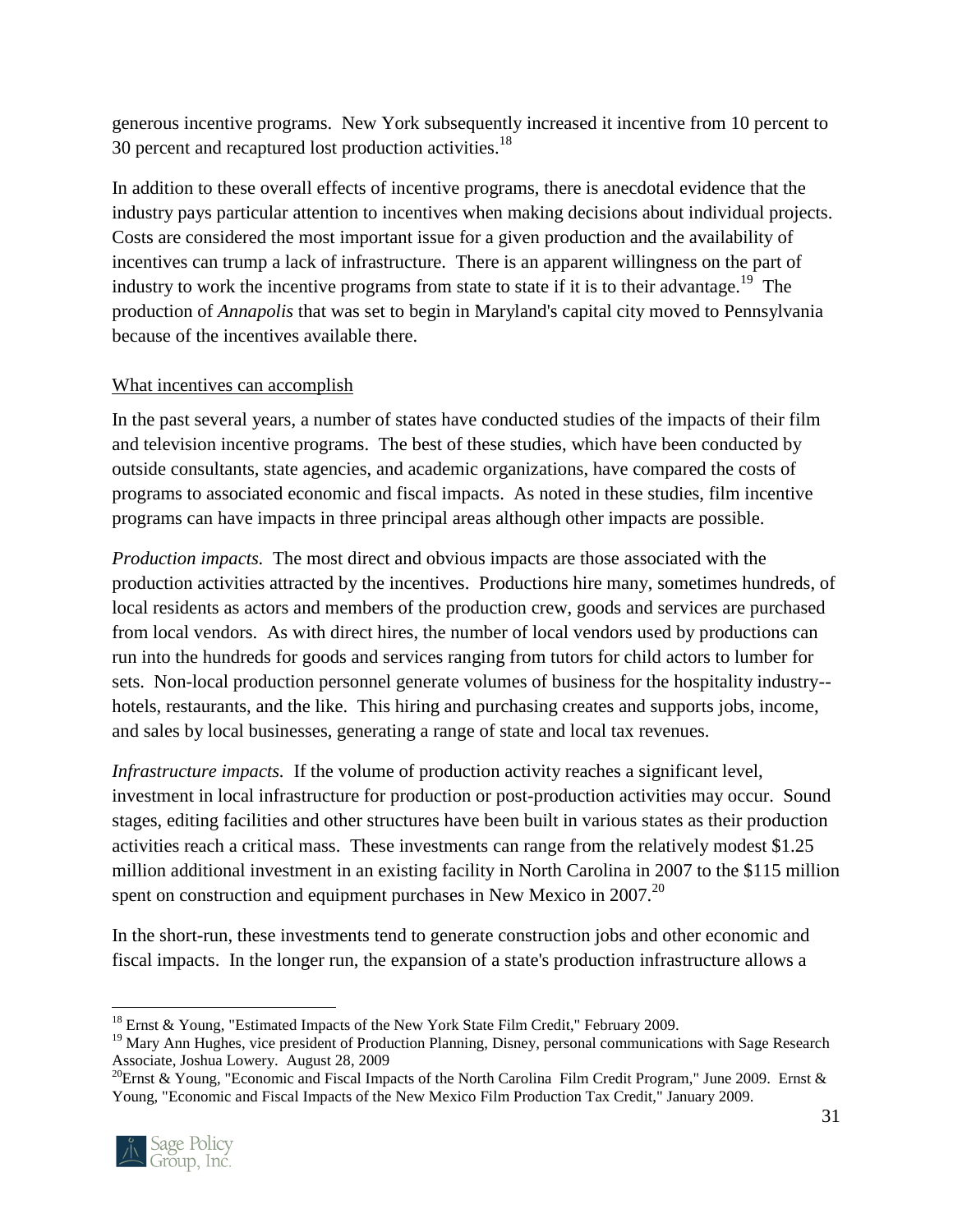wider range of film-related activities to occur within its borders, extending the multiplier effect of the original production activity.

In addition to direct entertainment production payrolls and expenditures, the motion picture and television industry actively invests in infrastructure and facilities that have a positive effect on community development and local real estate markets. A report issued in April 2009 by the Motion Picture Association of America listed the following examples of such capital projects.<sup>21</sup>

- The multi-million dollar film and TV studio, Tyler Perry Studios, opened in Atlanta, Georgia in October 2008. The 30-acre studio features over 200,000 square feet of studio and office space, including five soundstages.
- The \$45 million Celtic Media Centre, being constructed on a 20-acre lot in Baton Rouge, Louisiana, includes 11,000 square feet of stage space, 6,000 square feet of office space, and 4,000 square feet of post-production space. Raleigh Studios Baton Rouge, housed in the Celtic Media Centre, is also constructing a new studio.
- Construction on Norristown Studios at Logan Square in Norristown, Pennsylvania is expected to be completed in 2009. The 280,000 square-foot production facility will have eight sound stages, post-production facilities, and 180,000 square feet of support space, including a vocational school to be used by local universities.
- Spiderwood Studios, being constructed on 200 acres in Bastrop, Texas, to include facilities for set and prop design and construction, sound stage, production offices, and back lot, was close to finishing the first phase of construction in December 2008.
- EUE/Screen Gems Studios in Wilmington, North Carolina broke ground on a new 37,500 square-foot sound stage (Stage 10) on its 50-acre studio lot in September 2008. Stage 10 will feature a 60-foot-by-60-foot indoor water tank.
- Nu Image/Millennium Films broke ground on a new studio in Shreveport, Louisiana in April 2008. The Millennium-Ledbetter Film Studio, which will be built on 6.7 acres and will eventually expand to 20 acres, will accommodate up to six productions and employ up to 500 production personnel.
- The G-Star School of the Arts for Motion Pictures and Broadcasting in West Palm Beach, Florida, which has a motion picture studio on campus where over 20 feature films have been produced, is building an \$8 million sound stage to be completed in Fall 2009.

*Tourism impacts*. In a celebrity-oriented culture, it is not surprising that locations associated with popular films and television shows experience surges of interest from tourists. Iowa's experience with *Field of Dreams* and *The Bridges of Madison County*, both of which created a remarkable and sustained interest in what had previously been a non-existent tourist destination

 $\overline{a}$ <sup>21</sup> *Op. cit*., Motion Picture Association of America.

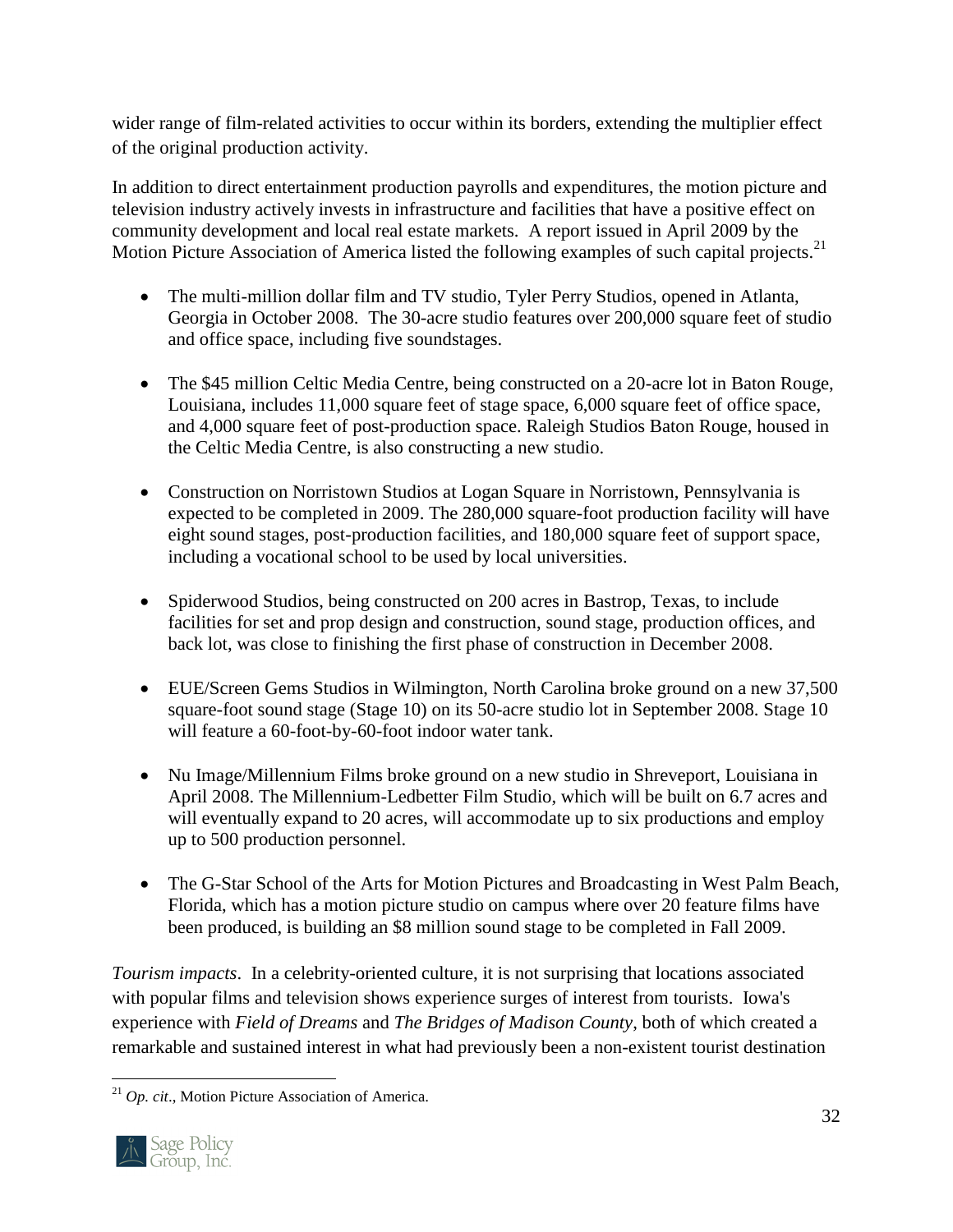and a very modest destination, respectively, represent frequently cited examples. This phenomenon, however, extends to many other states and many productions. In Maryland, *The Blair Witch Project*, a 1999 indie film, spawned a wave of tourists and after 10 years still generates enough interest to sustain dozens of web sites, tours of Burkittsville, and other touristoriented businesses. John Waters and Barry Levinson have made very different types of films that have had the effect of raising the visibility of Baltimore for the millions who have seen these films. The 2005 film *Wedding Crashers* generated a surge of interest in the Inn at Perry Cabin as a destination wedding venue; interest that was still apparent years after the film's release. Talbot County estimated that *Wedding Crashers* and *Failure to Launch*, the latter filmed in Oxford, created an estimated \$7.5 million in economic impact for the county.

Although less obvious than impacts tied directly to production activities, tourism impacts can result and have resulted from film and television production. Academics have examined these effects at least since the 1990s with early research documenting increased and sustained interest in specific locations used in iconic films. $^{22}$  Interest in the ties between tourism and film and television is international as tourism officials have capitalized on films and television to generate interest in locations as disparate as the mountains of New Zealand (*The Lord of the Rings*), Yorkshire, England (*All Creatures Great and Small*), and the Burgundy region of France (*Chocolat*). While academics indicate need for more research, they have found substantial support for the power of film and television to support the creation or re-creation of brands for destinations.<sup>23</sup> Academic research has indicated that film-induced tourism is a growing segment of the overall tourist market. $^{24}$ 

*Other impacts*. Successful television shows and films can generate a stream of income for those with significant participation in the productions. This residual income is derived, for example, when films are shown on television or released on DVDs or when television shows go into syndication. In 2004, residual income for Screen Actors Guild (SAG) members in Washington-Baltimore Branch totaled approximately \$4.5 million and in 2006 was approximately \$3.5 million. According to a SAG official, this income was overwhelming earned by Maryland members given the nature of the film and television work done in that period in the areas covered by the branch (i.e. the District of Columbia, Maryland, Virginia, and West Virginia).<sup>25</sup>

Film and television productions that are drawn to states by incentives are also a vital source of income to a diverse set of workers known as the crew base. These workers provide the very

<sup>&</sup>lt;sup>25</sup> Jane Love, Assistant Executive Director, Washington-Baltimore Branch, Screen Actors Guild, personal communication with John Duberg, Sage Policy Group, October 13, 2009.



 $\overline{a}$ 

<sup>22</sup> Roger Riley, Dwayne Baker, and Carlton S. Van Doren, "Movie induced tourism," *Annals of Tourism Research*, Volume 25, Number 4, 1998.

<sup>&</sup>lt;sup>23</sup> Noelle O'Connor, Sheila Flanagan, and David Gilbert, "The Integration of Film-induced Tourism and Destination Branding in Yorkshire, UK," *International Journal of Tourism Research*, 10, 2008.

<sup>&</sup>lt;sup>24</sup> S. Hudson and J.R.B. Ritchie, "Promoting Destination via Film Tourism: An Empirical Identification of Supporting Marketing Initiatives," *Journal of Travel Research*, 44 (May) 2006.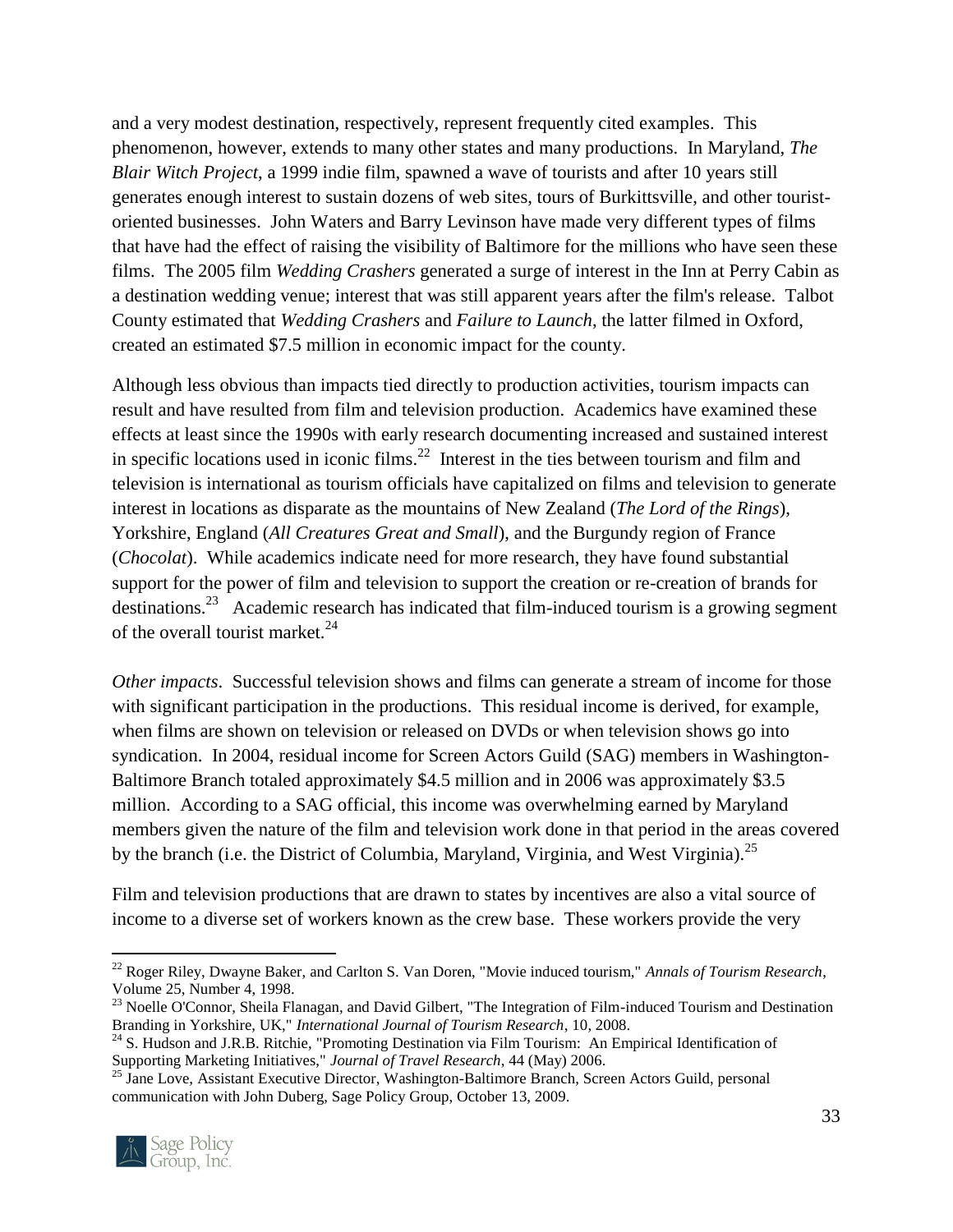wide range of services that may be required by a given production--including, but not limited to construction, props, set dressing, wardrobe, grips, electric, special effects, and sound. As is true in any business requiring a highly skilled and complex workforce, the local availability of a crew base is a major factor contributing to the attractiveness of any prospective location for a film or television production.

According to the business agent for the International Alliance of Theatrical Stage Employees (IATSE), the union crew base in Maryland numbers approximately 700 workers. These workers derive their income from several sources: 30 to 40 percent is from contracts with the types of film and television productions eligible for incentives; another 30 to 40 percent is from similar types of work in Maryland (e.g., commercials, corporate video productions) not eligible for incentives, and remaining income from other work. This last category may include other entertainment venues (e.g., the Baltimore Symphony, Arena Stage, the Hippodrome) or similar work for other types of clients (e.g., catering services to corporate clients). The crew base will also work on projects outside of Maryland if that work is available. An estimated 20 percent to 25 percent of Maryland's crew base is either working out of the state (e.g., a crew of 25 was working in Massachusetts in October 2009) or is in the process of relocating to other areas where work is more plentiful. The availability of work in other states coupled with the relative scarcity of work in Maryland in recent years has created a precarious situation where the Maryland crew base is considered endangered.<sup>26</sup> Thus, one impact of incentive programs can be sustaining a crew base that in turn becomes a reason for choosing one prospective location over another.

#### <span id="page-34-0"></span>Evaluations of existing programs

A handful of states have recently evaluated their programs using outside consultants, academics, and state agencies to conduct these studies. Many of these studies looked at experiences for fiscal year 2007 or another single year, but some have a longer-term perspective.

Although there are only a few evaluations that look at both the costs and benefits of incentive programs, the evaluations indicate that a few programs have been able to generate benefits that cover most or all program costs while others have not.

Even those evaluations that have looked at both costs and benefits have not consistently addressed the same issues. While most evaluations have measured program costs in a consistent manner, some studies have looked at only the benefits (measured in tax revenue generated) directly associated with film or video production activities. Others have included benefits associated with infrastructure investment and/or tourism activities linked to film and video productions. In at least one case, Louisiana, the omission of infrastructure-related benefits can

<sup>&</sup>lt;sup>26</sup> Rosemarie Levy, business agent, Mid-Atlantic Studio Mechanics & Broadcast Technicians, International Alliance of Theatrical Stage Employees, Moving Picture Technicians, Artists and Allied Crafts, personal communication with John Duberg, Sage Policy Group, October 13, 2009.



 $\overline{a}$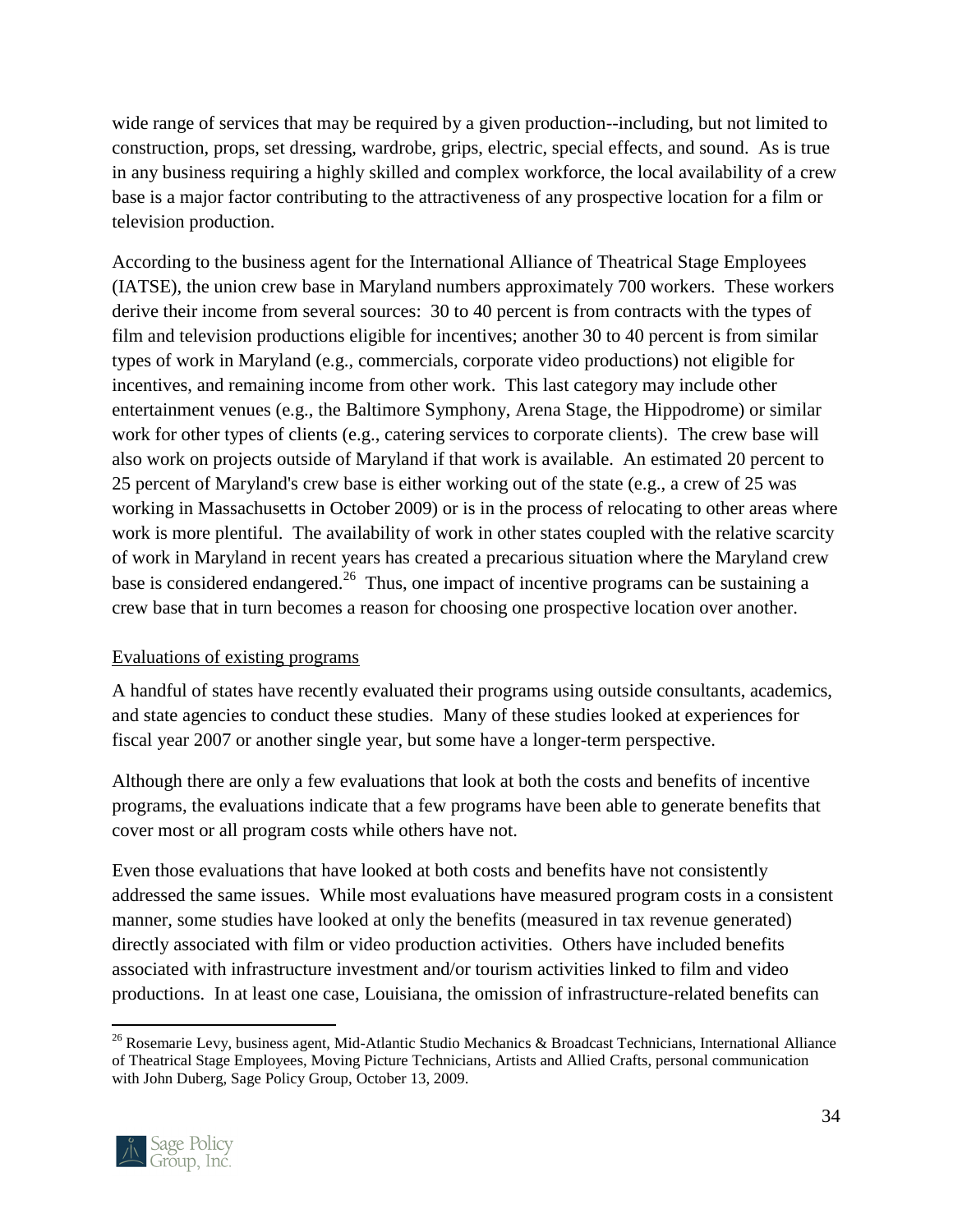be explained by the fact that the state has a separate incentive program for infrastructure investment. Comparing evaluations across states is, therefore, something of an apples and oranges problem. Not surprisingly, those evaluations that looked at a broader range of activities (i.e. production, infrastructure investment, tourism) tended to find more benefits than those that only examined the impacts of production activities.

Some states have been able to demonstrate that their programs "pay for themselves" in the sense that state taxes generated as a result of the incentive program have essentially equaled or exceeded the cost of the incentives themselves. New Mexico, New York, and North Carolina fall into this category.

- New Mexico is one of the first states to create an incentives program and has presumably benefited from its early adopter status. In 2007, film productions spent \$252 million in the state with \$198 million qualifying for incentives, which cost the State \$47 million. That same year, the film industry invested \$115 million in infrastructure (facilities and equipment). According to a survey of the state's tourists, 5.5 percent of overall tourism spending (\$161 million) was directly related to film productions and locations in the state. These activities gave rise to \$44 million in tax revenue (\$22.6 million from film production activities, \$5.6 million from infrastructure investment, \$15.9 million from tourism spending). An additional \$26.4 million was generated in local taxes;
- New York has recently increased its credit to 30 percent to respond to increased competition from nearby states. An analysis of the 30 percent credit applied to 2007 production activities in the state indicated that a total of \$209 million in State tax revenues were generated while the incentives provided by the program cost the State \$184 million. Although the analysis indicated that the incentive program was encouraging additional investment in production and post-production facilities, State tax revenue were based only on production activities. The extensive network of such facilities, however, results in a greater multiplier effect in New York as a substantial share of the related goods and services required to finish film and television productions are available in the state. New York City also provides film incentives, which cost \$31 million in 2007 and resulted in City tax revenues of \$195 million. The analysis did not consider any benefits from tourism related to film and television production activities, but noted the Mayor of New York's belief in the importance of this industry to the city's tourism.
- North Carolina created a 15 percent film credit in 2006 and the program was evaluated in 2007. In that year, incentive-related spending in the state totaled \$228 million with \$154 million qualifying for credits. The discounted value of the resulting incentives, paid out over several years, was \$22 million. Film production (particularly *Nights in Rodanthe*) generated an estimated \$20 million in tourism spending. In addition, the industry invested \$1.3 million in facilities and other infrastructure. As a result, tax receipts for the

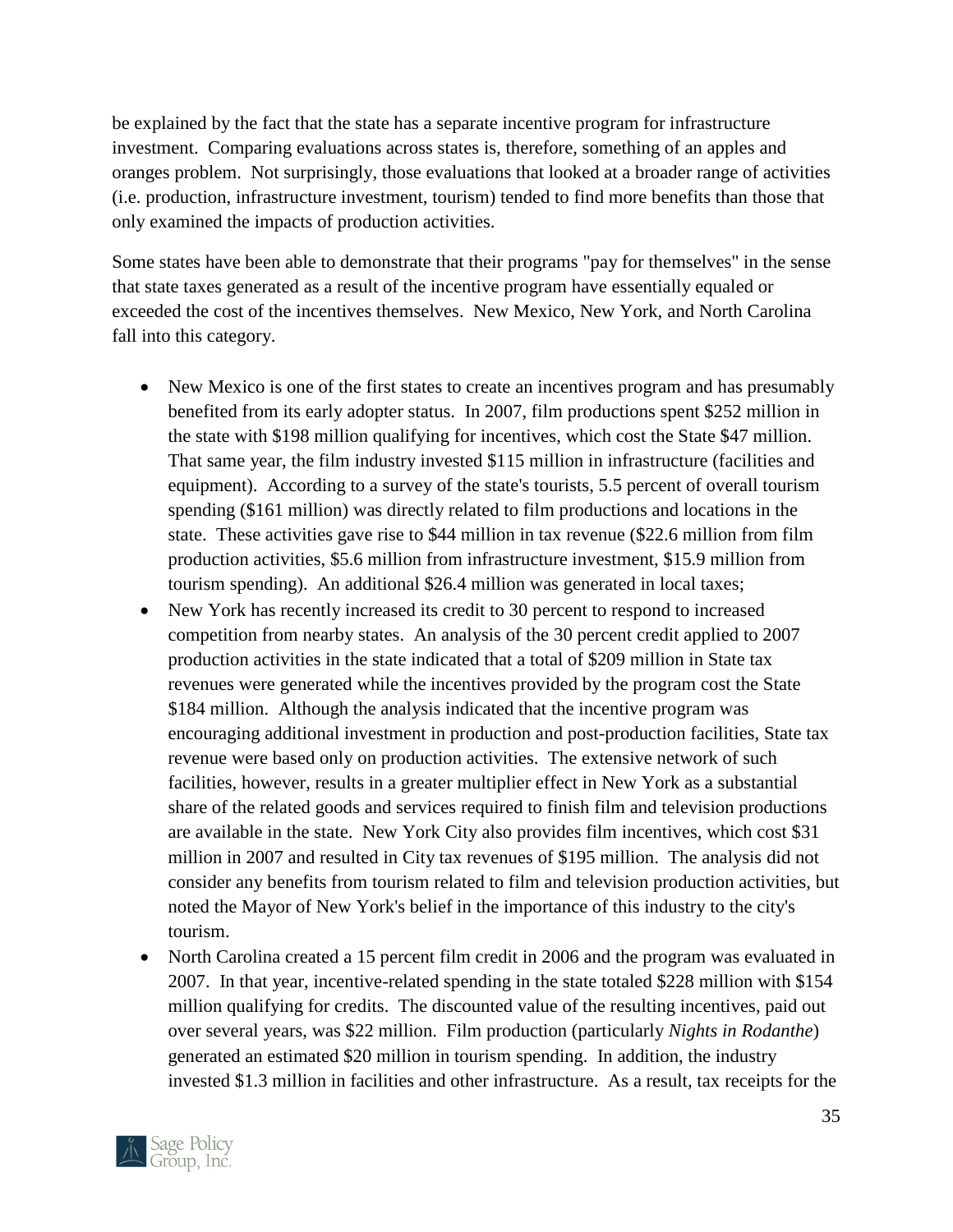State totaled \$21.5 million (\$18.8 million from production activities, \$2.7 million from tourism).

The results for these programs are summarized in Exhibit 5-1. The exhibit illustrates the proposition that film incentive programs can "pay for themselves".

| Factor                                   | New York | North Carolina | New Mexico |  |
|------------------------------------------|----------|----------------|------------|--|
| Cost of state incentives                 | \$184.4  | \$22.0         | \$47.1     |  |
| Cost of local (NYC) incentives           | \$30.7   | N.A.           | N.A.       |  |
| State fiscal impacts                     | \$208.7  | \$21.5         | \$44.1     |  |
| Local fiscal impacts                     | \$195.3  | \$7.1          | \$26.4     |  |
| Reported ROI for state impacts           | 110%     | 98%            | 94%        |  |
| Reported ROI for state and local impacts | 190%     | 130%           | 150%       |  |

<span id="page-36-0"></span>Exhibit 5-1. Film incentive programs in New York, North Carolina, and New Mexico (millions)

Other states have generated production activity, but have much lower returns on the investments in incentives as documented in various reports (see References at the end of this report for a listing of reports on state incentive programs).

- Louisiana, like New Mexico, was an early adopter of film incentive programs. Until its recent announcement of increasing its credit rate to 30 percent, the State maintained a 25 percent credit rate. Importantly there have been no caps on credits for individual projects or the program as a whole. In terms of attracting productions the program has been quite successful. Through 2008 the incentive program had brought 185 projects to the state. In 2007, in-state expenditures for projects were an estimated \$429 million. This activity has reportedly drawn businesses to Louisiana and sparked the creation of other businesses, all of which have improved the state's infrastructure that supports film and television production. Following the increased activity from the film and television industry, Louisiana expanded its incentive program to cover the sound recording and digital media industries. Louisiana has a separate program providing tax incentives for film/television and music infrastructure;
- In Pennsylvania, 25 percent tax credits are available with caps of \$15 million per project and \$42 million in annual spending in FY10 (cut from \$75 million). In FY11, this cap will increase to \$60 million;
- Since late 2005, Massachusetts has offered credits and production activities have accordingly increased dramatically over the next three years. These credits are transferrable and 90 percent of the \$166 million in credits issued in 2006 through 2008 were sold to third parties.

The results for these programs are shown in Exhibit 5-2. For Louisiana, the data reflect totals for the years 2005 through 2007. Fiscal impacts for Louisiana are solely based on production

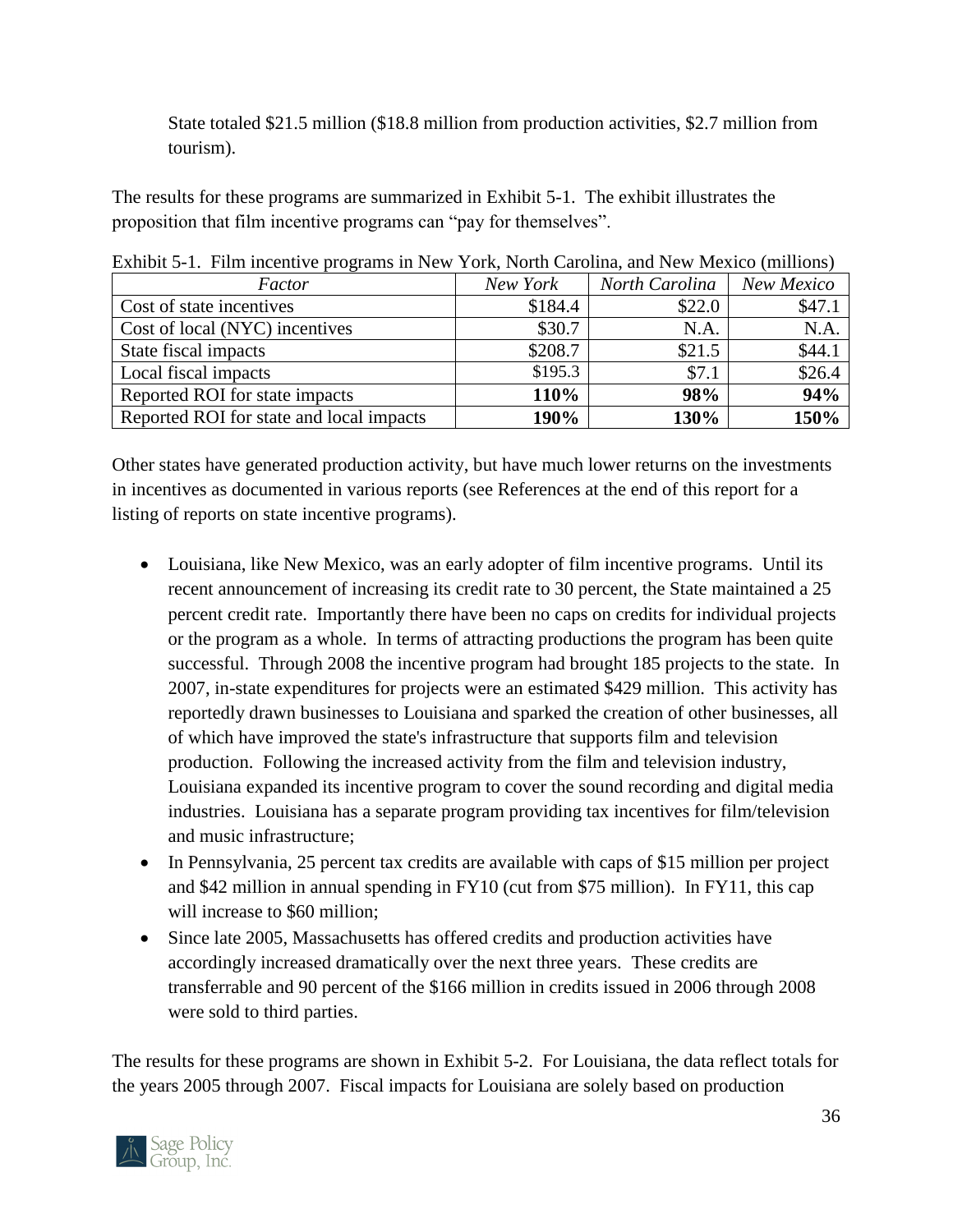incentives and activities and do not include any fiscal impacts from infrastructure investment or related tourism. The State's separate infrastructure incentives program also results in ROI ratios that are quite low. For Pennsylvania, the fiscal impacts combine State and local effects; these effects do not consider any infrastructure investments or the impacts of tourism. The Massachusetts data cover the years 2006 through 2008 and do not consider any infrastructure investments or the impacts of tourism.

| Factor                                   | Louisiana | Pennsylvania | <b>Massachusetts</b> |  |  |
|------------------------------------------|-----------|--------------|----------------------|--|--|
| Cost of state incentives                 | \$269.0   | \$58.2       | \$166.3              |  |  |
| State fiscal impacts                     | \$34.2    | \$17.9       | \$26.0               |  |  |
| Local fiscal impacts                     | \$18.1    |              | N.A                  |  |  |
| Reported ROI for state impacts           | 13%       | N.A          | 16%                  |  |  |
| Reported ROI for state and local impacts | 19%       | 31%          | ΝA                   |  |  |

<span id="page-37-1"></span>Exhibit 5-2. Film incentive programs In Louisiana, Pennsylvania, and Massachusetts (millions)

Although not detailed above, an analysis of state film incentive programs by the Department of Legislative Services found similar ROI ratios for programs in Connecticut and Michigan.<sup>27</sup> Both states are generally considered to have aggressive and generous programs with rates of tax credit ranging from 30 percent (Connecticut) to 40 percent or more (Michigan). Not surprisingly, these states have attracted substantial interest and production activity, but also, as noted below, second thoughts by elected leaders.

#### <span id="page-37-0"></span>Trends

Film incentives are in a state of flux. The combination of highly intense competition for film and television projects and the battering of state government budgets during the economic downturn have produced a range of responses that are contradictory and point to little or no consistency in trends.

A number of states have cut back or have considered cutting back on these programs. Still other states have chosen to establish or expand programs in recent months. A number of these actions or proposed/considered actions are noted in Exhibit 5-3.

| <i>State</i> | Action                                                                                                      |
|--------------|-------------------------------------------------------------------------------------------------------------|
| Iowa         | Suspended its program after reports of irregularities and poor                                              |
|              | recordkeeping                                                                                               |
| Wisconsin    | Legislature capped program at \$3 million annually after which the<br>governor lowered the cap to \$500,000 |
| Michigan     | Governor has proposed cutting back on the credit program, but has<br>taken no action to date.               |

<span id="page-37-2"></span>Exhibit 5-3. Recent film incentive actions and proposed/considered actions by states

 $\overline{a}$ <sup>27</sup> Robert J. Rehrmann, "Fiscal and policy note. Income tax - film production activity credit," Department of Legislative Services, Maryland General Assembly, 2009 Session.

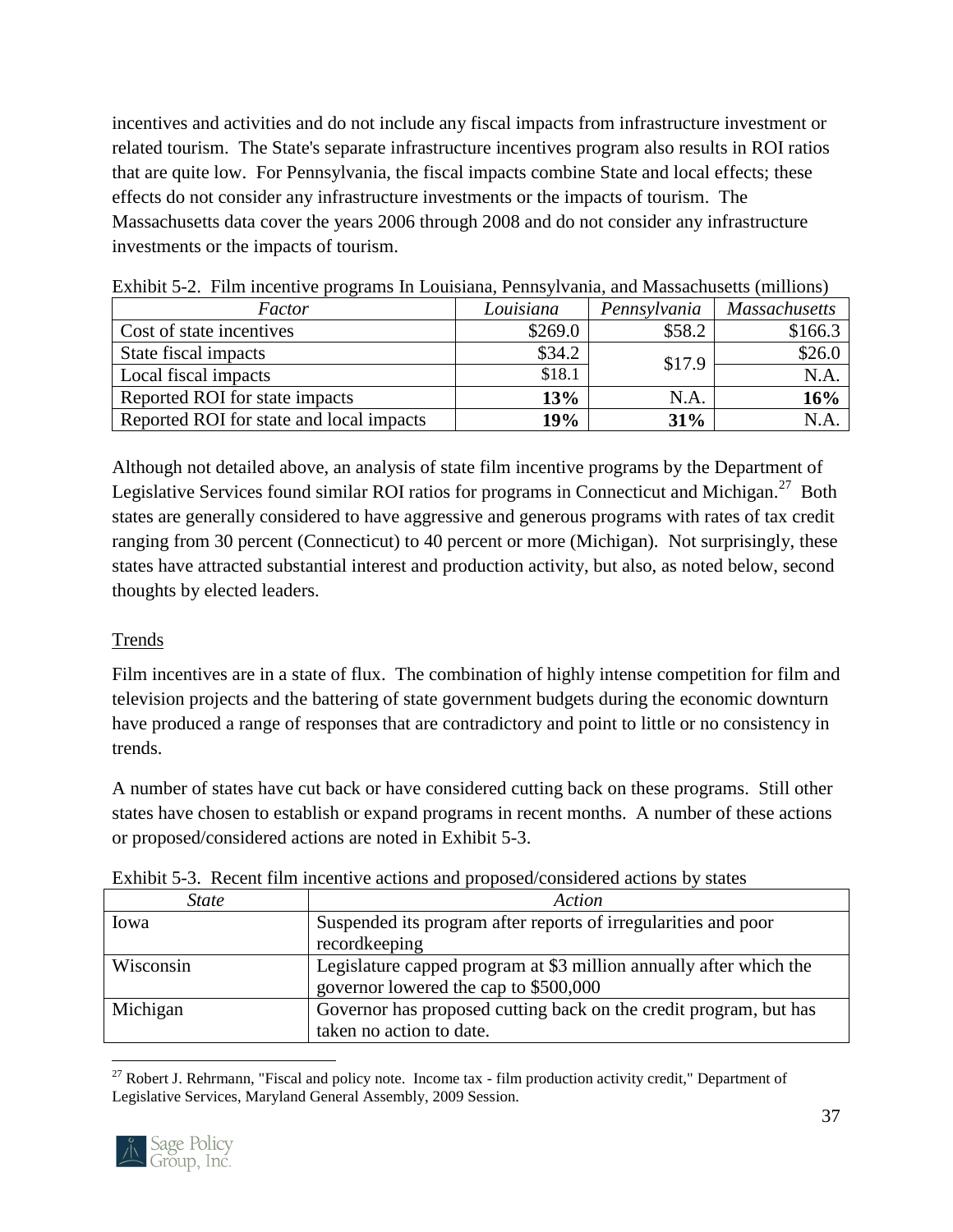| <b>State</b>   | Action                                                                   |
|----------------|--------------------------------------------------------------------------|
| Connecticut    | Following criticism that the program was not paying for itself, the      |
|                | legislature and governor have debated or called for an annual cap on     |
|                | expenditures but have yet to make program changes.                       |
| Massachusetts  | Commissioner of Revenue estimated that only 16 percent of                |
|                | subsidized wages were earned by state residents and that most tax        |
|                | credits were sold to third parties. To date no program changes have      |
|                | been reported.                                                           |
| Ohio           | In July 2009, established its first film tax incentive program, which    |
|                | provides credits equal to 25 percent of non-wage and nonresident         |
|                | wage production expenditures in the state and 35 percent of Ohio         |
|                | resident wage production expenditures. A wide range of activities are    |
|                | eligible for these incentives including films, documentaries,            |
|                | interactive Web sites, videogames, any format of digital media, and      |
|                | many other activities                                                    |
| Texas          | Claiming that the state had lost 7,000 crew positions and \$500          |
|                | million in production spending to nearby states with more                |
|                | competitive film incentives, substantially increased its incentive       |
|                | program in April 2009. The expanded program has a wide range of          |
|                | credit rates for incentives, but can offer rates approaching 30 percent  |
|                | for the productions spending over \$5 million in certain areas of the    |
|                | state                                                                    |
| Louisiana      | Despite already being one of the most generous states, recently          |
|                | increased its incentive to 30 percent for in-state expenditures for film |
|                | productions and also offers an added 5 percent labor tax credit on the   |
|                | payroll of Louisiana residents                                           |
| North Carolina | Recently announced that its film tax credit would increase to 25         |
|                | percent as of January 1, 2010                                            |
| California     | In February 2009, the governor signed legislation creating tax credits   |
|                | for film and television productions. Incentives are 20 to 25 percent of  |
|                | qualified expenditures. The program was funded at an annual cap of       |
|                | \$100 million from fiscal year 2009/2010 through fiscal year             |
|                | 2013/2014                                                                |

Exhibit 5-3. Recent film incentive actions and proposed/considered actions by states (continued)

Although a few states are clearly reducing the scope of their incentive programs, others are expanding either the available benefits or creating new programs altogether. Given the sensitivity of film and television production companies to the availability of incentives, the net effect of these opposing tendencies appears to be that incentives are still a deal maker/breaker for many productions. For example, two productions with an estimated total in-state expenditure of \$41 million that recently considered Maryland chose to work in Georgia because of the availability of incentives in Georgia that were not available in Maryland. Based on similar projects in Maryland, and noted below, these two productions were estimated to have been able to provide employment to several hundred members of the state's crew base and to have been

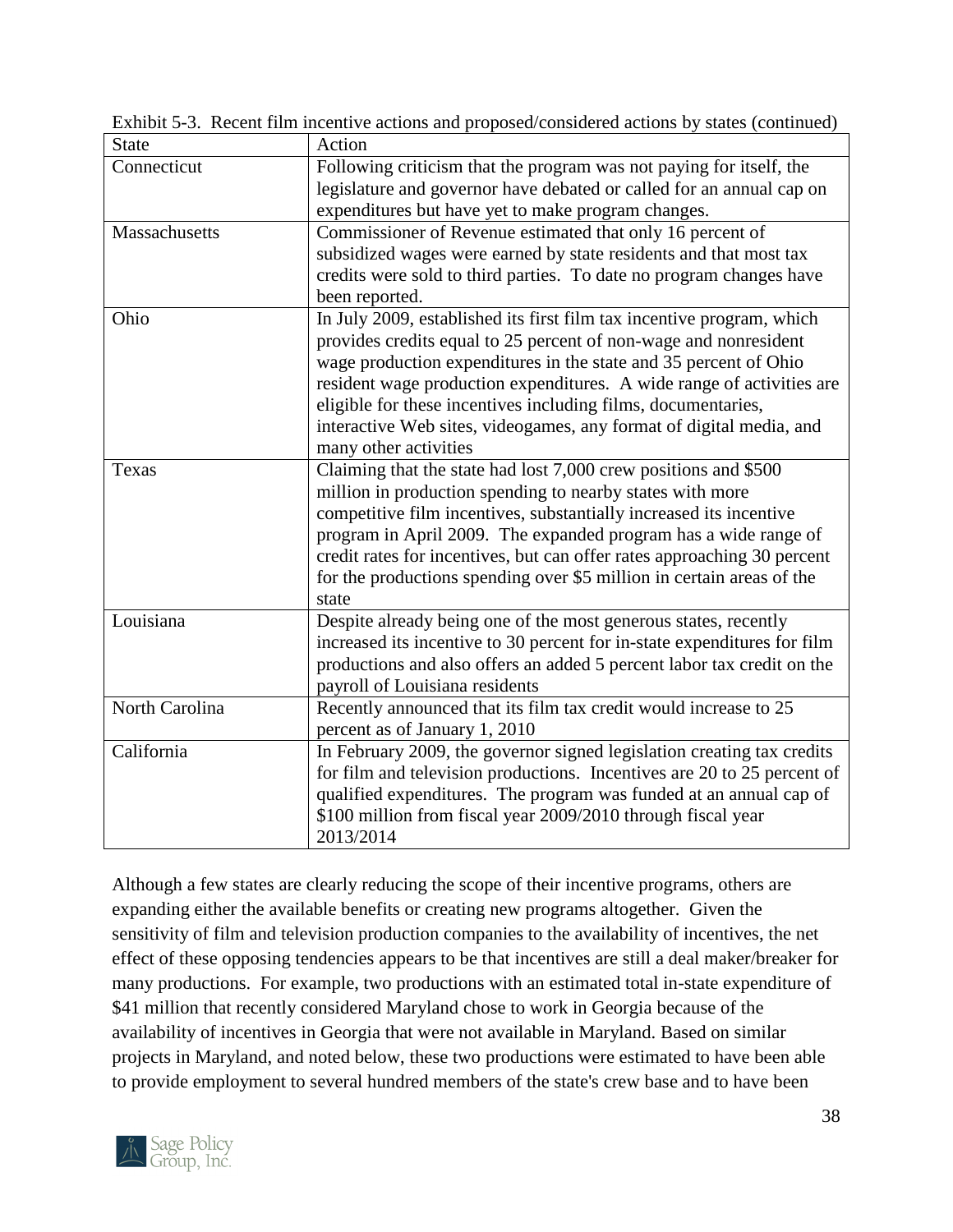able to generate business for hundreds of Maryland vendors The television series wanted a 5 year commitment from Maryland at \$6 million to \$8 million annually despite the fact that the series itself had no guarantee of lasting that  $\log^{28}$ 

Incentive programs have tended to grow more generous over time, often making it more difficult for fiscal impacts to keep pace with outlays for incentives. North Carolina has recently announced an increase its incentive program to meet competition from other states, but an analysis of the state's program projects lower returns on investment for a more generous program.<sup>29</sup>

Longer-term programs appear to develop critical mass for the industry in associated states, which in turn increases relative benefits. Louisiana, New Mexico, and to a lesser extent North Carolina have relatively long histories of production activity and have experienced significant investment in production facilities. These facilities enhance each state's capabilities and attractiveness while also increasing fiscal and economic impacts by creating more opportunities to capture the business created by production activities (for example, post-production editing). Indeed, the infrastructure projects noted above in Georgia, Louisiana, Pennsylvania, Texas and North Carolina stand to have just this type of impact on those state's economies.

Longer-term involvement in production activities also increases the likelihood that film and television induced tourism will create benefits. A survey of tourists visiting New Mexico has found that a small, but measurable, portion of tourism activity (just over 5 percent) is directly linked to recent film productions (e.g., *No Country for Old Men, 3:10 to Yuma, Wild Hogs*).

#### <span id="page-39-0"></span>Section review

Film incentive programs are of relatively recent origin, but have quickly gained favor as the overwhelming majority of states offer tax credits or rebates, typically at rates of 20 percent or more of the value of in-state expenditures. Recently, some states have reconsidered these programs and have reduced, sometimes drastically, the funding available for incentive programs. On balance, however, there appears to be a large pool of incentive programs available to support virtually any kind of film or television production.

 $\overline{a}$ <sup>28</sup> Jack Gerbes, Maryland Film Office, personal communication with Josh Lowery, Sage Policy Group, October 16, 2009. More specific data on the two productions follows.

| <b>Network Television Series</b>             |
|----------------------------------------------|
| Shoot days: 88                               |
| Estimated spend: \$26 million                |
| Estimated rebate: \$6.5 million              |
| Maryland crew of similar size series: 364    |
| Maryland vendors of similar size series: 672 |

Feature Film Shoot Days: 45 Estimated spend: \$15 million Estimated rebate: \$3.75 million Maryland crew of similar size film: 259 Maryland vendors of similar size film: 379

<sup>29</sup> Ernst & Young, "Economic and Fiscal Impacts of the North Carolina Film Credit Program," June 2009

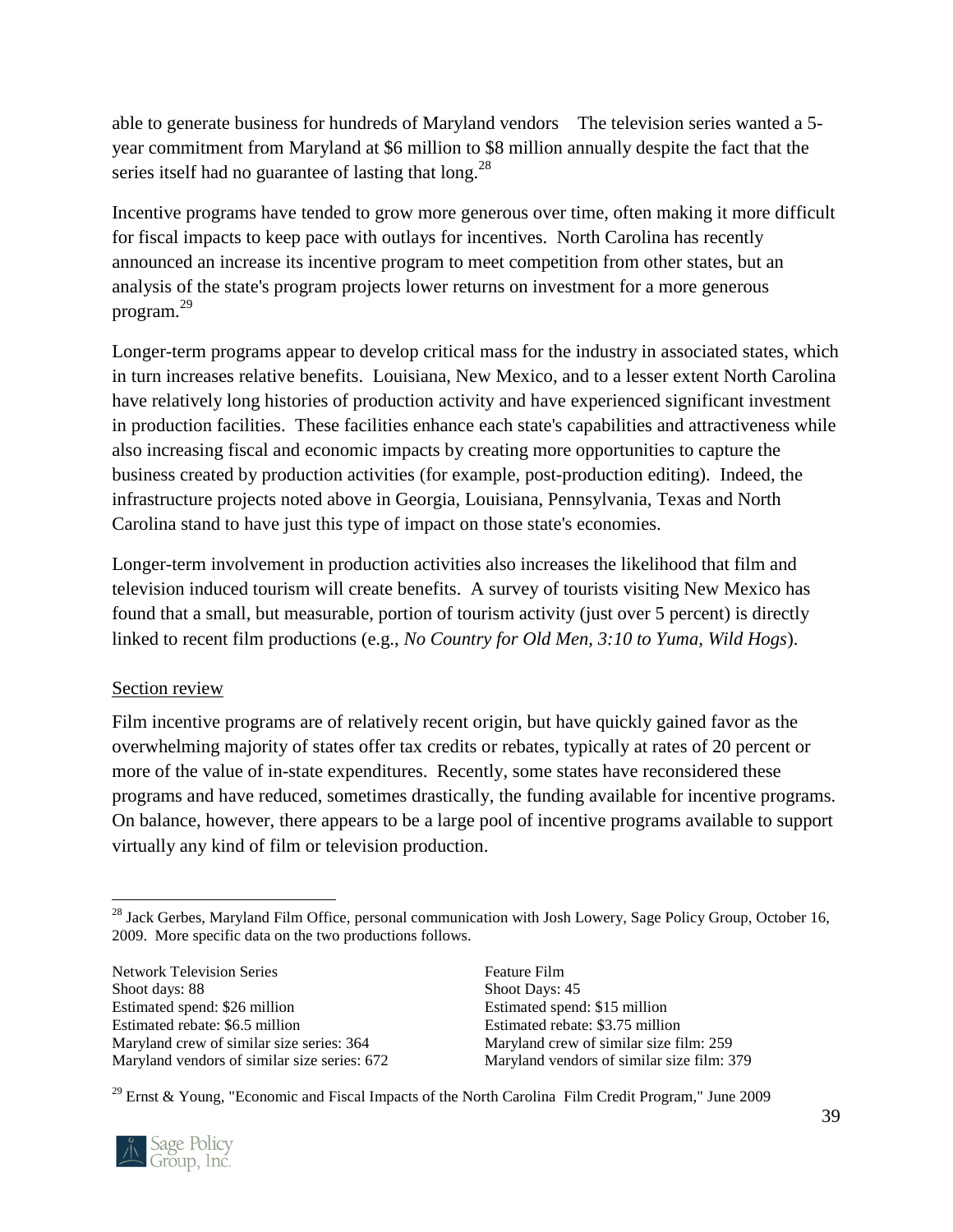These programs are consistently able to attract production activities as companies seek the best financial deals possible. As production moves to where the incentives are, the crew base follows. Initially, crew base members may relocate temporarily for a given production. If a continuing stream of productions is centered in a given state, there is a greater likelihood that the crew base will relocate permanently.

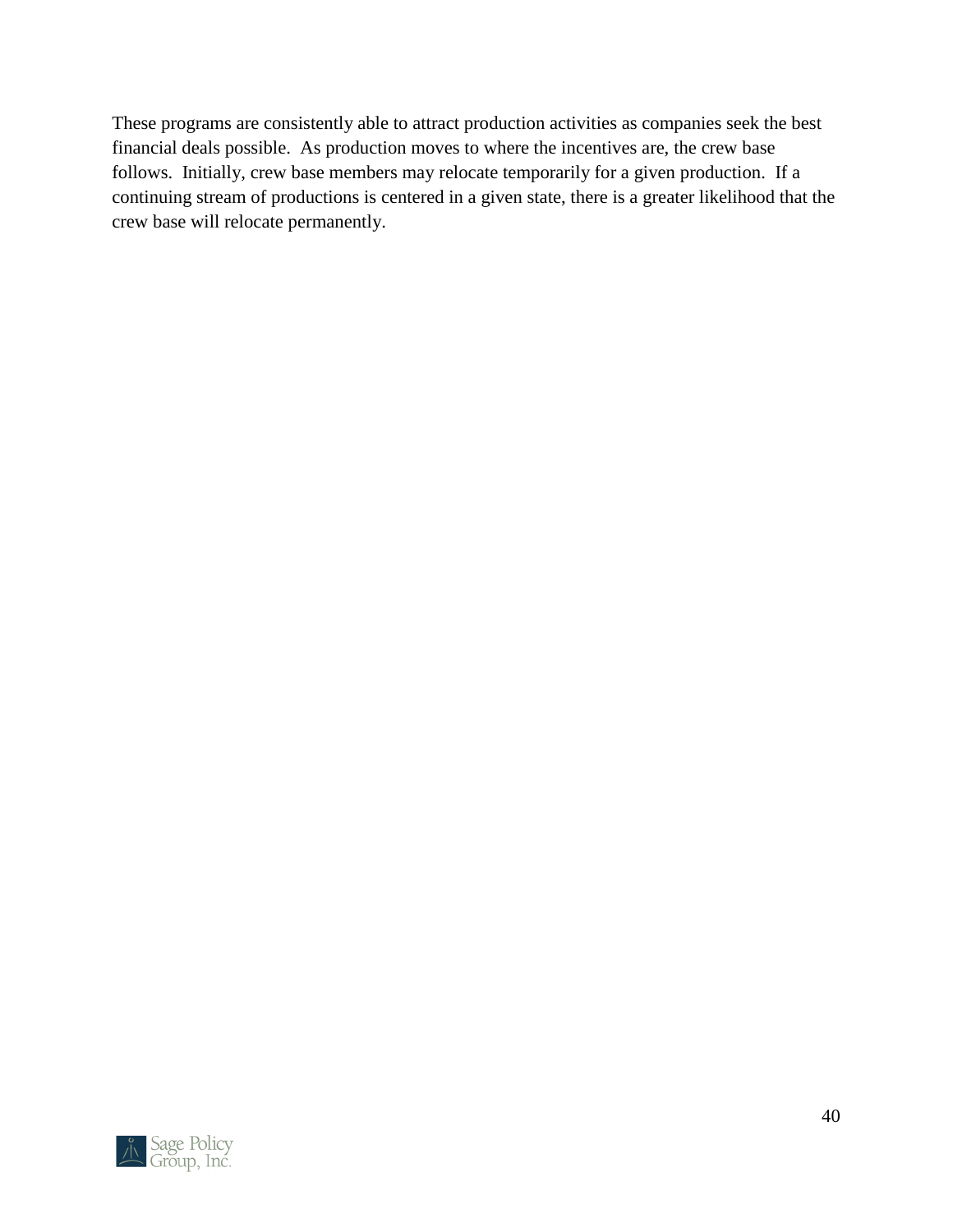# <span id="page-41-0"></span>**6. Ties to Maryland colleges, universities**

There are at least 30 colleges, universities, and other post-secondary institutions in the state that offer programs related to film and video production. In addition, over two-dozen Maryland secondary schools offer programs related to radio and television, media production and technology, and other media coursework. A list of all these institutions is in the Appendix to this report.

The courses and programs range widely from those with clear ties to the types of film and television productions that the MFO seeks to attract to Maryland to more academically oriented programs in film studies. A few programs are geared towards computer and video games or the casino/gaming industry.

While there are no comprehensive data on the number of graduates who have focused their studies in these programs, the presence of over 50 secondary and post-secondary institutions that can offer their students offerings that are oriented towards films and television suggests that there may be hundreds of graduates each year. As noted, earlier in this report, just over 9,000 are employed in the film, television, and cable industry in Maryland.

Not surprisingly, the Bureau of Labor Statistics in its description of the job outlook for Television, Video, and Motion Picture Camera Operators and Editors, has found

[k]een competition for jobs is expected due to the large number of people who wish to enter the broadcasting and motion picture industries, where many camera operators and editors are employed. Those with the most experience and the most advanced computer skills will have the best job opportunities. $30$ 

As noted above, the types of projects that the MFO draws to the state tend to use a large number of vendors and tend to hire hundreds of members of the local crew base. These productions represent a substantial opportunity for the graduates of Maryland's school to work in the industry. Not only do these productions provide employment opportunities for recent grads, they provide internship, mentoring, workshop and networking opportunities for current students. In addition, these productions also hire a large number of local actors and extras. Over the past several years, the typical film or television project in Maryland hired over 600 local actors and (mostly) extras. $31$ 

Thus imported productions create opportunities for graduating students that probably exceed the opportunities created by the indigenous film and television industry in Maryland. As described

<sup>&</sup>lt;sup>31</sup> Data on 22 projects supported by the MFO since fiscal 2002 indicate that the median number of local actors and extras hired by the production was over 660 individuals. These same data indicated that the median number of local hires for the crew was 195.



 $\overline{a}$ 

<sup>30</sup> *Op. cit., Occupational Outlook Handbook, 2008-09 Edition.*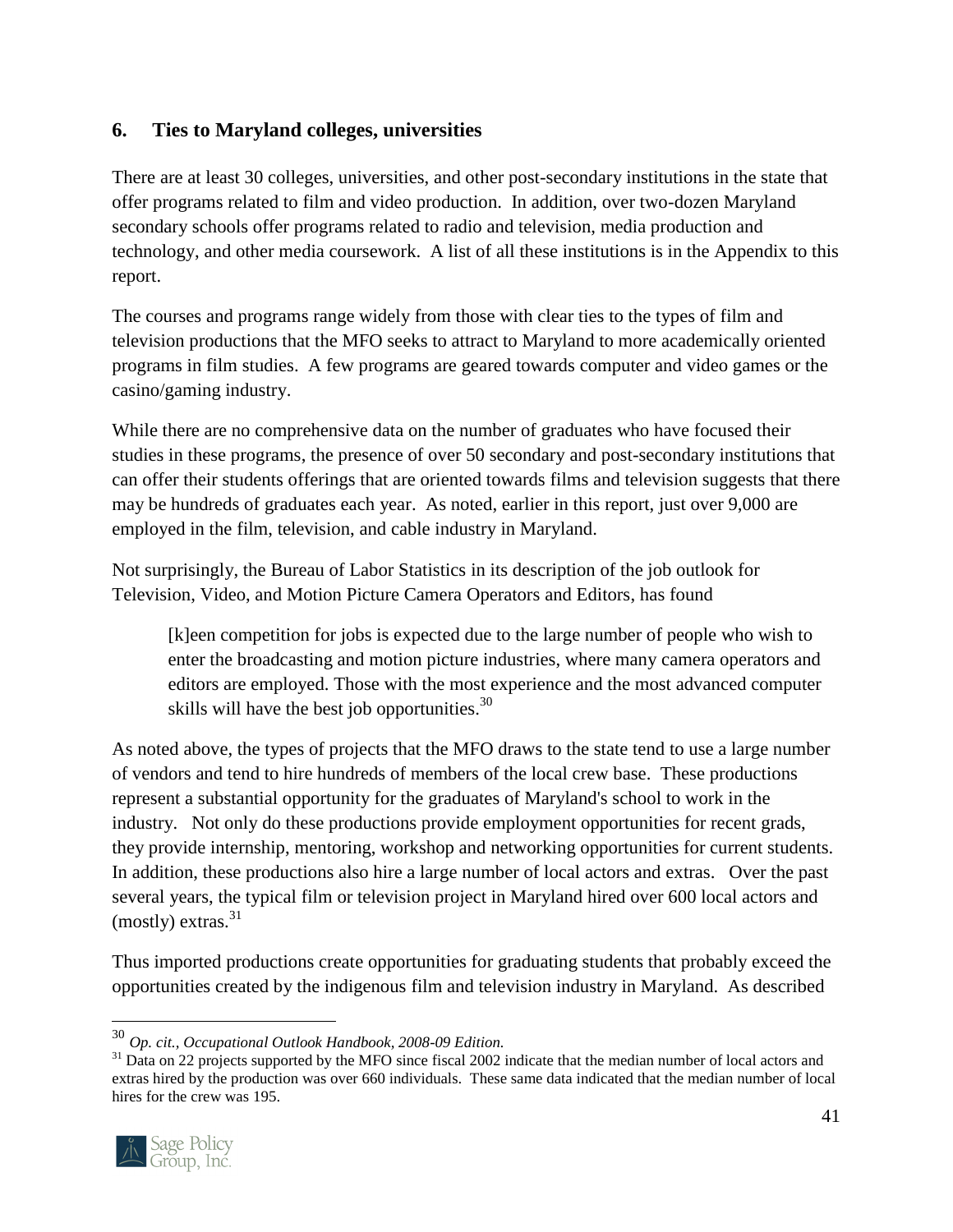above, the indigenous film and television production industry in the state includes about 5,200 workers. If the expansion of the industry in Maryland is similar to that of the nation as a whole, it is likely that new opportunities will be limited, perhaps a 1 percent annual growth in total jobs (about 50 jobs per year), plus turnover in the current workforce. Although imported film and television productions tend by their very nature to be short lived, the large number of local hires that typifies the industry can create many more opportunities for work for new graduates than the indigenous industry will ever be likely to create. In the absence of these opportunities it is likely that graduates will move to where the jobs are likely to be - California, New York, or other states with robust film incentive programs.

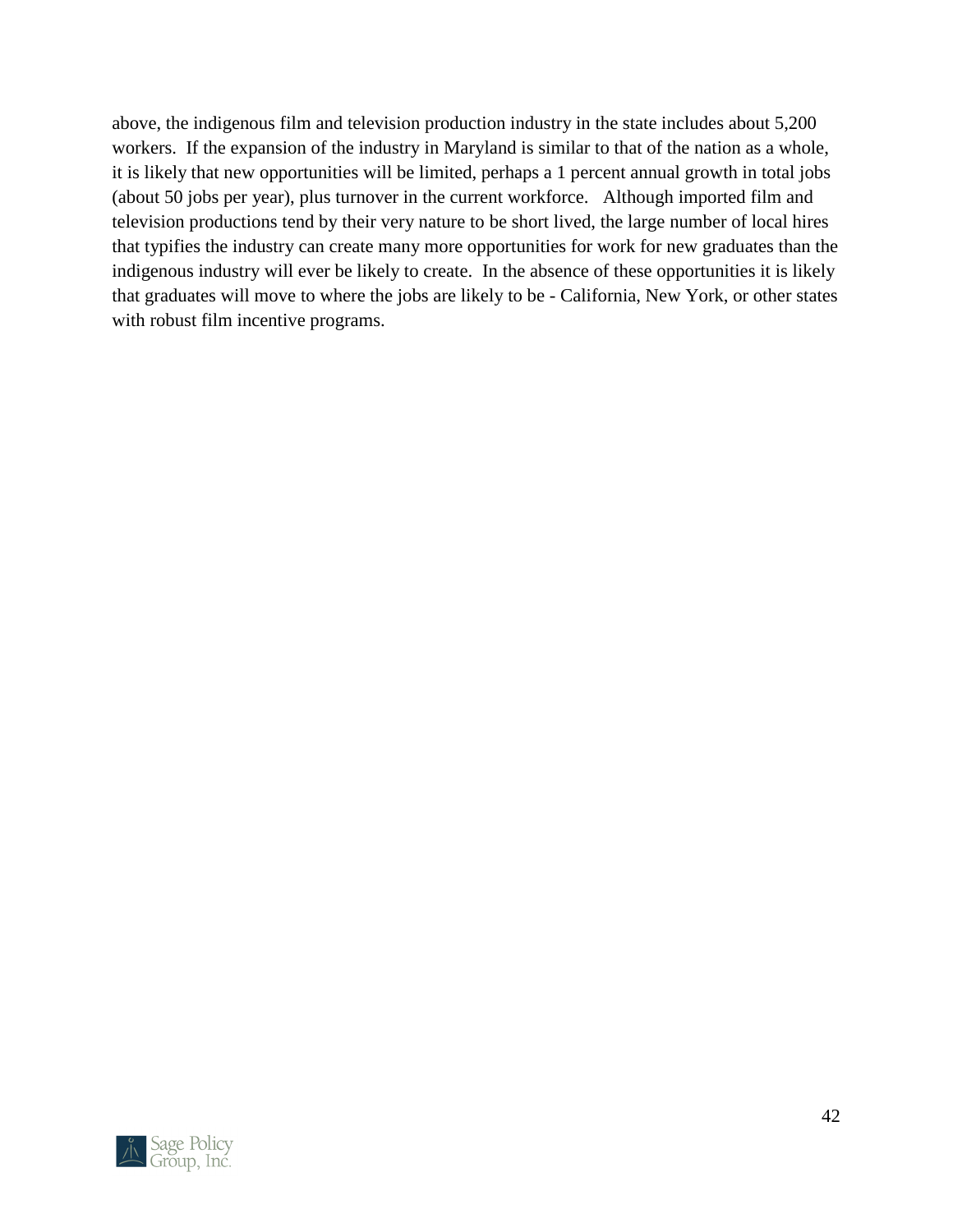# **Methods for determining impacts**

The economic activity created by film and television productions generates a multiplier effect that extends throughout the economy of the State of Maryland and expands the benefits created directly by the production. In the language of economics, these additional economic activities are termed the indirect and induced effects of the jobs, income, and sales generated by the film and television production activities. The jobs created by a film production, for example, are considered a direct effect. Indirect effects occur when the film production purchases goods and services from firms in Maryland. The production purchases everything from light bulbs to security services from local vendors. In turn, these suppliers will buy office supplies and accounting services among many other items from other local firms. In its totality this succession of purchases by suppliers and suppliers of suppliers creates the indirect effect.

The wages received by those employed by the productions and of the succession of suppliers that is linked to production activities create induced effects. These wages are spent in Maryland for a very broad range of consumer purchases from housing and groceries to entertainment and birthday gifts. The economic activity associated with these purchases is the induced effect.

These direct, indirect, and induced effects can be measured along three dimensions: employment (measured in full-time and part-time jobs), income (measured in dollars), and business sales of goods and services (measured in dollars). These effects are estimated using proprietary software and a computer model created for this analysis.<sup>32</sup>

#### <span id="page-43-0"></span>IMPLAN

IMPLAN is an economic impact assessment software system. The system was originally developed and is now maintained by the Minnesota IMPLAN Group (MIG). It combines a set of extensive databases concerning economic factors, multipliers and demographic statistics with a highly refined and detailed system of modeling software. IMPLAN allows the user to develop local-level input-output models that can estimate the economic impact of new firms moving into an area as well as the impacts of professional sports teams, recreation and tourism, and residential development. The model accomplishes this by identifying direct impacts by sector, then developing a set of indirect and induced impacts by sector through the use of industryspecific multipliers, local purchase coefficients, income-to-output ratios, and other factors and relationships.

There are two major components to IMPLAN: data files and software. An impact analysis using IMPLAN starts by identifying expenditures in terms of the sectoring scheme for the model. Each spending category becomes a "group" of "events" in IMPLAN, where each event specifies the

<sup>&</sup>lt;sup>32</sup> The analysis is based on software and data created by the Minnesota IMPLAN Group, Inc. IMPLAN has become the industry standard for the kind of input-output analysis conducted for this project.



 $\overline{a}$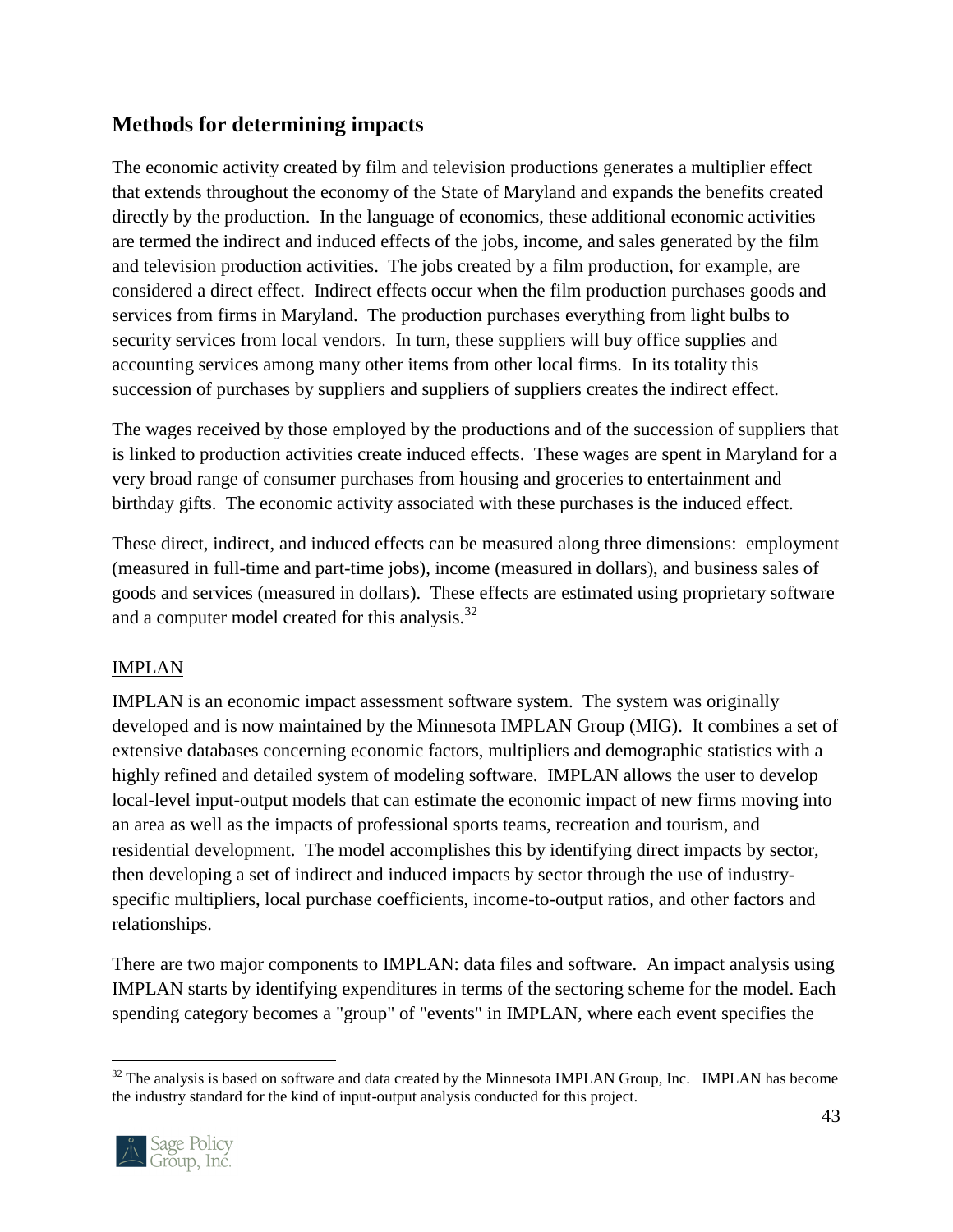portion of activity allocated to a specific IMPLAN sector. Groups of events can then be used to run impact analysis individually or can be combined into a project consisting of several groups. Once the direct economic impacts have been identified, IMPLAN can calculate the indirect and induced impacts based on a set of multipliers and additional factors.

Economic benefits principally take the form of new employment opportunities, associated income and augmented business sales. These economic benefits include both direct benefits, which are closely associated with the activities that take place at XXXXX, and secondary benefits that are associated with foreseeable and calculable multiplier effects.

Secondary benefits can be segmented into two types of impacts, indirect and induced. Indirect benefits are related to the business-to-business transactions that take place due to increased demand for goods and services that accompany augmented investment and business operations. Impacted businesses sell everything from office furniture and copiers to computer and graphic design services. Induced benefits are created when workers directly or indirectly supported by increased economic activity spend their earnings in the local economy. Indirect and induced benefits together comprise total multiplier effects.

The hallmark of IMPLAN is the specificity of its economic datasets. The database includes information for five-hundred-and-twenty-eight different industries (generally at the three or four digit Standard Industrial Classification level), and twenty-one different economic variables. Along with these data files, national input-output structural matrices detail the interrelationships between and among these sectors. The database also contains a full schedule of Social Accounting Matrix (SAM) data. All of this data is available at the national, state, and county level.

Another strength of the IMPLAN system is its flexibility. It allows the user to augment any of the data or algorithmic relationships within each model in order to more precisely account for regional relationships. This includes inputting different output-to-income ratios for a given industry, different wage rates, and different multipliers where appropriate. IMPLAN also provides the user with a choice of trade-flow assumptions, including the modification of regional purchase coefficients, which determine the mix of goods and services purchased locally with each dollar in each sector. Moreover, the system also allows the user to create custom impact analyses by entering changes in final demand. This flexibility is a critically important feature in terms of the Sage proposed approach. Sage is uniquely qualified to develop data and factors tailored to this project, and, where appropriate, overwrite the default data contained in the IMPLAN database.

A final advantage of IMPLAN is its credibility and acceptance within the profession. There are over five hundred active users of IMPLAN databases and software within the federal and state governments, universities, and among private sector consultants. The following list provides a sampling of IMPLAN users.

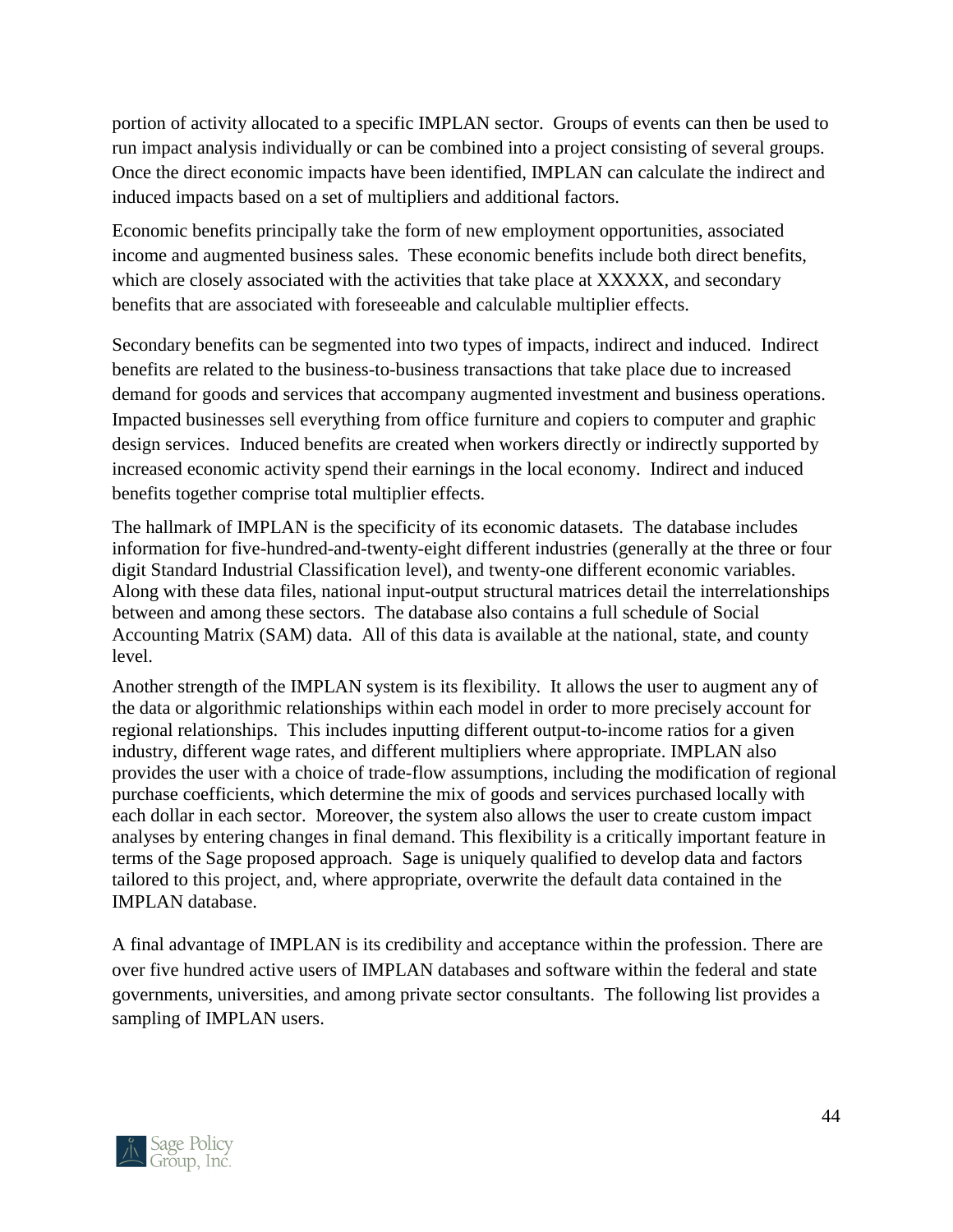# <span id="page-45-0"></span>**Glossary**

**Economic impacts.** As noted above, economic impacts are typically measured in terms of employment or jobs, of the income associated with those jobs, and of the sales enjoyed by businesses.

**Establishments.** According to the Bureau of the Census, an establishment is a single physical location at which business is conducted or where services or industrial operations are performed.

**Fiscal impacts.** These impacts can include taxes, fees, and other revenue that is collected by governments at all levels. While the potential range of taxes, fees, and revenues is very wide, most impacts are measured in terms of major sources of government revenue, for example, personal and corporate income taxes, property taxes, and sales and use taxes.

**Imported film and television industry.** This refers to production activities that are focused on a single film or television show or series. Typically, the key workers (e.g., the director) are not based in Maryland and have control over where production activities occur. These activities are essentially imported into Maryland from elsewhere and cease after the particular project is completed. For films the duration of activities in Maryland may be as little as a few days while a television series may be on location for many months a year and may return for several years if the series proves successful.

**Income.** As used in this report, income impacts refer to wages, salaries, and other employee compensation and proprietors' income. The latter is income earned by those who are selfemployed, a category of workers important to film and television production.

**Indigenous film and television industry.** This refers to film and television production activities that are permanently based in Maryland. Local programming by local television stations would fall under this category as would the production of many or most commercials for Maryland companies.

**Jobs.** Employment impacts are measured in terms of a mix of full-time and part-time jobs lasting for a one-year period. Jobs connected to the types of film and television projects that the Maryland Film Office attracts are typically limited to the length of time the production activities endure in the state. For a member of the crew base, employment is often a series of such timelimited jobs.

**Sales, business sales.** As used in this report, business sales impacts refer to the revenues received by businesses from the sale of goods and services. Tax revenue received by government is specifically identified as tax revenue or fiscal impacts.

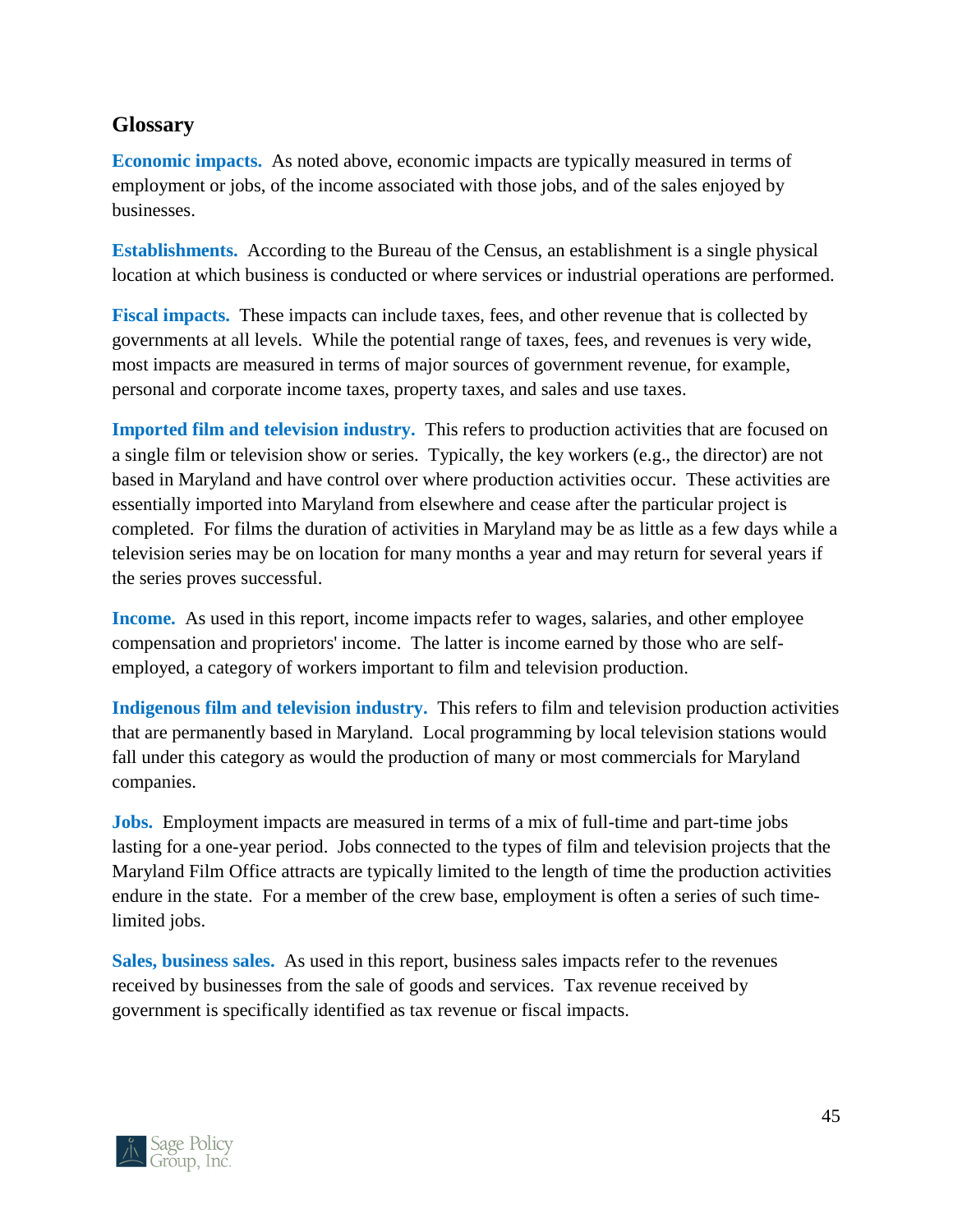# <span id="page-46-0"></span>**References**

Alliance of Motion Picture and Television Producers, "Theatrical and Television Motion Picture Area Standards Agreement of 2009. Term of Agreement: August 1, 2009 - July 31, 2012."

Bureau of Labor Statistics, *Occupational Outlook Handbook, 2008-09 Edition.*

Deborah L. Dodson, Director, Talbot County, Maryland, Office of Tourism, personal communication to Jack Gerbes, Director, Maryland Film Office, January 24, 2008.

Economics Research Associates, "Louisiana Motion Picture, Sound Recording, and Digital Media Industries," February 2009.

Economics Research Associates, "Pennsylvania's Film Production Tax Credit and Industry Analysis," May 2009.

Entertainment Partners, "Basic Overview of U.S. and International Production Incentives," 2009. Ian Fisher, "Bucharest Journal: On Dracula's Terrain, an Infusion of New Blood," New York Times, July 22, 2003.

Ernst & Young, "Economic and Fiscal Impacts of the New Mexico Film Production Tax Credit," January 2009.

Ernst & Young, "Economic and Fiscal Impacts of the North Carolina Film Credit Program," June 2009

Ernst & Young, "Estimated Impacts of the New York State Film Credit," February 2009.

Ephraim Katz, *The Film Encyclopedia, 5th Edition*, Collins, 2005.

Navjeet K. Bal, "A Report on the Massachusetts Film Industry Tax Incentives," Commonwealth of Massachusetts, Department of Revenue, July 2009.

Simon Hudson and J.R. Brent Ritchie, "Promoting Destination via Film Tourism: An Empirical Identification of Supporting Marketing Initiatives," *Journal of Travel Research*, 44 (May) 2006.

Niki Macionis, "Understanding the Film-induced Tourist," *International Tourism and Media Conference Proceedings*, November 24-26, 2004.

Stephen R. Miller and Abdul Abdulkadri, "The Economic Impact of Michigan's Motion Picture Production Industry and the Michigan Motion Picture Production Credit," Center for Economic Analysis, Michigan State University, February 6, 2009.

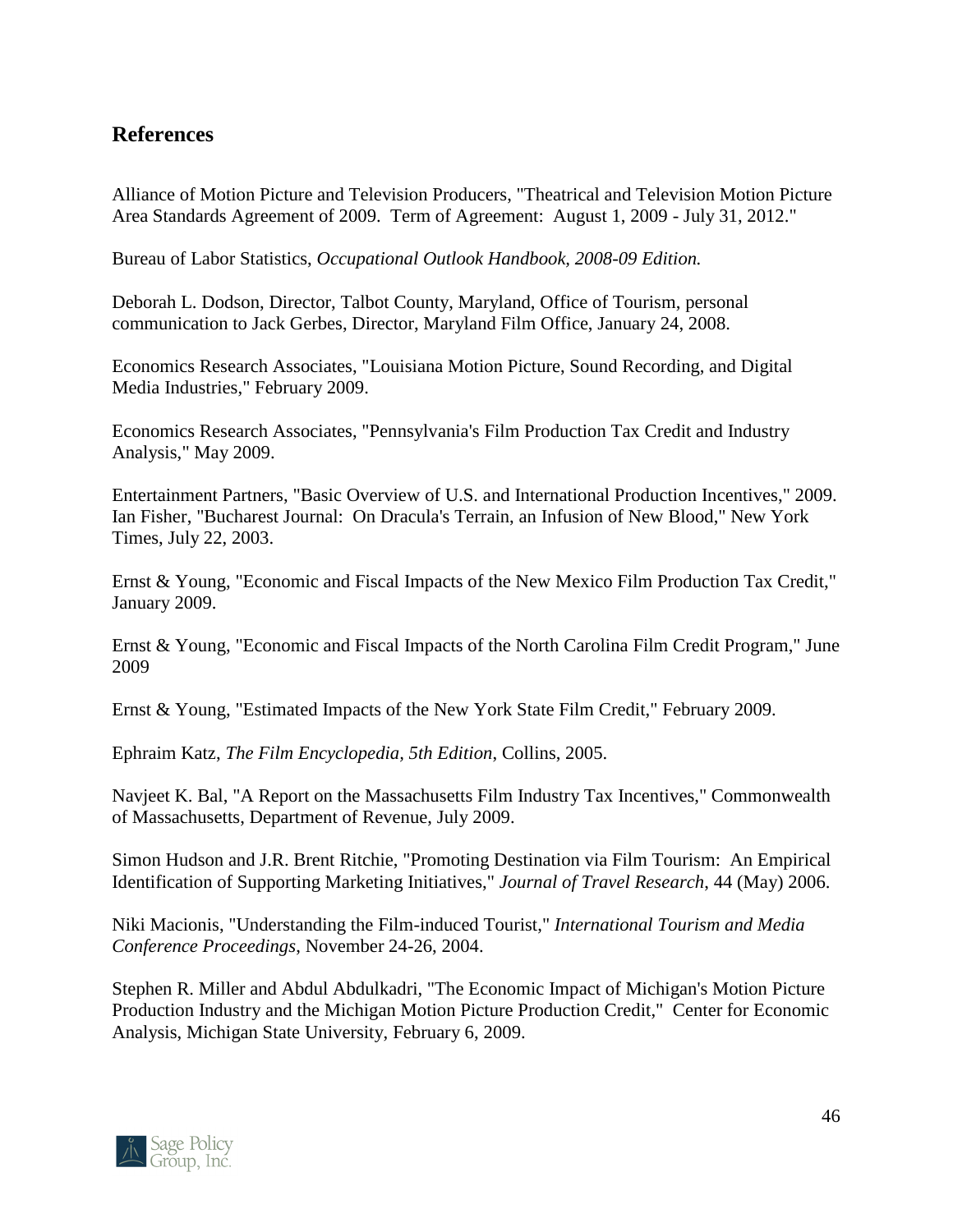Motion Picture Association of America "The economic impact of the motion picture & television industry on the United States," April 2009.

Noelle O'Connor, Sheila Flanagan, and David Gilbert, "The Integration of Film-induced Tourism and Destination Branding in Yorkshire, UK," *International Journal of Tourism Research*, 10, 2008.

Robert J. Rehrmann, "Fiscal and policy note. Income tax - film production activity credit," Department of Legislative Services, Maryland General Assembly, 2009 Session.

Roger Riley, Dwayne Baker, and Carlton S. Van Doren, "Movie induced tourism," *Annals of Tourism Research*, Volume 25, Number 4, 1998.

UN News Centre, "Nigeria surpasses Hollywood as world's second largest film producer," May 5, 2009.

Jennifer Weiner, "Cost-benefit analysis of Connecticut's film tax credit," Federal Reserve Bank of Boston, January 19, 2009. Memo to Ellen Scalettar, Director of Policy, Research & Legislation for the Connecticut Senate Democrats.

John P. Volponi, General Manager, The Inn at Perry Cabin, personal communication to Jack Gerbes, Director, Maryland Film Office, January 3, 2008.

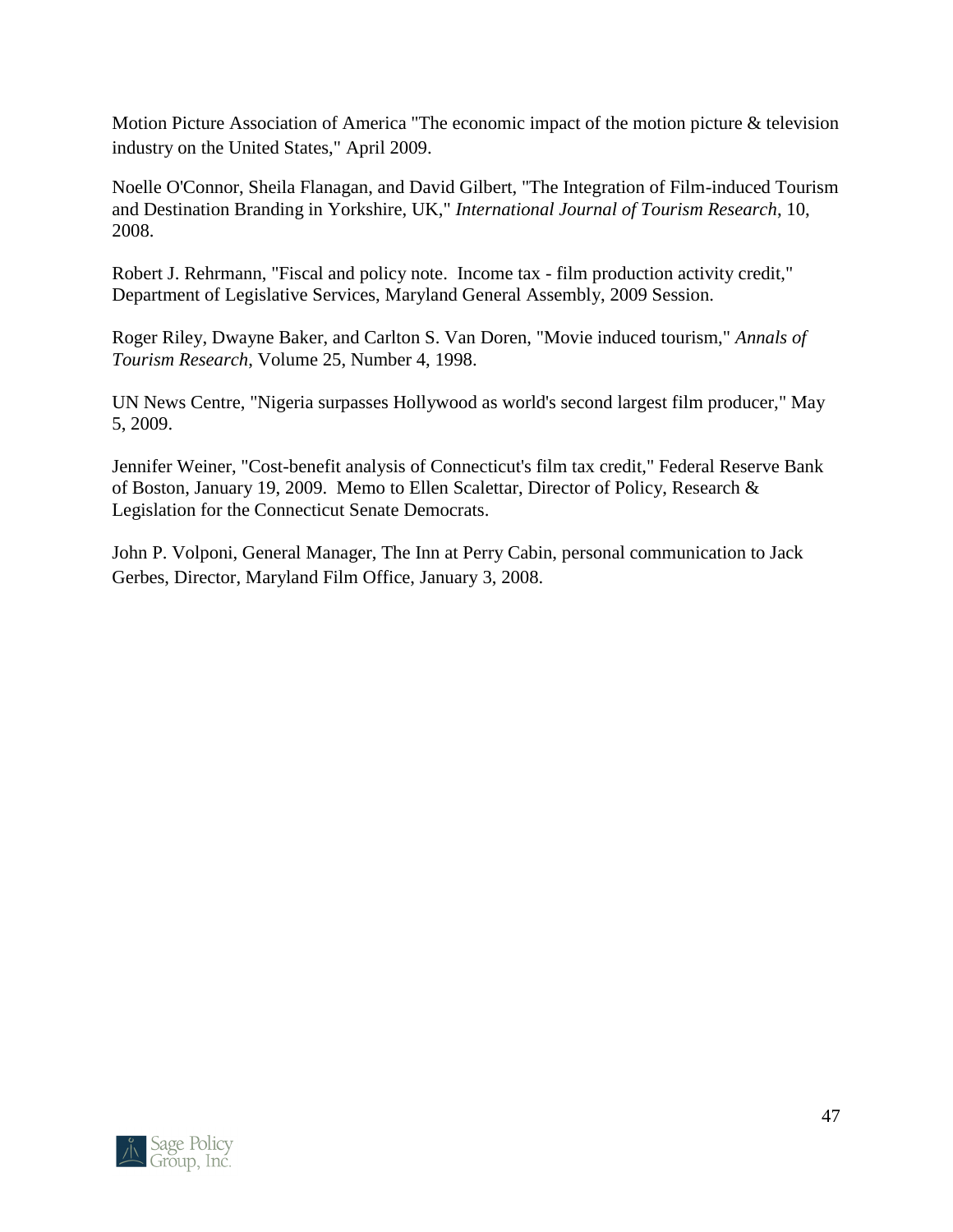# **Appendix**

### <span id="page-48-0"></span>Incentive Programs

# <span id="page-48-1"></span>Exhibit A-1. Incentive Programs in United States and Canada

| <b>State</b>            | Type of Incentive                                                                                  | <b>Benefit</b>                                                                                                                                                                                                    | Cap/Project<br>(mil.) | Total Cap<br>(mil.) |
|-------------------------|----------------------------------------------------------------------------------------------------|-------------------------------------------------------------------------------------------------------------------------------------------------------------------------------------------------------------------|-----------------------|---------------------|
| Alabama                 | Refundable income tax credit                                                                       | 25% of qualified spending (excluding payroll to<br>residents) and 35% of all payroll to residents                                                                                                                 | N/A                   | 7.5                 |
| Alaska                  | Transferable tax credit                                                                            | 30% of qualifying production local spending                                                                                                                                                                       | N/A                   | 100                 |
| Arizona                 | Transferable income tax credit                                                                     | 30% of qualifying production local spending                                                                                                                                                                       | 8                     | 60                  |
| Arkansas                | Rebate                                                                                             | 15% of qualifying local spending                                                                                                                                                                                  | N/A                   | N/A                 |
| California              | Non-transferable income tax<br>credit                                                              | 20% to 25% of qualifying local spending                                                                                                                                                                           | N/A                   | 100                 |
| Colorado                | Cash rebate                                                                                        | 10% of qualifying local spending                                                                                                                                                                                  | N/A                   | 3                   |
| Connecticut             | Transferable production<br>expense credit                                                          | 30% of production expenses with phase out of those<br>incurred outside the state and used within; 10% to<br>20% of qualifying infrastructure investments; 30%<br>of qualifying digital animation production costs |                       |                     |
| District of<br>Columbia | Rebate                                                                                             | The lesser of 10% of qualified spending, or 100% of<br>the sales and use taxes paid to DC on qualified<br>expenses                                                                                                | N/A                   | 1.6                 |
| Florida                 | Cash rebate                                                                                        | 15% of qualifying local spending                                                                                                                                                                                  |                       | 10.8                |
| Georgia                 | Transferable tax credit                                                                            | 20% of the "base investment" in the state, plus 10%<br>if the qualified production activities include a<br>"qualified Georgia promotion"                                                                          | N/A                   | N/A                 |
| Hawaii                  | Refundable income tax credit                                                                       | 20% of qualifying spending; 15% if at Honolulu<br>County                                                                                                                                                          | 8                     | N/A                 |
| Idaho                   | Rebate                                                                                             | 20% of qualified production's expenses                                                                                                                                                                            | 0.5                   | N/A                 |
| Illinois                | Transferable tax credit                                                                            | 30% of qualifying local spending                                                                                                                                                                                  | N/A                   | N/A                 |
| Indiana                 | Refundable tax credit                                                                              | Up to 15% of qualified production expenditures                                                                                                                                                                    | N/A                   | 5                   |
| Iowa                    | Transferable tax credit                                                                            | 25% of qualified spending, and 25% of investment<br>in registered projects; income exclusion for<br>"domestic vendors                                                                                             | 1                     | N/A                 |
| Kentucky                |                                                                                                    |                                                                                                                                                                                                                   |                       |                     |
| Louisiana               | Partially refundable,<br>transferable tax credits                                                  | 30% of qualifying local spending including the<br>payroll for residents and non-residents, and 10% of<br>resident payroll if less than or equal to \$1 mil.                                                       | N/A                   | $\rm N/A$           |
| Maine                   | Wage rebate (and non-<br>refundable tax credit for<br>investment in certified media<br>productions | 10% on non-residents; 12% on residents                                                                                                                                                                            | N/A                   | N/A                 |
| Maryland                | Cash rebate                                                                                        | 25% of qualifying local spending                                                                                                                                                                                  | N/A                   | $\mathbf{1}$        |
| Massachusetts           | Partially refundable,<br>transferable tax credit                                                   | 25% of payroll in the state (excluding persons paid<br>\$1 mil. Or more)                                                                                                                                          | N/A                   | N/A                 |

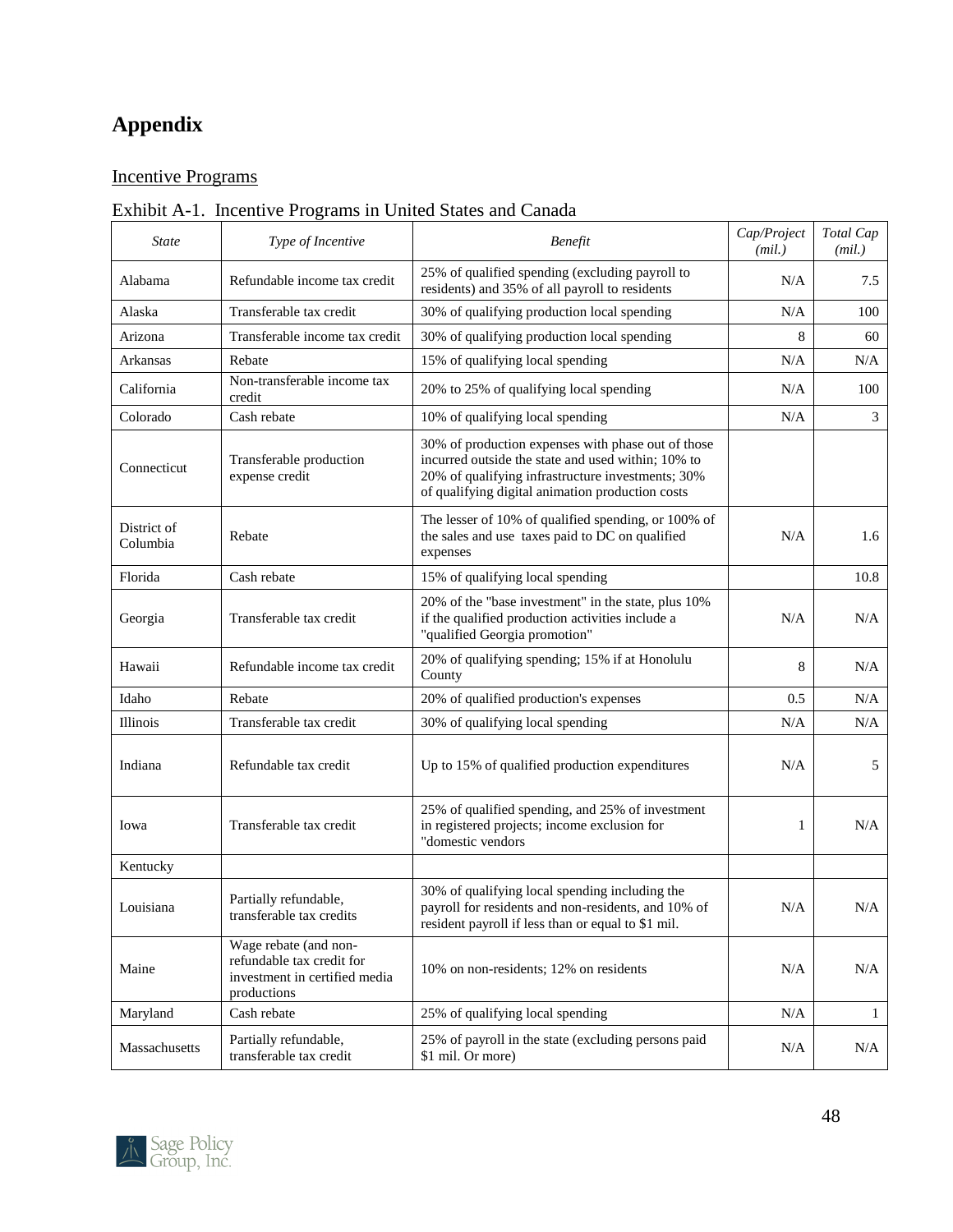| <b>State</b>   | Type of Incentive                                                                                                               | <b>Benefit</b>                                                                                                                                                                                                        | Cap/Project<br>(mil.) | Total Cap<br>(mil.) |
|----------------|---------------------------------------------------------------------------------------------------------------------------------|-----------------------------------------------------------------------------------------------------------------------------------------------------------------------------------------------------------------------|-----------------------|---------------------|
| Michigan       | Refundable and transferable<br>business tax credit; non-<br>refundable, transferable<br>infrastructure investment tax<br>credit | 42% of qualifying direct production spending in<br>"core communities" or 40% of direct production<br>spending in other locations; 30% of qualified<br>personnel spending; 25% infrastructure investment<br>tax credit |                       | 20                  |
| Minnesota      | Cash rebate                                                                                                                     | 15% to 20% of qualifying local spending                                                                                                                                                                               | N/A                   | 1.25                |
| Mississippi    | Cash rebate                                                                                                                     | 20% of qualifying local spending; 20% of payroll<br>paid to non-residents and 25% of payroll paid to<br>residents                                                                                                     | 8                     | 20                  |
| Missouri       | Transferable tax credit                                                                                                         | 35% of qualifying local spending (excluding<br>compensation to persons earning \$1 mil. or more                                                                                                                       | N/A                   | 4.5                 |
| Montana        | Refundable tax credit                                                                                                           | 14% of residents' wages; 9% of qualifying local<br>spending                                                                                                                                                           | N/A                   | N/A                 |
| Nebraska       |                                                                                                                                 |                                                                                                                                                                                                                       |                       |                     |
| New Jersey     | Transferable tax credit                                                                                                         | 20% of qualifying local spending and qualified<br>digital media production spending                                                                                                                                   |                       | 10                  |
| New Mexico     | Refundable tax credit                                                                                                           | 25% of qualifying local spending                                                                                                                                                                                      | 5                     | N/A                 |
| New York       | Refundable tax credit                                                                                                           | 30% of qualifying production local spending                                                                                                                                                                           | N/A                   | 75                  |
| North Carolina | Refundable tax credit                                                                                                           | 15% of qualifying local spending                                                                                                                                                                                      | 7.5                   | N/A                 |
| Ohio           | Refundable tax credit                                                                                                           | 25% to 35% of qualifying local spending                                                                                                                                                                               | 5                     | $10 - 20$           |
| Oklahoma       | Cash rebate                                                                                                                     | 5% to 15% of qualifying local spending                                                                                                                                                                                | N/A                   | 5                   |
| Oregon         | Cash rebate                                                                                                                     | Up to 16.2% of wages paid; 20% of qualifying local<br>goods/services                                                                                                                                                  | N/A                   | 5                   |
| Pennsylvania   | Transferable tax credit                                                                                                         | 25% of qualifying local spending                                                                                                                                                                                      | 15                    | 42                  |
| Puerto Rico    | Transferable tax credit                                                                                                         | 40% of qualifying local spending; for infrastructure<br>projects, the lesser of 40% of the cash investment or<br>20% of the budget                                                                                    |                       | 15                  |
| Rhode Island   | Transferable tax credit                                                                                                         | 25% of qualifying spending                                                                                                                                                                                            | N/A                   | 15                  |
| South Carolina | Cash rebate                                                                                                                     | 20% of all wages; 30% of qualifying local spending                                                                                                                                                                    | N/A                   | 10                  |
| Tennessee      | Grant and refundable credit                                                                                                     | 13% to 17% of qualifying local spending; 15%<br>refund for qualifying local headquarters                                                                                                                              | N/A                   | 12                  |
| Texas          | Grant                                                                                                                           | 5% to 15% of qualifying local spending or 8-25% of<br>wages paid to Texas residents                                                                                                                                   | N/A                   | N/A                 |
| Utah           | Refundable tax credit and cash<br>rebate                                                                                        | 20% of qualifying local spending                                                                                                                                                                                      | 0.5                   | 10                  |
| Virginia       | Cash rebate                                                                                                                     | Discretionary cash rebate                                                                                                                                                                                             | N/A                   | 0.2                 |
| Washington     | Cash rebate                                                                                                                     | 30% of qualifying local spending                                                                                                                                                                                      | N/A                   | 3.5                 |
| West Virginia  | Transferable tax credit                                                                                                         | 27% of qualifying local spending and an additional<br>4% if 10% or more residents employed full time, for<br>a maximum of 31%                                                                                         | N/A                   | 10                  |
| Wisconsin      | Refundable production<br>expenditure credit and non-<br>refundable resident employee<br>payroll credit                          | 25% of qualifying local spending (excluding the two<br>highest paid employees' wages)                                                                                                                                 | N/A                   | N/A                 |
| Wyoming        | Cash rebate                                                                                                                     | 12-15% of qualifying local spending                                                                                                                                                                                   | N/A                   | 2                   |
| Canada         | Refundable tax credit                                                                                                           | 16% of qualifying Canadian labor expenditures                                                                                                                                                                         | N/A                   | N/A                 |

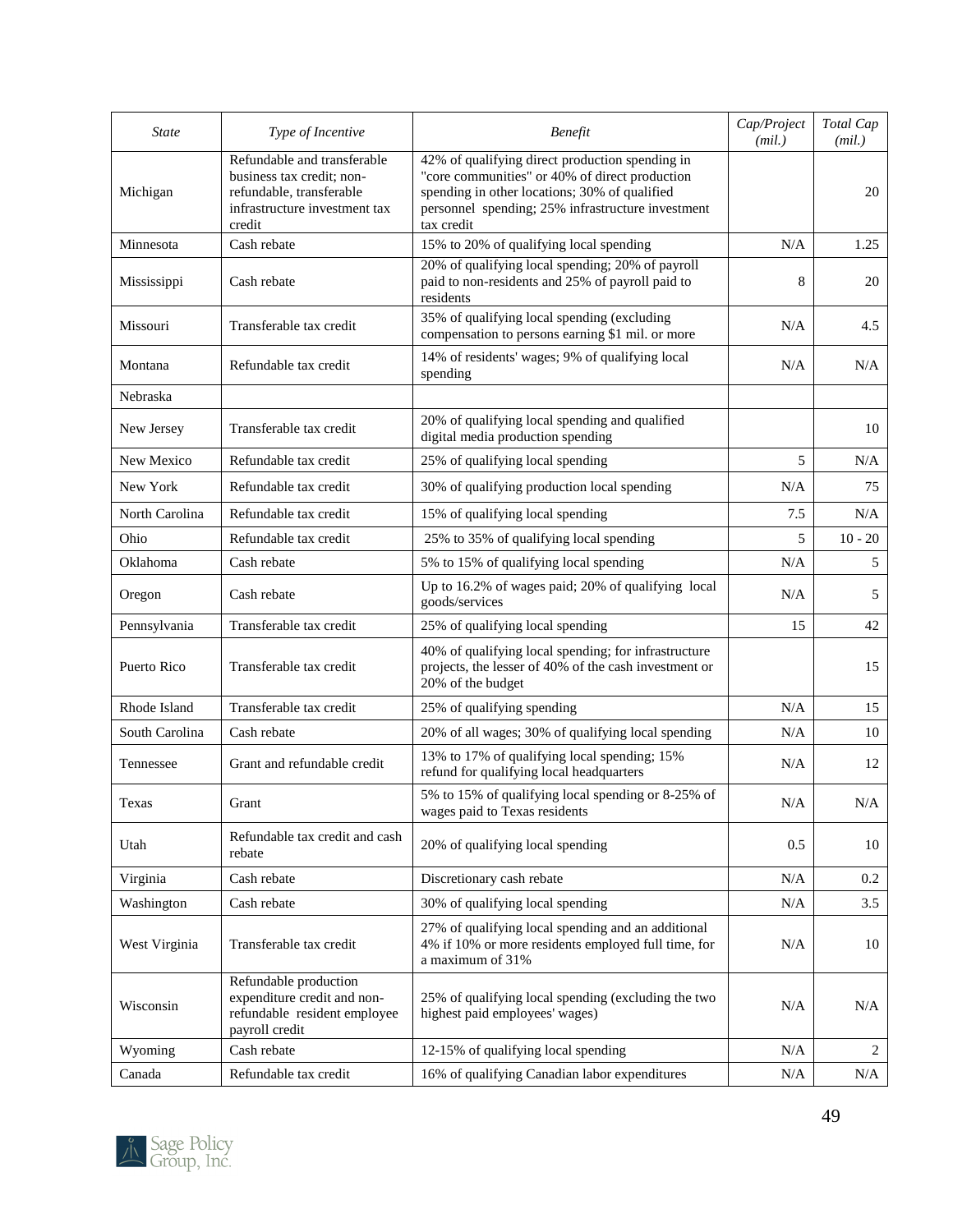| <b>State</b>                   | Type of Incentive                      | <b>Benefit</b>                                     | Cap/Project<br>(mil.) | Total Cap<br>(mil.) |
|--------------------------------|----------------------------------------|----------------------------------------------------|-----------------------|---------------------|
| Alberta                        | Cash Grant                             | 14-23% of qualifying Alberta spending              | CS1.5                 | C\$34               |
| <b>British</b><br>Columbia     | Refundable tax credit                  | 25% of qualifying Brit. Columb. Labor expenditures | N/A                   | N/A                 |
| Manitoba                       | Refundable tax credit                  | 45% of qualifying Man. Labor expenditures          | N/A                   | N/A                 |
| <b>New</b><br><b>Brunswick</b> | Refundable tax credit                  | 40% of New Brun. labor expenditures                |                       | N/A                 |
| Newfoundland<br>and Labrador   | Refundable tax credit                  | 40% of qualifying Newf.-Lab. Labor expenditures    |                       |                     |
| Nova Scotia                    | Refundable tax credit                  | 50% of qualifying Nova Sc. Labor expenditures      |                       | N/A                 |
| Ontario                        | Refundable tax credit                  | 25% of qualifying Ontario labor expenditures       | N/A                   | N/A                 |
| Ouebec                         | Refundable tax credit                  | 25% of qualifying Quebec labor expenditures        | N/A                   | N/A                 |
| Saskatchewan                   | Refundable tax credit                  | 45% of qualifying SasK. Labor expenditures         |                       | N/A                 |
| Yukon                          | Labor, travel, and training<br>rebates | 35% of qualifying Yukon labor expenditures         |                       | N/A                 |
| *N/A refers to Not Applicable  |                                        |                                                    |                       |                     |

#### <span id="page-50-0"></span>Maryland School Programs

Towson University: Mission Statement for Electronic Media and Film

- To develop the dreams and open the minds of students preparing them for a creative life in the film and electronic media arts.
- Careers in Major:
	- o EMF major provides specific training for careers in Film, Television/Video, Broadcast Journalism, Audio/Radio, and Corporate Communications.
	- o Graduates are employed in many areas of media such as:
		- scriptwriter, television series Homicide
		- director of photography, Blair Witch Project
		- news director, WBAL radio;
		- **television documentary producer**
		- web page designer, National Public Radio
		- film and television editor
		- feature film set dresser
		- director, MicroCineFest film festival

McDaniel College- Film & Video Studies Minor

- "The only hardware that doesn't become obsolete every six months: The human brain and the human heart."
- Filmmaking apprenticeship: spend a semester writing and directing 30+ minute digital video featurettes (fiction or documentary) during their senior capstone experience.
	- o Screened at VideoPalooza festival.
- School transformed Biology computer lab into a fully functioning TV studio that is features on-air areas, a control room, edit and production suites, and specialty edit suite where film apprentices will work on their senior capstone projects.

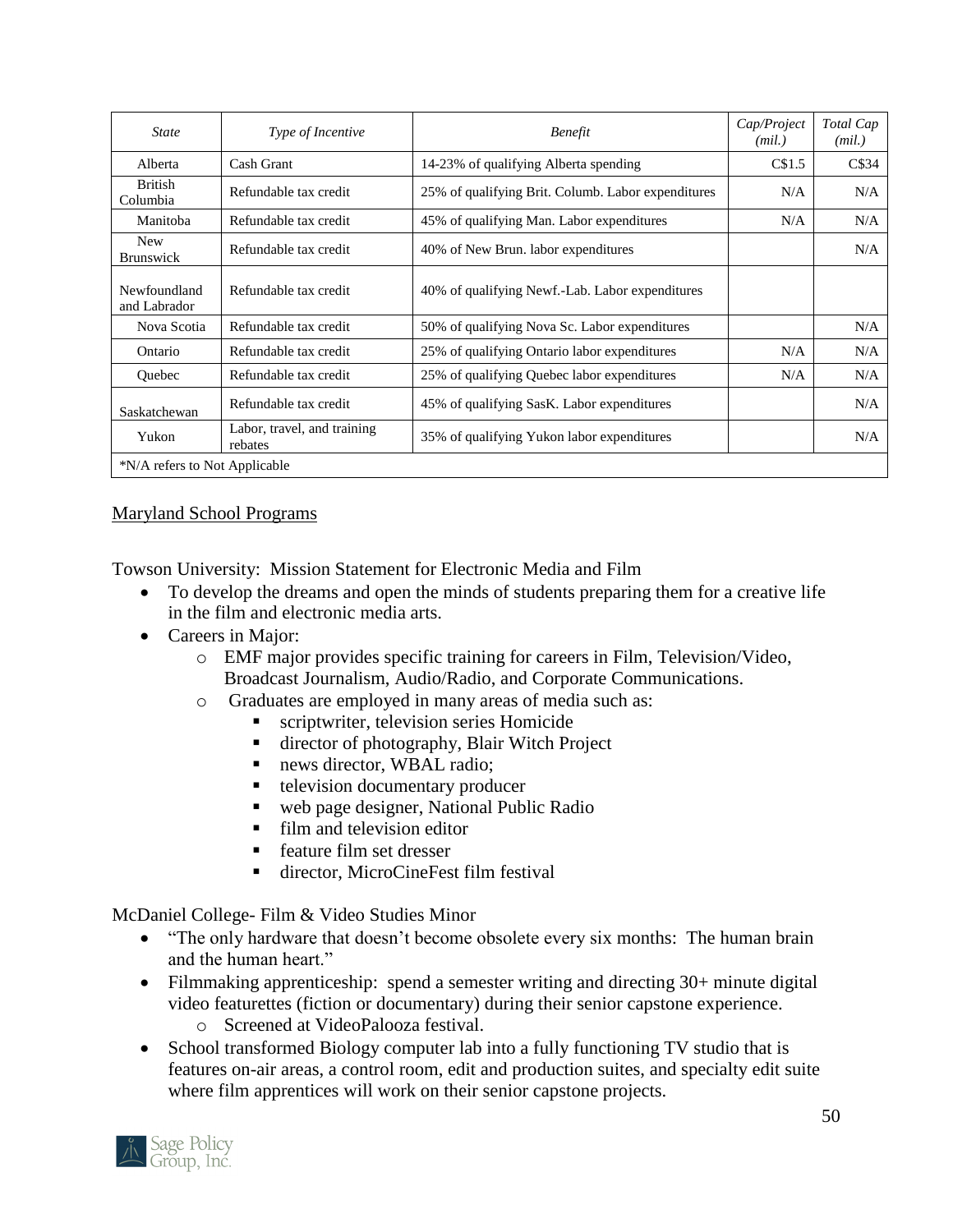#### **Maryland Colleges and Universities with Programs related to Film and the Arts**

- Anne Arundel Community College- Film Studies
- Bowie State University- Communications Media
- Broadcasting Institute of Maryland
- Cecil College- Visual Communications
- College of Notre Dame- Communication Arts
- College of Southern Maryland-Theatre, Communications
- Columbia Union College- Communications (broadcasting, graphic art, media studies)
- Coppin State University- Entertainment Management (Motion Picture, Television & Video Entertainment, Music Entertainment, Casino & Gaming Entertainment)
- Frostburg State- Film Study, Theatre, Art & Design
- Goucher College- Communication's, Media Studies
- Harford Community College- Fine Art, Visual Communications, Theatre
- Hood College- Communication Arts
- Howard Community College- Film Studies, Theatre, Gaming and Simulation Design, Mass Media Design, Production
- John's Hopkins University- Film & Media Studies
- Loyola- Communications (digital media)
- Maryland Institute College of Art- Video
- McDaniel College- Film & Video Studies
- Montgomery College- Fine & Digital Arts (School of Art and Design)
- Morgan State University- Screenwriting, Communications
- Mount St. Mary's University- Visual & Performing Arts
- Prince George's Community College- Communication, Theatre
- Salisbury University- Communication Arts, Theatre
- St. Mary's College of Maryland- Film & Media Studies, Theatre
- Stevenson University- Film & Video, Theatre
- Towson University- Media & Film
- University of Baltimore- Simulation/Digital Entertainment
- University of Maryland Baltimore County- Visual Arts, Animation
- University of Maryland College Park- Theatre
- University of Maryland Eastern Shore- Visual & Performing Arts
- Washington College- Drama (acting, production, directing)

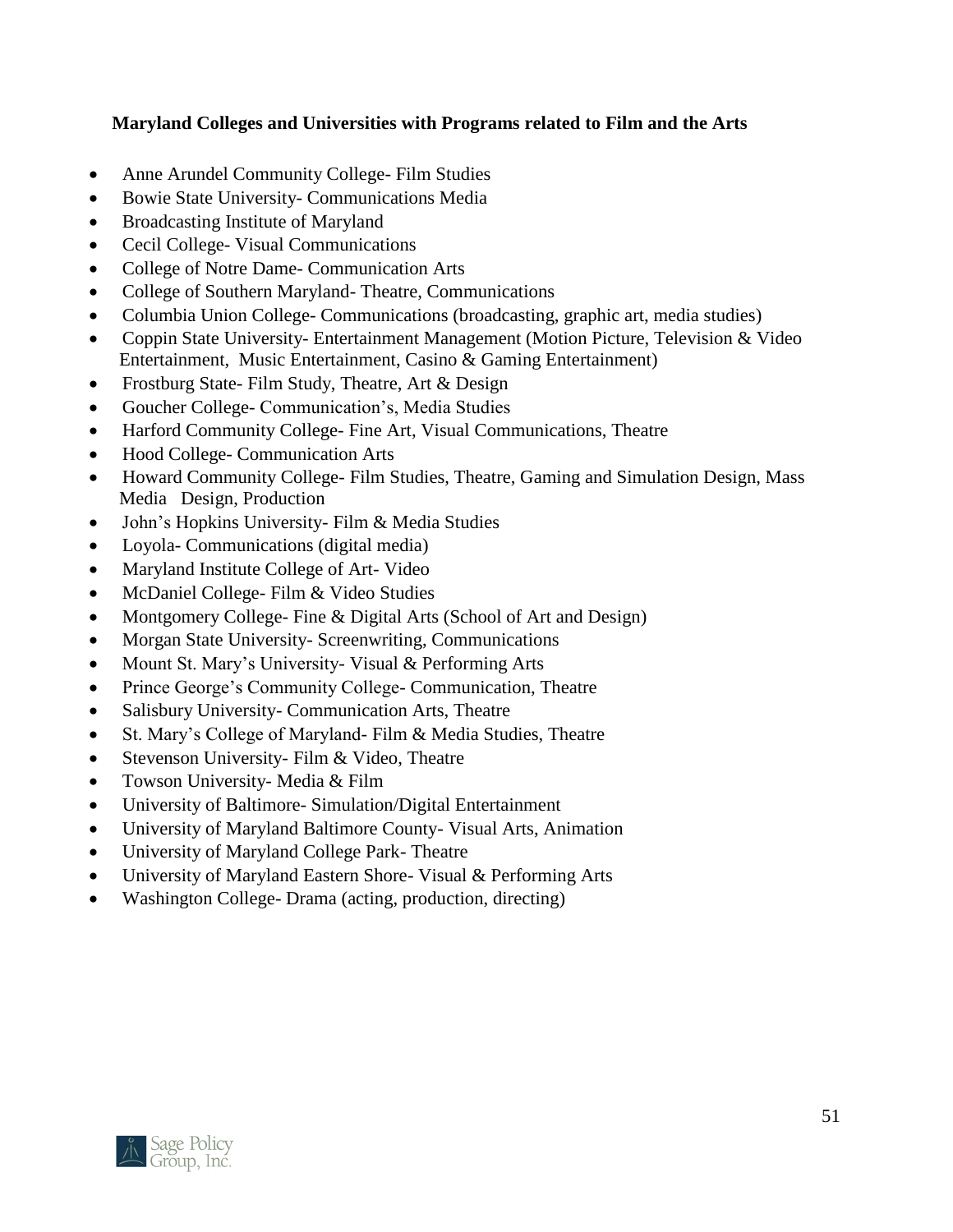#### **Digital Entertainment and Emerging Media Secondary School Programs**

Interactive Media Production

- 1. Digital Harbor High School- Baltimore City
- 2. Edmonson/Westside High Side- Baltimore City
- 3. Frederick Douglass Senior High- Baltimore City
- 4. Northwestern High- Baltimore City
- 5. Easton Senior High- Talbot County
- 6. St. Michaels Middle/High School- Talbot County

#### Intermedia

- 1. Carver Center for Arts & Technology- Baltimore County
- 2. Catonsville Senior High- Baltimore County
- 3. Dundalk Senior High- Baltimore County
- 4. Franklin Senior High- Baltimore County
- 5. Parkville Senior High- Baltimore County

Media Production Technology

- 1. Edmonson/Westside High School- Baltimore City
- 2. Digital Harbor High School- Baltimore City
- 3. Frederick Douglas Senior High- Baltimore City
- 4. North Caroline Senior High School- Caroline County
- 5. St. Mary's County Technical Center- St. Mary's County

Radio and Television Broadcasting

- 1. Center for Career and Technical Education- Allegany County
- 2. Career and Technology Center- Frederick County
- 3. Kent County Senior High School- Kent County
- 4. Senica Valley High- Montgomery County
- 5. Richard Montgomery Senior High- Montgomery County
- 6. Rockville Senior High- Montgomery County
- 7. James Hugert Blake High School- Montgomery County
- 8. Sherwood Senior High School- Montgomery County
- 9. Colonel Zadok Magruder Senior High- Montgomery County
- 10. Gaithersburg Senior High- Montgomery County
- 11. Northwood Senior High- Montgomery County
- 12. Queen Anne's County Senior High- Queen Anne's County
- 13. Kent Island High School- Queen Anne's County

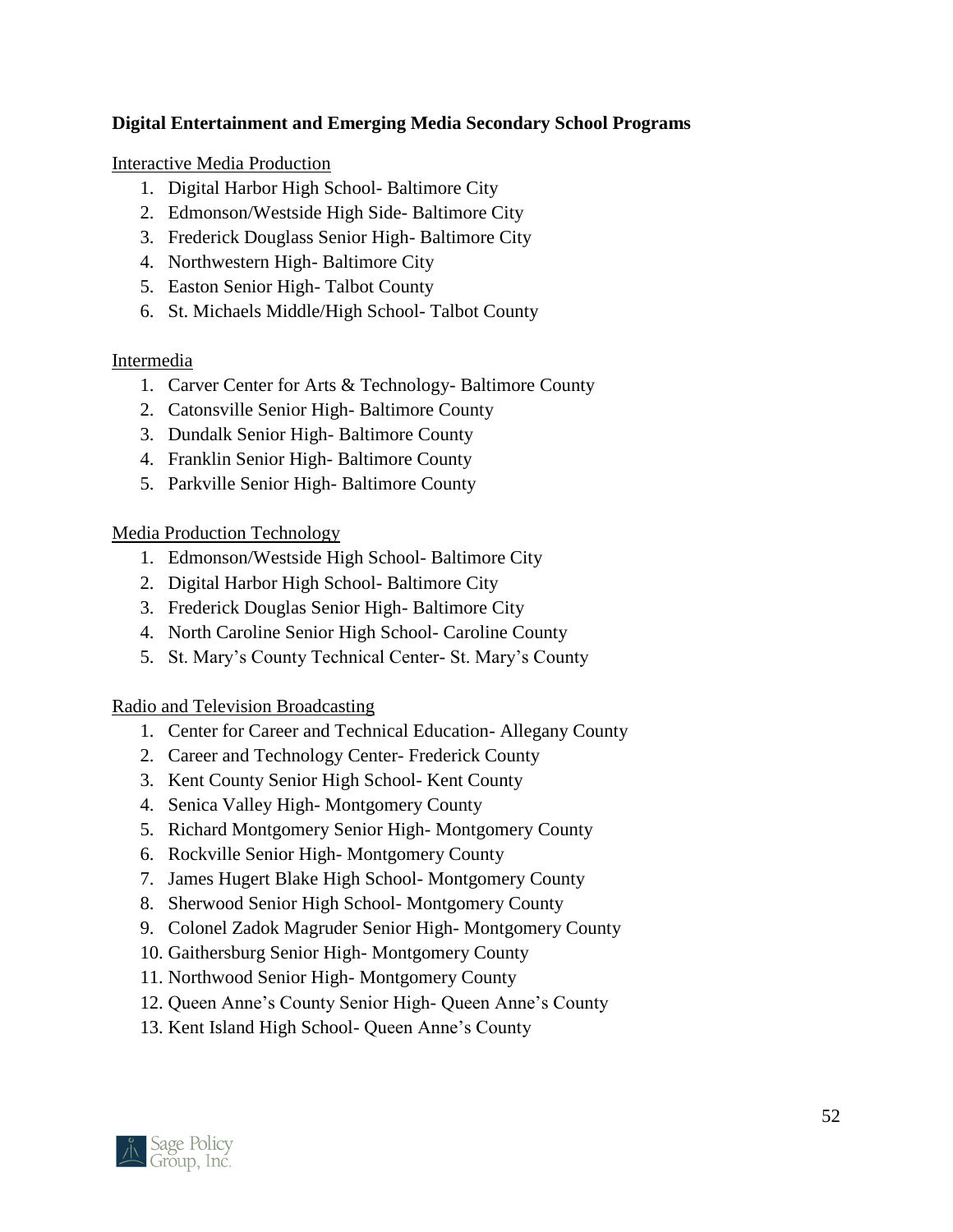#### <span id="page-53-0"></span>**Crew Lists**

Film and television productions use a wide variety of workers when on location. The following lists of crew members from recent Maryland productions illustrate this point.

| Type of Crew Member        | From MD          | Total          |
|----------------------------|------------------|----------------|
| Director                   | 0                | 1              |
| Writers                    | $\boldsymbol{0}$ | $\overline{c}$ |
| Writers' Assistant         | $\mathbf 1$      | $\overline{c}$ |
| <b>Executive Producers</b> | $\boldsymbol{0}$ | 6              |
| Co-executive Producer      | 1                | 1              |
| Producers' Assistant       | 1                | 3              |
| Production Office          | 7                | 8              |
| Accounting                 | $\overline{2}$   | $\overline{5}$ |
| AD's/Set PA's              | 9                | $\overline{9}$ |
| <b>Art Department</b>      | 3                | $\overline{3}$ |
| Camera                     | 5                | 10             |
| Casting                    | $\overline{4}$   | 13             |
| Catering                   | $\overline{0}$   | 4              |
| Construction               | 11               | 11             |
| Costumes                   | 7                | 9              |
| <b>Craft Service</b>       | 3                | 3              |
| <b>Dialect Coach</b>       | $\overline{0}$   | $\overline{1}$ |
| Electrical                 | 16               | 22             |
| <b>Film Electronics</b>    | $\overline{2}$   | 3              |
| Grip                       | 8                | 11             |
| Hair                       | 3                | $\overline{4}$ |
| Locations                  | 10               | 11             |
| Makeup                     | 3                | 4              |
| Medic                      | $\mathbf{1}$     | $\mathbf{1}$   |
| Music                      | $\overline{0}$   | 1              |
| Props                      | 3                | $\overline{4}$ |
| Scenic                     | 8                | 9              |
| Script Supervisor          | 1                | $\mathbf{1}$   |
| <b>Set Decorating</b>      | 7                | 9              |
| Set PA                     | 6                | 6              |
| Sound                      | $\overline{2}$   | 3              |
| <b>Special Effects</b>     | $\overline{2}$   | $\overline{3}$ |
| Transportation             | 25               | 29             |
| Video Assist               | $\overline{2}$   | $\overline{2}$ |
| <b>TOTAL</b>               | 153              | 214            |

<span id="page-53-1"></span>Exhibit A-2. The Washingtonienne Crew List